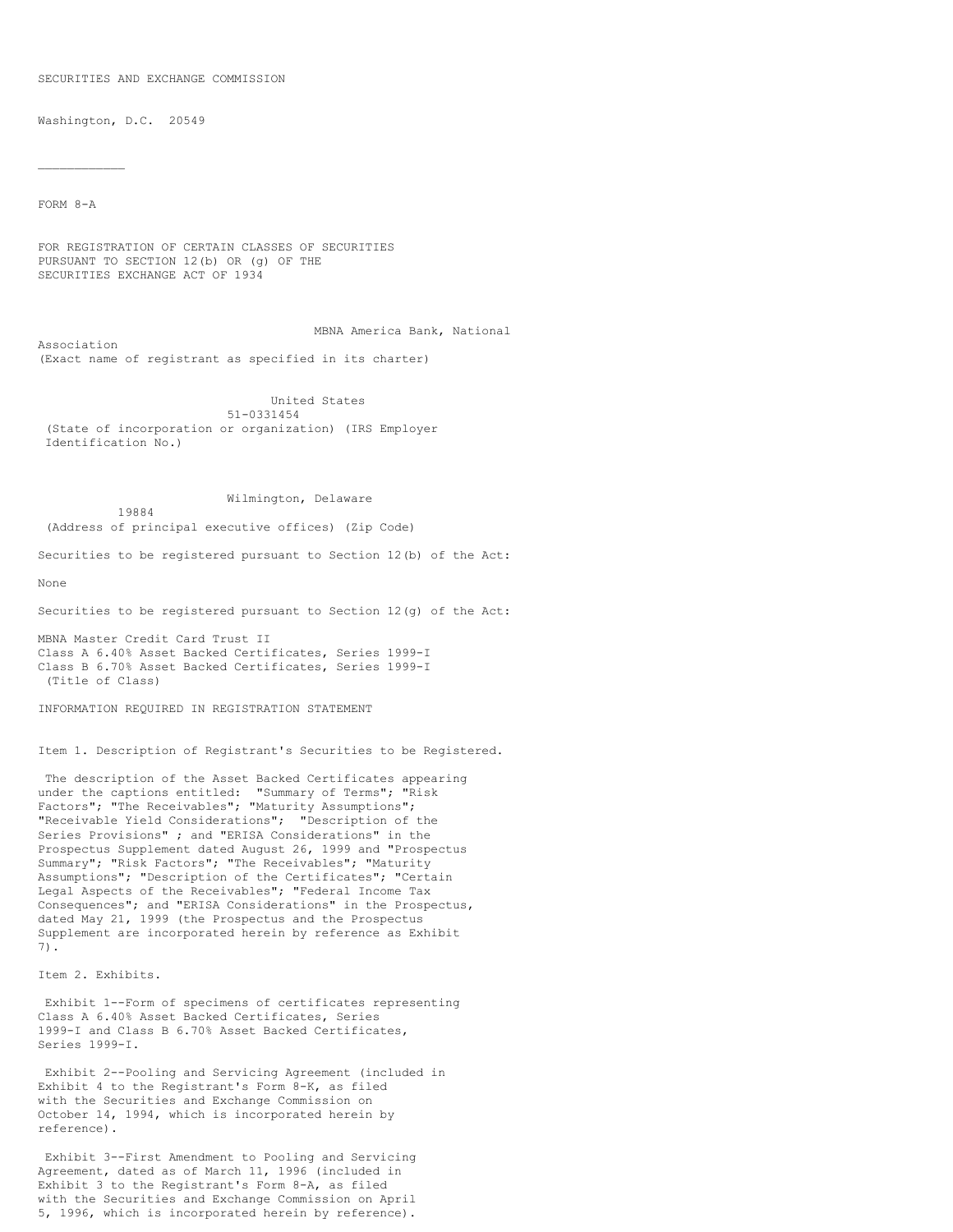Exhibit 4--Second Amendment to Pooling and Servicing Agreement, dated as of June 2, 1998 (included in Exhibit 4.1 to the Registrant's Form 8-K, as filed with the Securities and Exchange Commission on July 14, 1998 which is incorporated herein by reference).

Exhibit 5--Third Amendment to Pooling and Servicing Agreement, dated as of January 10, 1999 (included in Exhibit 4.01 to the Registrant's Form 8-K, or filed with the Securities and Exchange Commission on January 22, 1999, which is incorporated herein by reference).

Exhibit 6--Series 1999-I Supplement.

Exhibit 7--Prospectus Supplement dated August 26, 1999, as filed with the Securities and Exchange Commission on August 27, 1999, pursuant to Rule 424(b)(2), together with the Prospectus dated May 21, 1999 as filed with the Securities and Exchange Commission on May 25, 1999, pursuant to Rule 424(b)(5).

### SIGNATURE

Pursuant to the requirements of Section 12 of the Securities Exchange Act of 1934, as amended, the Registrant has duly caused this Form 8-A to be signed on its behalf by the undersigned, thereto duly authorized.

MBNA AMERICA BANK, NATIONAL ASSOCIATION

```
Date: September 8, 1999
By: /s/ Jerry M. Hamstead
Jerry M. Hamstead
First Vice President
INDEX TO EXHIBITS
```
Exhibit Number-Exhibit  $-$ 1-Form of specimens of certificates representing Class A 6.40% Asset Backed Certificates, Series 1999-I and Class B 6.70% Asset Backed Certificates, Series 1999-I. - - 2-Pooling and Servicing Agreement (included in Exhibit 4 to the Registrant's Form 8-K, as filed with the Securities and Exchange Commission on October 14, 1994, which is incorporated herein by reference). - - 3-First Amendment to Pooling and Servicing Agreement, dated as of March 11, 1996 (included in Exhibit 3 to the Registrant's Form 8-A, as filed with the Securities and Exchange Commission on April 5, 1996, which is incorporated herein by reference). - - 4-Second Amendment to Pooling and Servicing Agreement, dated as of June 2, 1998 (included in Exhibit 4.1 to the Registrant's Form 8-K as filed with the Securities and Exchange Commission on July 14, 1998, which is incorporated hereby by reference). - - 5-Third Amendment to Pooling and Servicing Agreement, dated as of January 10, 1999 (included in Exhibit 4.01 to the Registrant's Form 8- K, as filed with the Securities and Exchange Commission on January 22, 1999, which is incorporated herein by reference). - - 6-Series 1999-I Supplement. - - 7-Prospectus Supplement dated August 26, 1999, as filed with the Securities and Exchange Commission on August 27, 1999, pursuant to Rule 424(b)(2), together with the Prospectus dated May 21, 1999, as filed with the Securities and Exchange Commission on May 25, 1999, pursuant to Rule 424(b)(5), is incorporated herein by reference.  $-$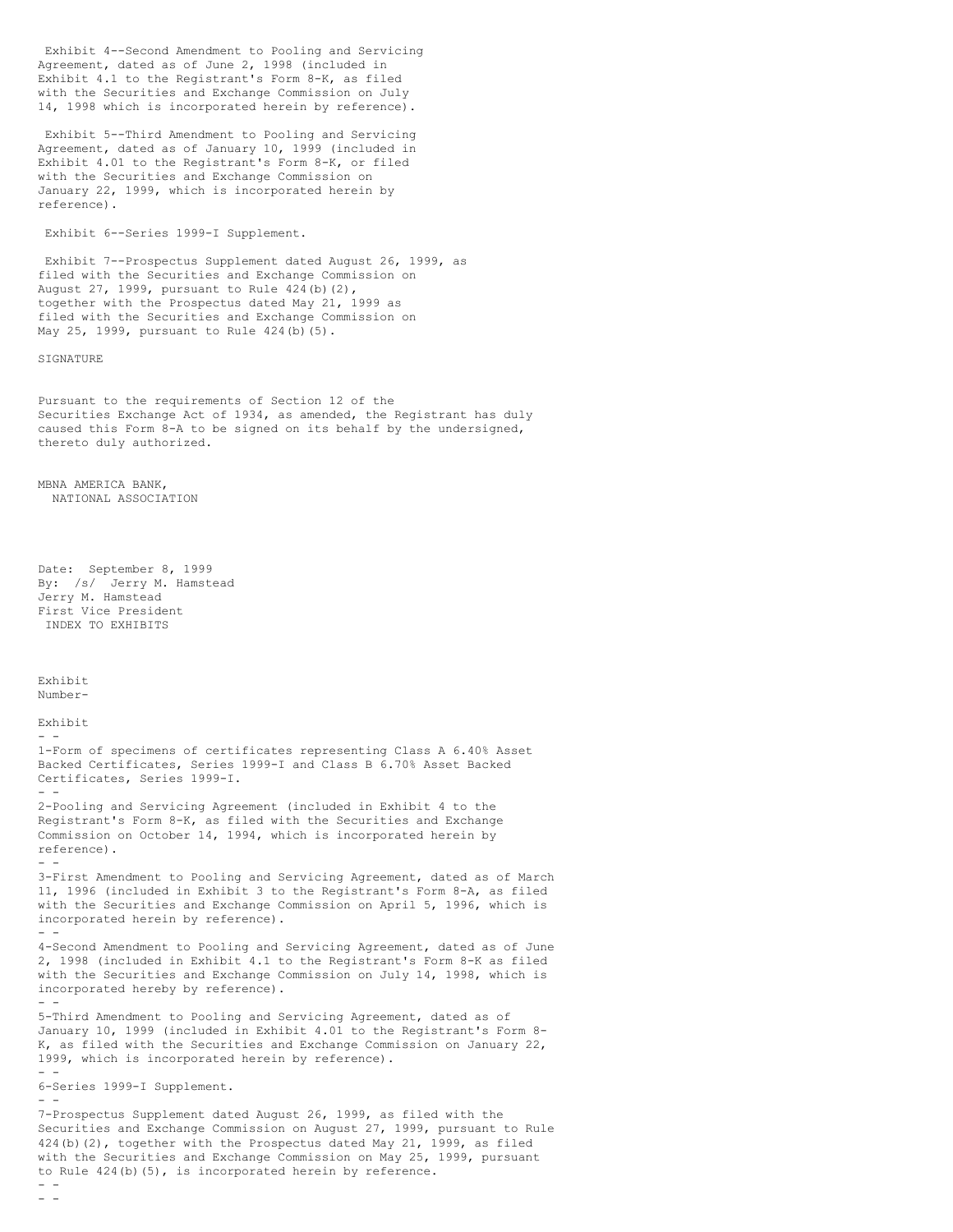(..continued)

DOCSDC1:91602.1 2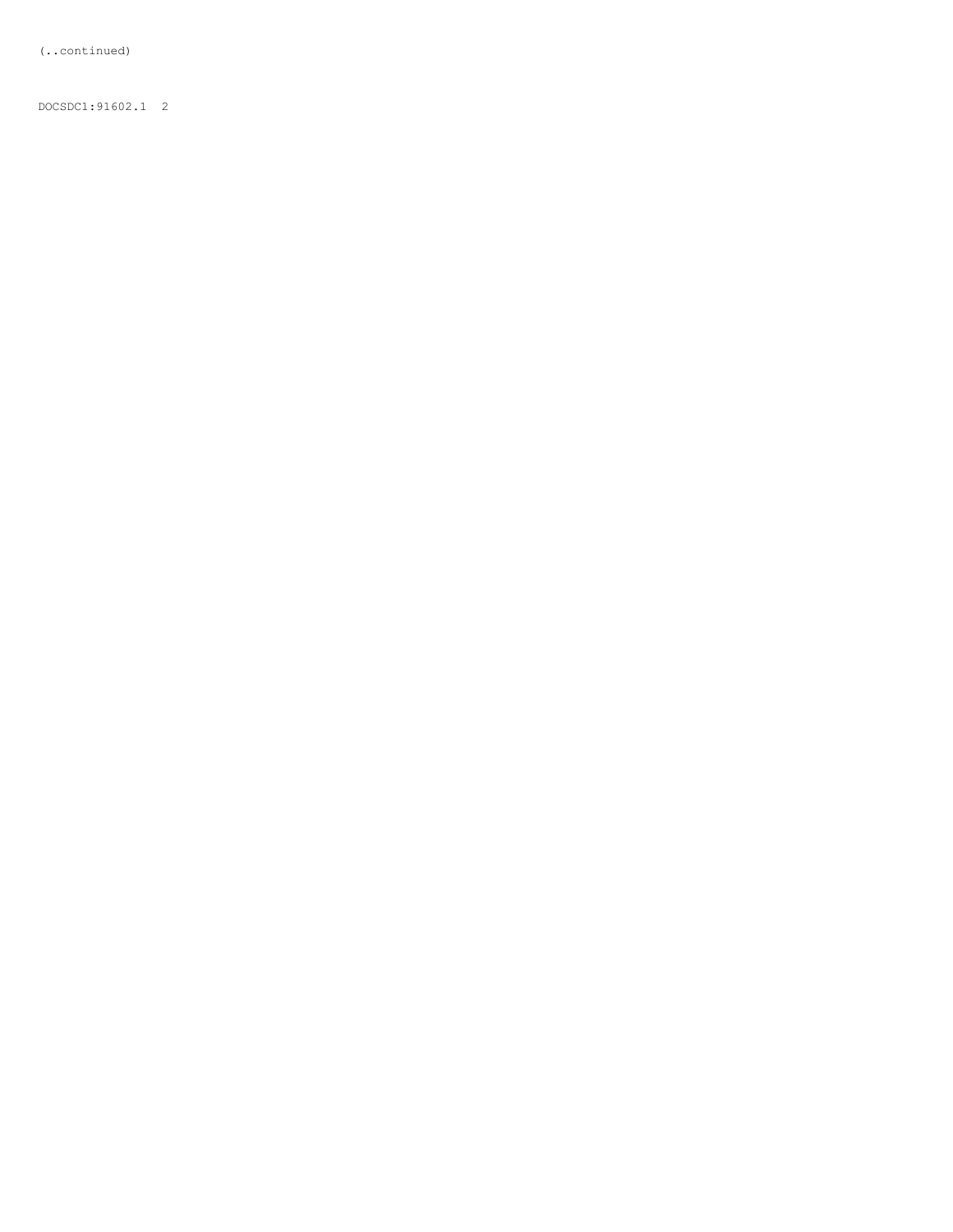#### FORM OF CERTIFICATE

### CLASS A

Unless this Certificate is presented by an authorized representative of The Depository Trust Company, a New York corporation ("DTC"), to MBNA America Bank, National Association or its agent for registration of transfer, exchange or payment, and any certificate issued is registered in the name of Cede & Co. or in such other name as requested by an authorized representative of DTC (and any payment is made to Cede & Co. or to such other entity as is requested by an authorized representative of DTC), ANY TRANSFER, PLEDGE OR OTHER USE HEREOF FOR VALUE OR OTHERWISE BY OR TO ANY PERSON IS WRONGFUL inasmuch as the registered owner hereof, Cede & Co., has an interest herein.

 $No.$   $S$  $CUSIP$  No.

MBNA MASTER CREDIT CARD TRUST II CLASS A 6.40% ASSET BACKED CERTIFICATE, SERIES 1999-I

Evidencing an Undivided Interest in a trust, the corpus of which consists of a portfolio of MasterCard registered trademark and VISA registered trademark credit card receivables generated or acquired by MBNA America Bank, National Association and other assets and interests constituting the Trust under the Pooling and Servicing Agreement described below.

(Not an interest in or obligation of MBNA America Bank, National Association or any Affiliate thereof.)

This certifies that CEDE & CO. (the "Class A Certificateholder") is the registered owner of an Undivided Interest in a trust (the "Trust"), the corpus of which consists of a portfolio of receivables (the "Receivables") now existing or hereafter created and arising in connection with selected MasterCard and VISA credit card accounts (the "Accounts") of MBNA America Bank, National Association, a national banking association organized under the laws of the United States, all monies due or to become due in payment of the Receivables (including all Finance Charge Receivables but excluding recoveries on any charged-off Receivables), the right to certain amounts received as Interchange with respect to the Accounts, the benefits of the Collateral Interest and the other assets and interests constituting the Trust pursuant to a Pooling and Servicing Agreement dated as of August 4, 1994, as amended as of March 11, 1996, as of June 2, 1998 and as of January 10, 1999, as supplemented by the Series 1999-I Supplement dated as of September 8, 1999 (collectively, the "Pooling and Servicing Agreement"), by and between MBNA America Bank, National Association, as Seller (the "Seller") and as Servicer (the "Servicer"), and The Bank of New York, as Trustee (the "Trustee"), a summary of certain of the pertinent provisions of which is set forth hereinbelow. The Series 1999-I Certificates are issued in two classes, the Class A Certificates (of which this certificate is one) and the Class B Certificates, which are subordinated to the Class A Certificates in certain rights of payment as described herein and in the Pooling and Servicing Agreement.

The Seller has structured the Pooling and Servicing Agreement and the Series 1999-I Certificates with the intention that the Series 1999-I Certificates will qualify under applicable tax law as indebtedness, and each of the Seller, the Holder of the Seller Interest, the Servicer and each Series 1999-I Certificateholder (or Series 1999-I Certificate Owner) by acceptance of its Series 1999-I Certificate (or in the case of a Series 1999-I Certificate Owner, by virtue of such Series 1999-I Certificate Owner's acquisition of a beneficial interest therein), agrees to treat and to take no action inconsistent with the treatment of the Series 1999-I Certificates (or any beneficial interest therein) as indebtedness for purposes of federal, state, local and foreign income or franchise taxes and any other tax imposed on or measured by income. Each Series 1999-I Certificateholder agrees that it will cause any Series 1999-I Certificate Owner acquiring an interest in a Series 1999-I Certificate through it to comply with the Pooling and Servicing Agreement as to treatment of the Series 1999-I Certificates as indebtedness for certain tax purposes.

To the extent not defined herein, capitalized terms used herein have the respective meanings assigned to them in the Pooling and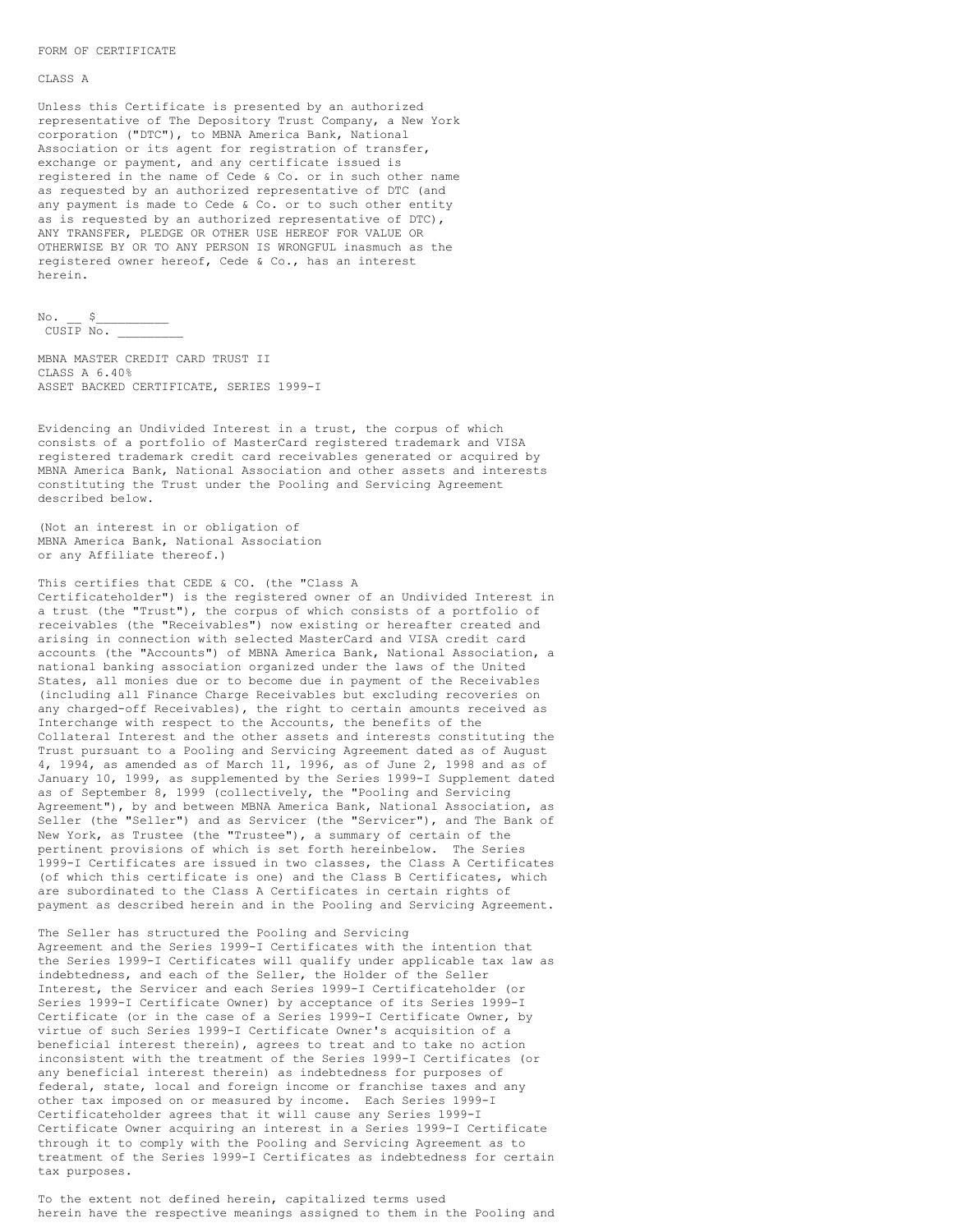Servicing Agreement. This Class A Certificate is issued under and is subject to the terms, provisions and conditions of the Pooling and Servicing Agreement, to which Pooling and Servicing Agreement, as amended from time to time, the Class A Certificateholder by virtue of the acceptance hereof assents and by which the Class A Certificateholder is bound.

Although a summary of certain provisions of the Pooling and Servicing Agreement is set forth below, this Class A Certificate is qualified in its entirety by the terms and provisions of the Pooling and Servicing Agreement and reference is made to that Pooling and Servicing Agreement for information with respect to the interests, rights, benefits, obligations, proceeds, and duties evidenced hereby and the rights, duties and obligations of the Trustee.

Interest will accrue on the Class A Certificates at the rate of 6.40% per annum from and including the Closing Date, as more specifically set forth in the Pooling and Servicing Agreement, and will be distributed on November 15, 1999 and on the 15th day of each calendar month thereafter, or if such day is not a Business Day, on the next succeeding Business Day (a "Distribution Date"), to the Class A Certificateholders of record as of the last Business Day of the calendar month preceding such Distribution Date. During the Rapid Amortization Period, in addition to Class A Monthly Interest, Class A Monthly Principal will be distributed to the Class A Certificateholders on each Distribution Date commencing in the month following the commencement of the Rapid Amortization Period until the Class A Certificates have been paid in full. During the Controlled Accumulation Period and the Rapid Accumulation Period, in addition to monthly payments of Class A Monthly Interest, the amount on deposit in the Principal Funding Account (but not in excess of the Class A Investor Interest) will be distributed as principal to the Class A Certificateholders on the August 2002 Distribution Date, unless distributed earlier as a result of the commencement of the Rapid Amortization Period in accordance with the Pooling and Servicing Agreement.

Unless the certificate of authentication hereon has been executed by or on behalf of the Trustee, by manual signature, this Class A Certificate shall not be entitled to any benefit under the Pooling and Servicing Agreement, or be valid for any purpose. IN WITNESS WHEREOF, MBNA America Bank, National Association has caused this Series 1999-I Class A Certificate to be duly executed under its official seal.

 $By:$ 

Authorized Officer

[Seal]

Attested to:

 $By:$ Cashier

Date: \_\_\_\_\_\_\_\_\_\_\_ \_\_\_\_, 1999

Form of Trustee's Certificate of Authentication

CERTIFICATE OF AUTHENTICATION

This is one of the Series 1999-I Class A Certificates referred to in the within-mentioned Pooling and Servicing Agreement.

THE BANK OF NEW YORK, Trustee

 $By:$ 

Authorized Signatory

Date: \_\_\_\_\_\_\_\_ \_\_\_\_, 1999

FORM OF CERTIFICATE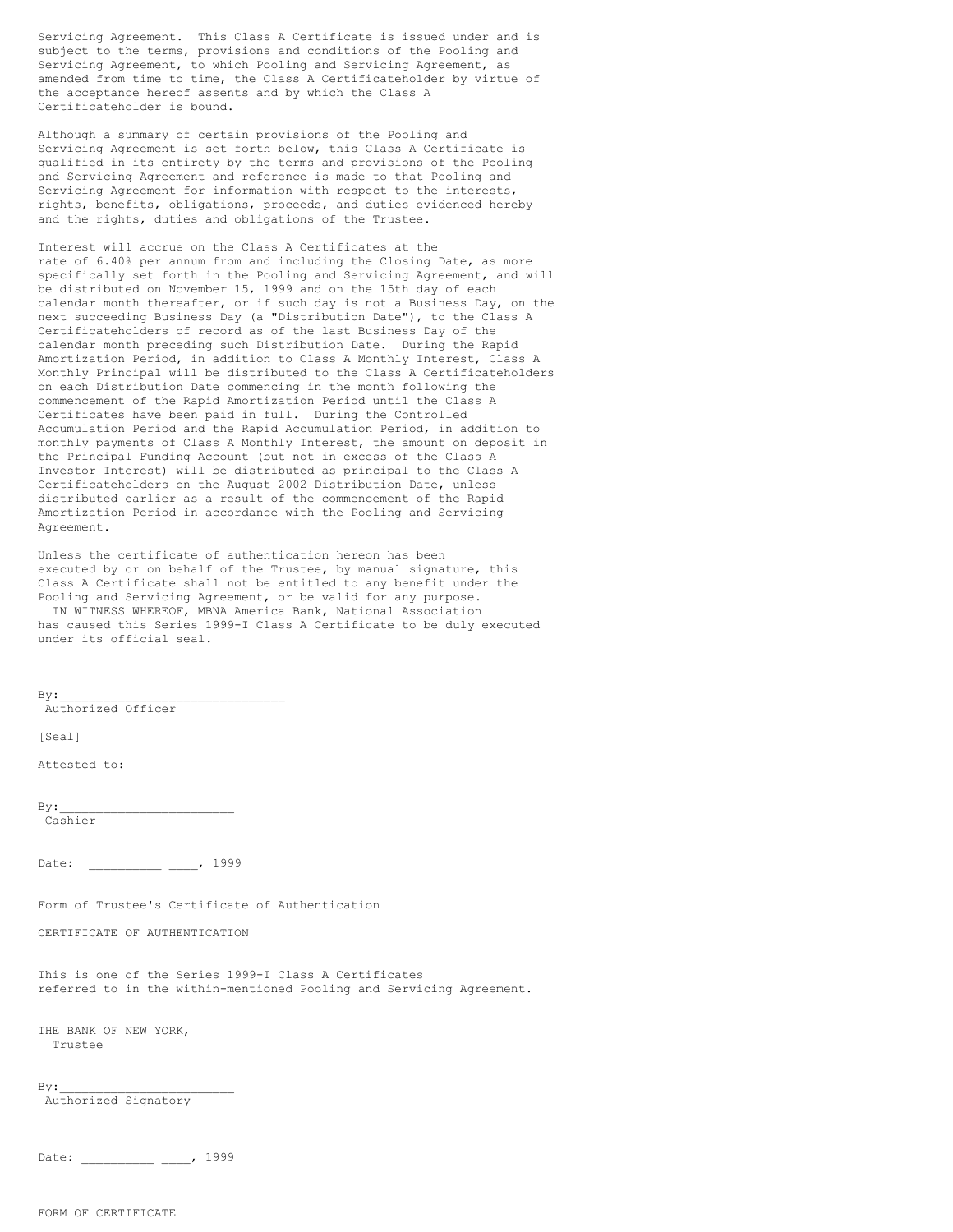#### CLASS B

Unless this Certificate is presented by an authorized representative of The Depository Trust Company, a New York corporation ("DTC"), to MBNA America Bank, National Association or its agent for registration of transfer, exchange or payment, and any certificate issued is registered in the name of Cede & Co. or in such other name as requested by an authorized representative of DTC (and any payment is made to Cede & Co. or to such other entity as is requested by an authorized representative of DTC), ANY TRANSFER, PLEDGE OR OTHER USE HEREOF FOR VALUE OR OTHERWISE BY OR TO ANY PERSON IS WRONGFUL inasmuch as the registered owner hereof, Cede & Co., has an interest herein.

 $\text{No.} \quad \text{S}$ CUSIP No. \_\_\_\_\_\_\_\_\_

```
MBNA MASTER CREDIT CARD TRUST II
CLASS B 6.70%
ASSET BACKED CERTIFICATE, SERIES 1999-I
```
Evidencing an Undivided Interest in a trust, the corpus of which consists of a portfolio of MasterCard registered trademark and VISA registered trademark credit card receivables generated or acquired by MBNA America Bank, National Association and other assets and interests constituting the Trust under the Pooling and Servicing Agreement described below.

(Not an interest in or obligation of MBNA America Bank, National Association or any Affiliate thereof.)

This certifies that CEDE & CO. (the "Class B

Certificateholder") is the registered owner of an Undivided Interest in a trust (the "Trust"), the corpus of which consists of a portfolio of receivables (the "Receivables") now existing or hereafter created and arising in connection with selected MasterCard and VISA credit card accounts (the "Accounts") of MBNA America Bank, National Association, a national banking association organized under the laws of the United States, all monies due or to become due in payment of the Receivables (including all Finance Charge Receivables but excluding recoveries on any charged-off Receivables), the right to certain amounts received as Interchange with respect to the Accounts, the benefits of the Collateral Interest and the other assets and interests constituting the Trust pursuant to a Pooling and Servicing Agreement dated as of August 4, 1994, as amended as of March 11, 1996, as of June 2, 1998 and as of January 10, 1999, as supplemented by the Series 1999-I Supplement dated as of September 8, 1999 (collectively, the "Pooling and Servicing Agreement"), by and between MBNA America Bank, National Association, as Seller (the "Seller") and as Servicer (the "Servicer"), and The Bank of New York, as Trustee (the "Trustee"), a summary of certain of the pertinent provisions of which is set forth hereinbelow. The Series 1999-I Certificates are issued in two classes, the Class A Certificates and the Class B Certificates (of which this certificate is one), which are subordinated to the Class A Certificates in certain rights of payment as described herein and in the Pooling and Servicing Agreement.

The Seller has structured the Pooling and Servicing Agreement and the Series 1999-I Certificates with the intention that the Series 1999-I Certificates will qualify under applicable tax law as indebtedness, and each of the Seller, the Holder of the Seller Interest, the Servicer and each Series 1999-I Certificateholder (or Series 1999-I Certificate Owner) by acceptance of its Series 1999-I Certificate (or in the case of a Series 1999-I Certificate Owner, by virtue of such Series 1999-I Certificate Owner's acquisition of a beneficial interest therein), agrees to treat and to take no action inconsistent with the treatment of the Series 1999-I Certificates (or any beneficial interest therein) as indebtedness for purposes of federal, state, local and foreign income or franchise taxes and any other tax imposed on or measured by income. Each Series 1999-I Certificateholder agrees that it will cause any Series 1999-I Certificate Owner acquiring an interest in a Series 1999-I Certificate through it to comply with the Pooling and Servicing Agreement as to treatment of the Series 1999-I Certificates as indebtedness for certain tax purposes.

To the extent not defined herein, capitalized terms used herein have the respective meanings assigned to them in the Pooling and Servicing Agreement. This Class B Certificate is issued under and is subject to the terms, provisions and conditions of the Pooling and Servicing Agreement, to which Pooling and Servicing Agreement, as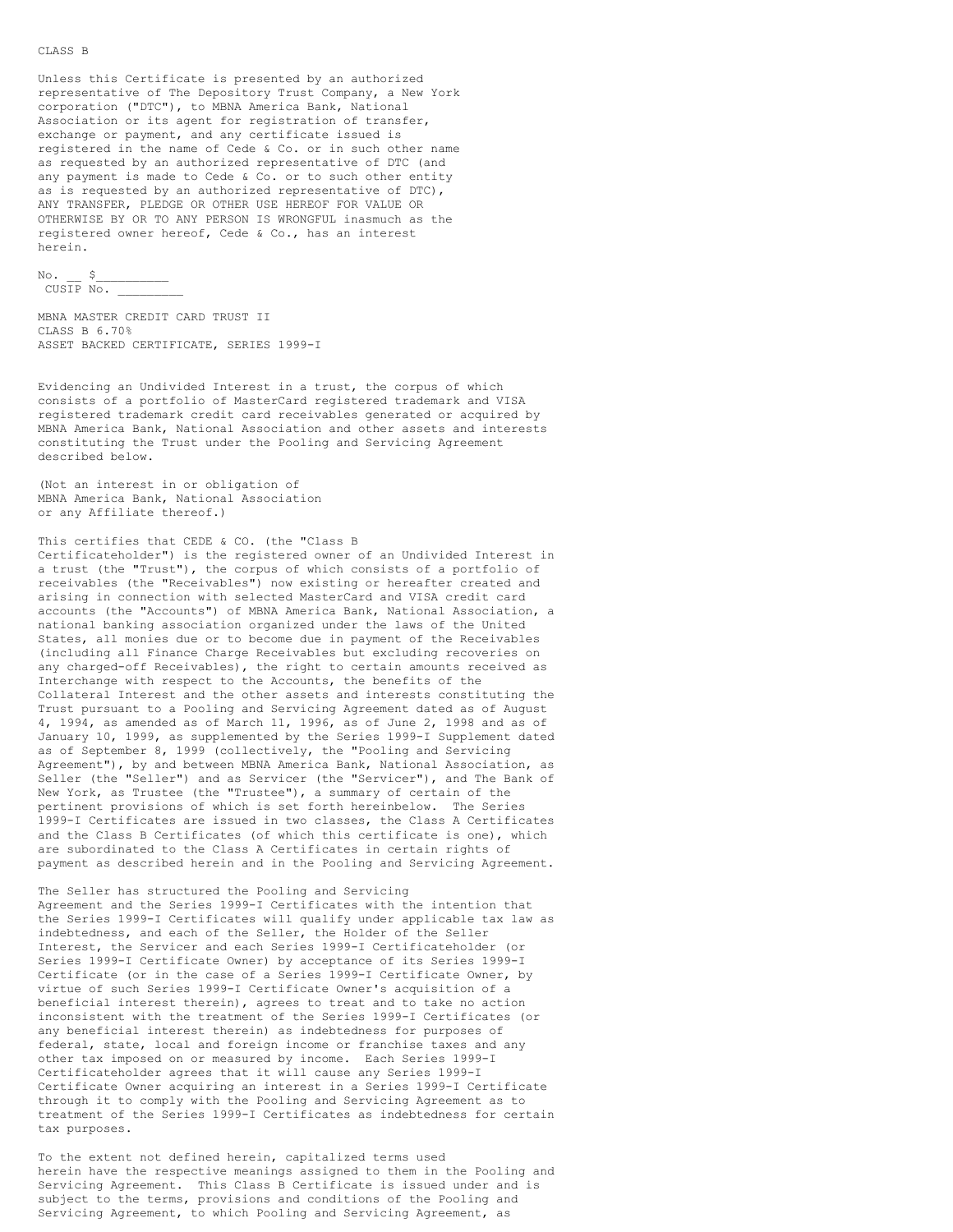amended from time to time, the Class B Certificateholder by virtue of the acceptance hereof assents and by which the Class B Certificateholder is bound.

Although a summary of certain provisions of the Pooling and Servicing Agreement is set forth below, this Class B Certificate is qualified in its entirety by the terms and provisions of the Pooling and Servicing Agreement and reference is made to that Pooling and Servicing Agreement for information with respect to the interests, rights, benefits, obligations, proceeds, and duties evidenced hereby and the rights, duties and obligations of the Trustee.

Interest will accrue on the Class B Certificates at the rate of 6.70% per annum from and including the Closing Date, as more specifically set forth in the Pooling and Servicing Agreement, and will be distributed on November 15, 1999 and on the 15th day of each calendar month thereafter, or if such day is not a Business Day, on the next succeeding Business Day (a "Distribution Date"), to the Class B Certificateholders of record as of the last Business Day of the calendar month preceding such Distribution Date. During the Rapid Amortization Period, in addition to Class B Monthly Interest, Class B Monthly Principal will be distributed to the Class B Certificateholders on each Distribution Date commencing in the month on which the Class A Investor Interest is paid in full. During the Rapid Accumulation Period after the Principal Funding Account Balance equals the Class A Investor Interest, in addition to monthly payments of Class B Monthly Interest, the amount on deposit in the Principal Funding Account in excess of the Class A Investor Interest and in an amount not to exceed the Class B Investor Interest and Available Investor Principal Collections not required to be deposited into the Principal Funding Account in respect of the Class A Investor Interest will be distributed as principal to the Class B Certificateholders. During the Controlled Accumulation Period following the payment in full of the Class A Investor Interest, the amount on deposit in the Principal Funding Account in excess of the Class A Investor Interest and in an amount not to exceed the Class B Investor Interest will be distributed as principal to the Class B Certificateholders on the August 2002 Distribution Date, unless distributed earlier as a result of the commencement of the Rapid Amortization Period or the Rapid Accumulation Period in accordance with the Pooling and Servicing Agreement.

Unless the certificate of authentication hereon has been executed by or on behalf of the Trustee, by manual signature, this Class B Certificate shall not be entitled to any benefit under the Pooling and Servicing Agreement, or be valid for any purpose. IN WITNESS WHEREOF, MBNA America Bank, National Association has caused this Series 1999-I Class B Certificate to be duly executed under its official seal.

Authorized Officer [Seal] Attested to:  $By:$ Cashier Date: \_\_\_\_\_\_\_\_ \_\_\_\_, 1999 Form of Trustee's Certificate of Authentication CERTIFICATE OF AUTHENTICATION This is one of the Series 1999-I Class B Certificates referred to in the within-mentioned Pooling and Servicing Agreement. THE BANK OF NEW YORK Trustee  $By:$ Authorized Signatory

```
Date: , 1999
```
 $By:$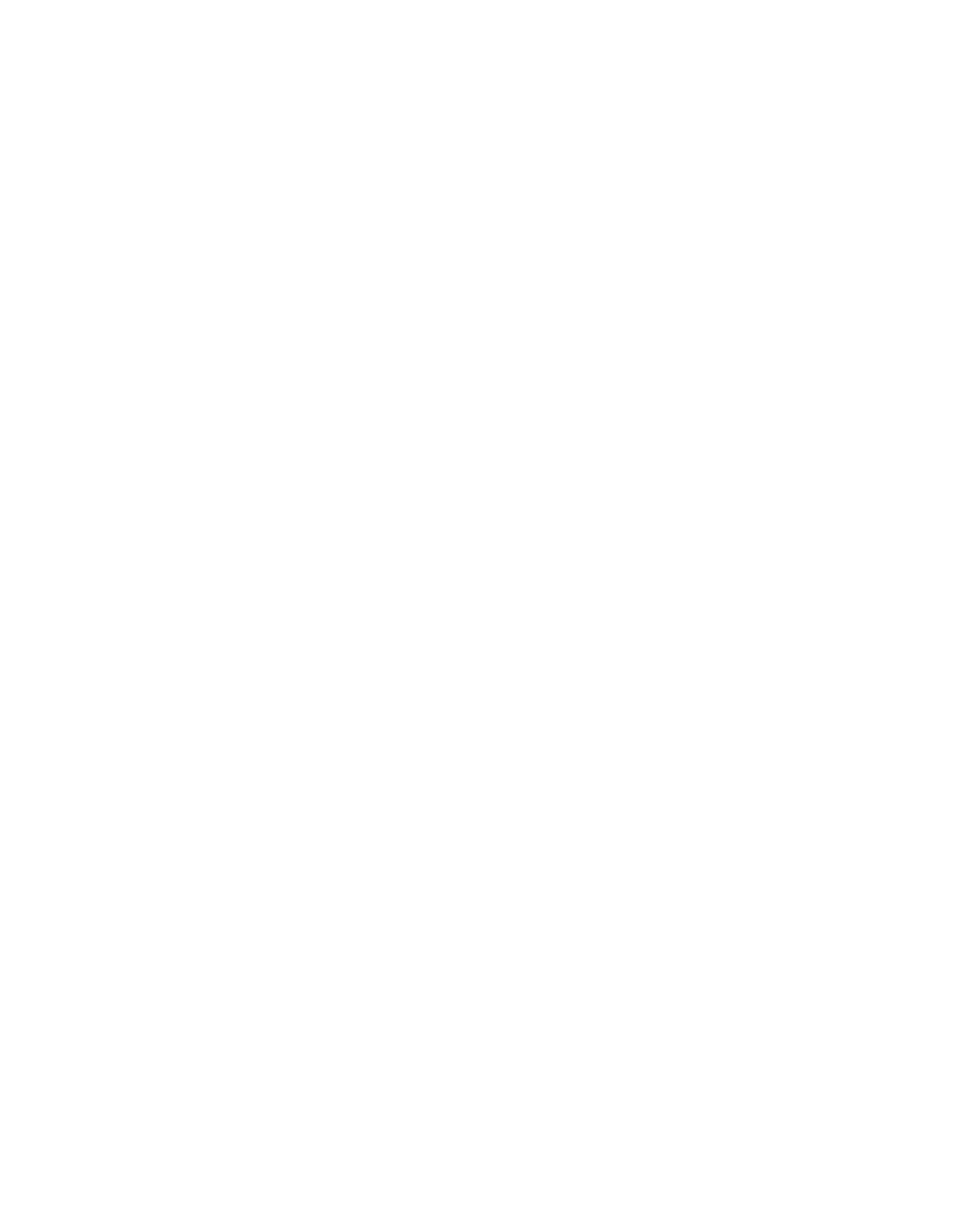MBNA AMERICA BANK, NATIONAL ASSOCIATION Seller and Servicer and THE BANK OF NEW YORK Trustee on behalf of the Series 1999-I Certificateholders SERIES 1999-I SUPPLEMENT Dated as of September 8, 1999  $t \circ$ POOLING AND SERVICING AGREEMENT Dated as of August 4, 1994 MBNA MASTER CREDIT CARD TRUST II SERIES 1999-I SERIES 1999-I SUPPLEMENT, dated as of September 8, 1999 (this "Series Supplement"), by and between MBNA AMERICA BANK, NATIONAL ASSOCIATION, a national banking association, as Seller and Servicer, and THE BANK OF NEW YORK, as Trustee under the Pooling and Servicing Agreement dated as of August 4, 1994 between MBNA America Bank, National Association and the Trustee (as amended, the "Agreement"). Section 6.09 of the Agreement provides, among other things, that the Seller and the Trustee may at any time and from time to time enter into a supplement to the Agreement for the purpose of authorizing the delivery by the Trustee to the Seller for the execution and redelivery to the Trustee for authentication of one or more Series of Certificates. Pursuant to this Series Supplement, the Seller and the Trust shall create a new Series of Investor Certificates and shall specify the Principal Terms thereof. SECTION 1. Designation. (a) There is hereby created a Series of Investor Certificates to be issued in two classes pursuant to the Agreement and this Series Supplement and to be known together as the "Series 1999-I Certificates." The two classes shall be designated the Class A 6.40% Asset Backed Certificates, Series 1999-I (the "Class A Certificates") and the Class B 6.70% Asset Backed Certificates, Series 1999-I (the "Class B Certificates"). The Class A Certificates and the Class B Certificates shall be substantially in the form of Exhibits A-1 and A-2 hereto, respectively. In addition, there is hereby created a third Class of an uncertificated interest in the Trust which shall be deemed to be an "Investor Certificate" for all purposes under the Agreement and this Series Supplement, except as expressly provided herein, and which shall be known as the Collateral Interest, Series 1999-I (the "Collateral Interest"). (b) Series 1999-I shall be included in Group One (as defined below). Series 1999-I shall not be subordinated to any other Series. (c) The Collateral Interest Holder, as holder of an "Investor Certificate" under the Agreement, shall be entitled to the benefits of the Agreement and this Series Supplement upon payment by the Collateral Interest Holder of amounts owing on the Closing Date as agreed to by the Seller and the Collateral Interest Holder. Notwithstanding the foregoing, except as expressly provided herein, (i) the provisions of Article VI and Article XII of the Agreement relating to the registration, authentication, delivery, presentation, cancellation and surrender of Registered Certificates and the opinion described in subsection 6.09(b)(d)(i) and clauses (a) and (c) of the definition of Tax Opinion in Section 1.01 of the Agreement shall not be applicable to the Collateral Interest, and (ii) the provisions of Section 3.07 of the Agreement shall not apply to cause the Collateral Interest to be treated as debt for federal, state and local income and franchise tax purposes, but rather the Seller intends and, together with the Collateral Interest Holder, agrees to treat the Collateral Interest for federal, state and local income and franchise tax purposes as representing an equity interest in the assets of the Trust. SECTION 2. Definitions. In the event that any term or provision contained herein shall conflict with or be inconsistent with any provision contained in the Agreement, the terms and provisions of this Series Supplement shall govern. All Article, Section or subsection references herein shall mean Articles, Sections or subsections of the Agreement, except as otherwise provided herein. All capitalized terms not otherwise defined herein are defined in the Agreement. Each capitalized term defined herein shall relate only to the Investor Certificates and no other Series of Certificates issued by the Trust. "Accumulation Period" shall mean, solely for the purposes of the definition of Group One Monthly Principal Payment as such term

Accumulation Period. "Accumulation Period Factor" shall mean, for each Monthly Period, a fraction, the numerator of which is equal to the sum of the

is defined in each Supplement relating to Group One, the Controlled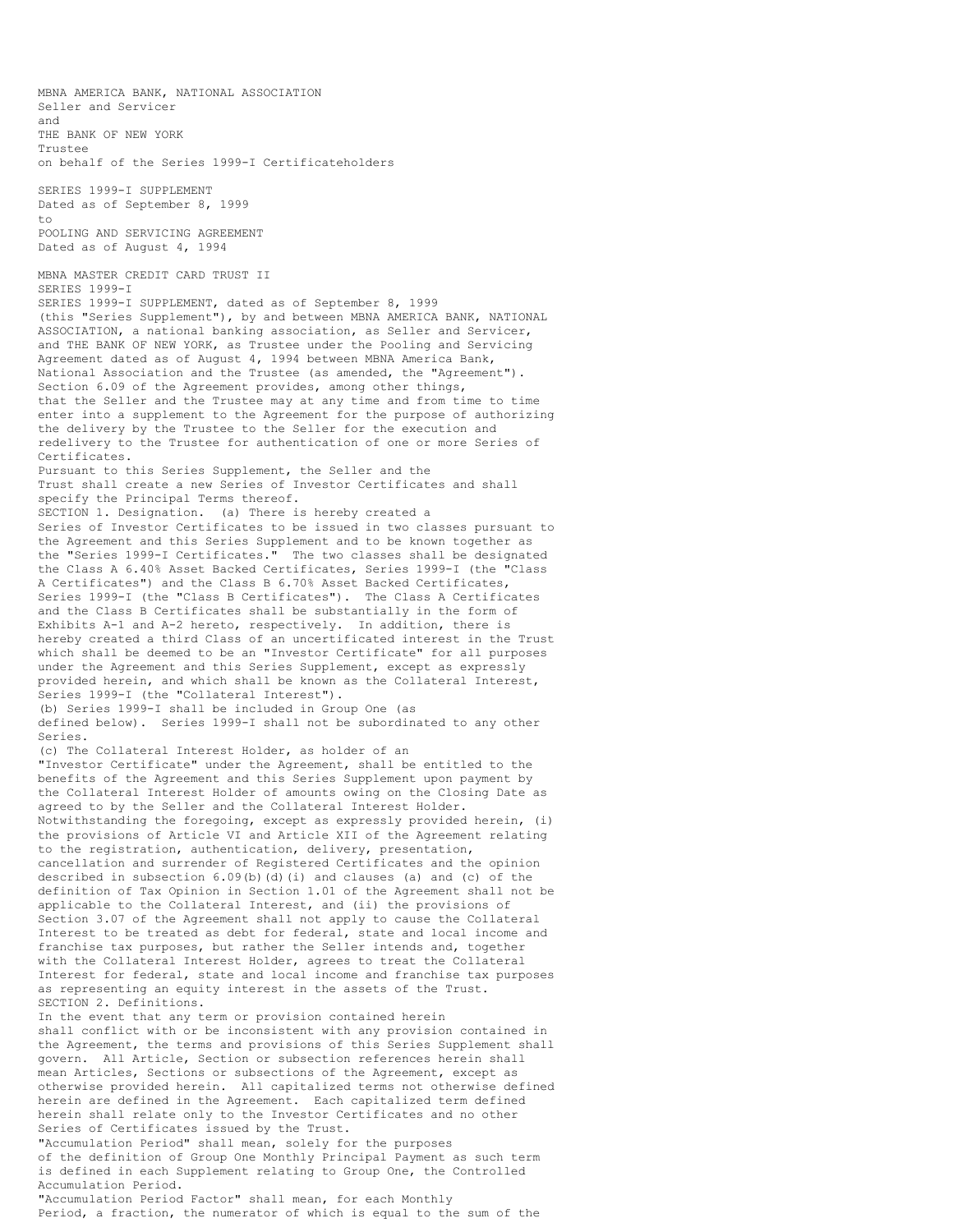initial investor interests of all outstanding Series, and the denominator of which is equal to the sum of (a) the Initial Investor Interest, (b) the initial investor interests of all outstanding Series (other than Series 1999-I) which are not expected to be in their revolving periods, and (c) the initial investor interests of all other outstanding Series which are not allocating Shared Principal Collections to other Series and are in their revolving periods; provided, however, that this definition may be changed at anytime if the Rating Agency Condition is satisfied. "Accumulation Period Length" shall have the meaning assigned such term in subsection  $4.09(i)$ . "Accumulation Shortfall" shall initially mean zero and shall thereafter mean, with respect to any Monthly Period during the Controlled Accumulation Period, the excess, if any, of the Controlled Deposit Amount for the previous Monthly Period over the amount deposited into the Principal Funding Account pursuant to subsections  $4.09(e)$ (i),  $4.09(e)$ (ii) and  $4.09(e)$ (iii) with respect to the Class A Certificates, the Class B Certificates and the Collateral Interest, respectively, for the previous Monthly Period. "Adjusted Investor Interest" shall mean, with respect to any date of determination, an amount equal to the sum of (a) the Class A Adjusted Investor Interest and (b) the Class B Adjusted Investor Interest and (c) the Collateral Interest Adjusted Amount. "Assignee" shall have the meaning specified in subsection 19(a). "Aggregate Investor Default Amount" shall mean, with respect to any Monthly Period, the sum of the Investor Default Amounts in respect of such Monthly Period. "Available Investor Principal Collections" shall mean with respect to any Monthly Period, an amount equal to (a) the Investor Principal Collections for such Monthly Period, minus (b) the amount of Reallocated Collateral Principal Collections and Reallocated Class B Principal Collections with respect to such Monthly Period which pursuant to Section 4.12 are required to fund the Class A Required Amount and the Class B Required Amount, plus (c) the amount of Shared Principal Collections with respect to Group One that are allocated to Series 1999-I in accordance with subsection 4.13(b). "Available Reserve Account Amount" shall mean, with respect to any Transfer Date, the lesser of (a) the amount on deposit in the Reserve Account on such date (after taking into account any interest and earnings retained in the Reserve Account pursuant to subsection 4.15(b) on such date), but before giving effect to any deposit made or to be made pursuant to subsection 4.11(i) to the Reserve Account on such date), and (b) the Required Reserve Account Amount. "Available Swap Reserve Fund Amount" shall mean, with respect to any Transfer Date, the lesser of (a) the amount on deposit in the Swap Reserve Fund on such date (after taking into account any interest and earnings retained in the Swap Reserve Fund pursuant to subsection 4.16(b) on such date), and (b) the Required Swap Reserve Fund Amount. "Base Rate" shall mean, with respect to any Monthly Period, the annualized percentage equivalent of a fraction, the numerator of which is equal to the sum of the Class A Monthly Interest, the Class B Monthly Interest, the Collateral Minimum Monthly Interest, and the Net Swap Payment, if any, each for the related Interest Period, less the Net Swap Receipt, if any, deposited in the Finance Charge Account for such Interest Period, and the Certificateholder Servicing Fee and the Servicer Interchange, each with respect to such Monthly Period, and the denominator of which is the Investor Interest as of the close of business on the last day of such Monthly Period. "Certificateholder Servicing Fee" shall have the meaning specified in subsection 3(a) hereof. "Class A Account Percentage" shall mean, with respect to any date of determination, the percentage equivalent of a fraction, the numerator of which is the aggregate amount on deposit in the Principal Funding Account with respect to Class A Monthly Principal as of the Record Date preceding the related Transfer Date and the denominator of which is the aggregate amount on deposit in the Principal Funding Account with respect to Class A Monthly Principal and Class B Monthly Principal as of the Record Date preceding the related Transfer Date. "Class A Additional Interest" shall have the meaning specified in subsection 4.06(a). "Class A Adjusted Investor Interest" shall mean, with respect to any date of determination, an amount equal to the Class A Investor Interest minus the funds on deposit in the Principal Funding Account (in an amount not to exceed the Class A Investor Interest) on such date of determination. "Class A Available Funds" shall mean, with respect to any Monthly Period, an amount equal to the sum of (a) the Class A Floating Allocation of the Collections of Finance Charge Receivables and amounts with respect to Annual Membership Fees allocated to the Investor Certificates and deposited in the Finance Charge Account for such

Monthly Period (or to be deposited in the Finance Charge Account on the related Transfer Date with respect to the preceding Monthly Period pursuant to the third paragraph of subsection 4.03(a) and Section 2.08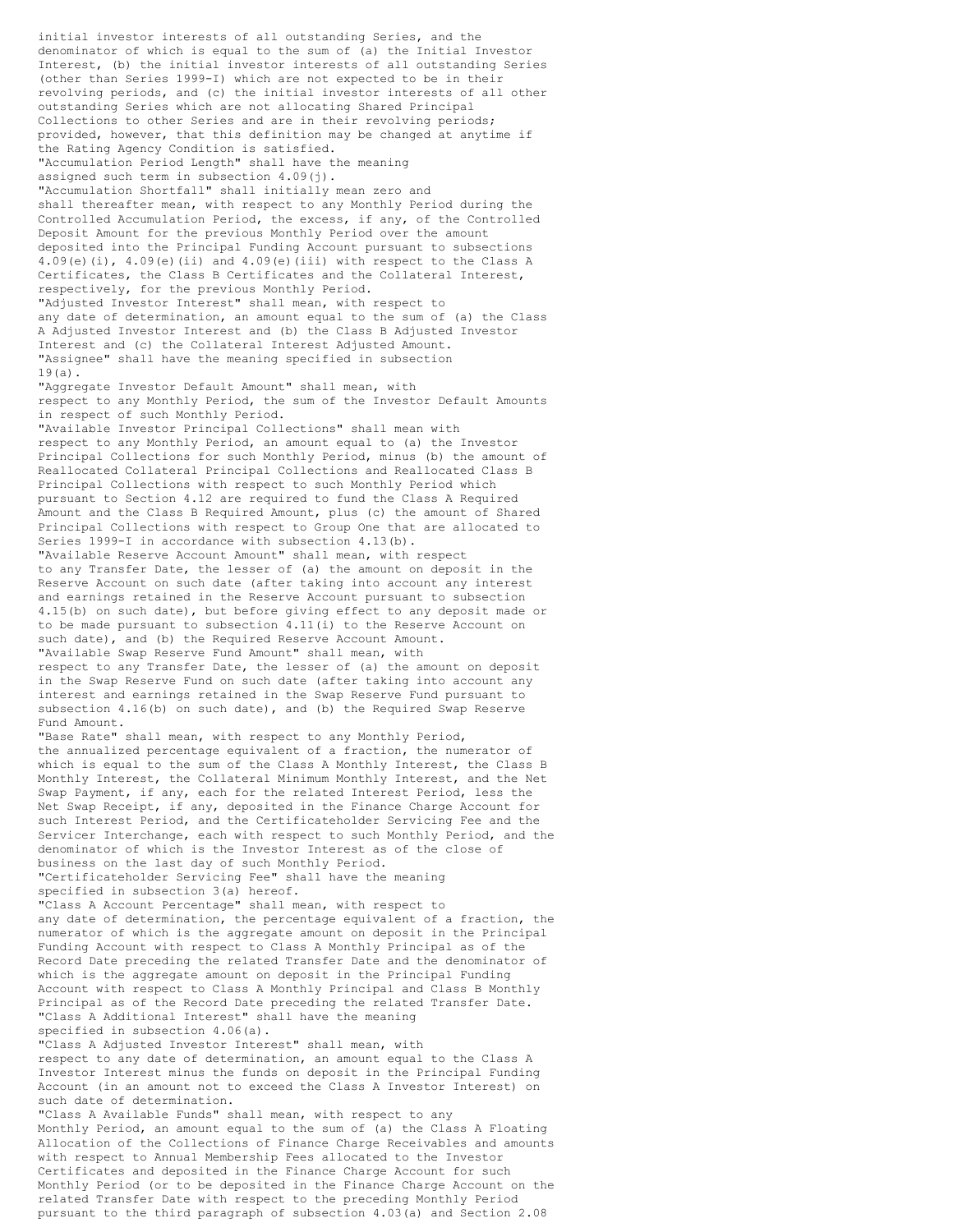of the Agreement and subsection  $3(b)$  of this Series Supplement), excluding the portion of Collections of Finance Charge Receivables attributable to Servicer Interchange, (b) an amount equal to the product of (i) the Class A Account Percentage and (ii) the Principal Funding Investment Proceeds, if any, with respect to the related Transfer Date, (c) amounts, if any, to be withdrawn from the Reserve Account which will be deposited into the Finance Charge Account on the related Transfer Date to be treated as Class A Available Funds pursuant to subsections  $4.15(b)$  and  $4.15(d)(i)$ , (d) the Net Swap Receipt, if any, deposited in the Finance Charge Account with respect to such Monthly Period and previously due but not paid Net Swap Receipts, if any, deposited in the Finance Charge Account with respect to such Monthly Period, (e) amounts, if any, to be withdrawn from the Swap Reserve Fund which will be deposited into the Finance Charge Account on the related Transfer Date pursuant to subsection 4.16(d), and (f) amounts, if any, to be withdrawn from the Interest Reserve Account and deposited into the Finance Charge Account on the related Transfer Date pursuant to subsection 4.20(c). "Class A Certificate Rate" shall mean 6.40% per annum, calculated on the basis of a 360-day year consisting of twelve 30-day months. "Class A Certificateholder" shall mean the Person in whose name a Class A Certificate is registered in the Certificate Register. "Class A Certificates" shall mean any of the certificates executed by the Seller and authenticated by or on behalf of the Trustee, substantially in the form of Exhibit A-1 hereto. "Class A Deficiency Amount" shall have the meaning specified in subsection 4.06(a). "Class A Fixed Allocation" shall mean, with respect to any Monthly Period following the Revolving Period, the percentage equivalent (which percentage shall never exceed 100%) of a fraction, the numerator of which is the Class A Investor Interest as of the close of business on the last day of the Revolving Period and the denominator of which is equal to the Investor Interest as of the close of business on the last day of the Revolving Period. "Class A Floating Allocation" shall mean, with respect to any Monthly Period, the percentage equivalent (which percentage shall never exceed 100%) of a fraction, the numerator of which is the Class A Adjusted Investor Interest as of the close of business on the last day of the preceding Monthly Period and the denominator of which is equal to the Adjusted Investor Interest as of the close of business on such day; provided, however, that, with respect to the first Monthly Period, the Class A Floating Allocation shall mean the percentage equivalent of a fraction, the numerator of which is the Class A Initial Investor Interest and the denominator of which is the Initial Investor Interest. "Class A Initial Investor Interest" shall mean the aggregate initial principal amount of the Class A Certificates, which is \$637,500,000. "Class A Investor Allocation" shall mean with respect to any Monthly Period, (a) with respect to Default Amounts and Finance Charge Receivables at any time and Principal Receivables during the Revolving Period, the Class A Floating Allocation, and (b) with respect to Principal Receivables during the Controlled Accumulation Period, the Rapid Accumulation Period or the Rapid Amortization Period, the Class A Fixed Allocation. "Class A Investor Charge-Offs" shall have the meaning specified in subsection 4.10(a). "Class A Investor Default Amount" shall mean, with respect to each Transfer Date, an amount equal to the product of (a) the Aggregate Investor Default Amount for the related Monthly Period and (b) the Class A Floating Allocation applicable for the related Monthly Period. "Class A Investor Interest" shall mean, on any date of determination, an amount equal to (a) the Class A Initial Investor Interest, minus (b) the aggregate amount of principal payments made to Class A Certificateholders prior to such date and minus (c) the excess, if any, of the aggregate amount of Class A Investor Charge-Offs pursuant to subsection 4.10(a) over Class A Investor Charge-Offs reimbursed pursuant to subsection 4.11(b) prior to such date of determination; provided, however, that the Class A Investor Interest may not be reduced below zero. "Class A Monthly Interest" shall mean the monthly interest distributable in respect of the Class A Certificates as calculated in accordance with subsection 4.06(a). "Class A Monthly Principal" shall mean the monthly principal distributable in respect of the Class A Certificates as calculated in accordance with subsection 4.07(a). "Class A Required Amount" shall have the meaning specified in subsection 4.08(a). "Class A Servicing Fee" shall have the meaning specified in subsection 3(a) of this Series Supplement. "Class B Account Percentage" shall mean, with respect to any date of determination, the percentage equivalent of a fraction, the numerator of which is the aggregate amount on deposit in the Principal Funding Account with respect to Class B Monthly Principal as of the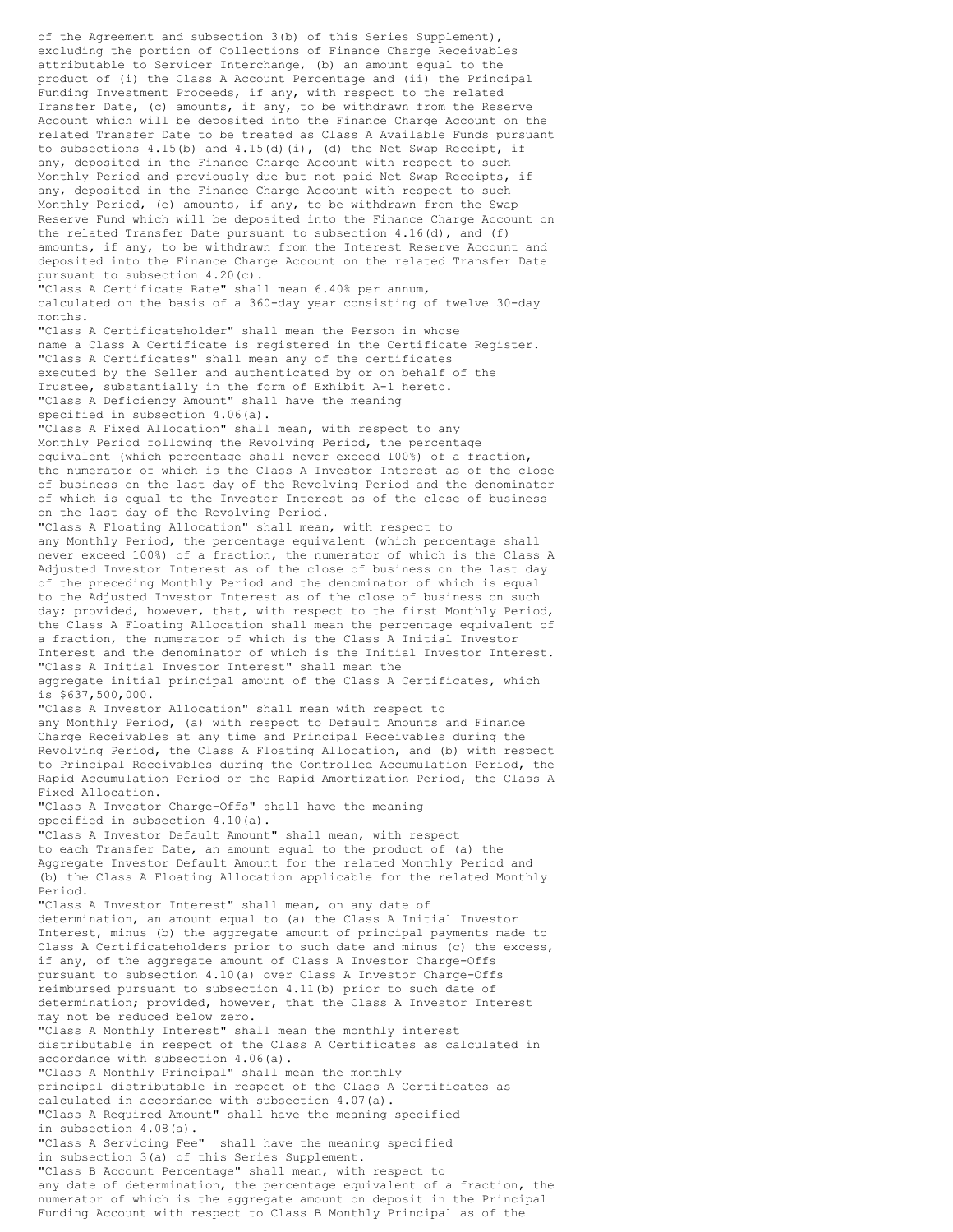Record Date preceding the related Transfer Date and the denominator of which is the aggregate amount on deposit in the Principal Funding Account with respect to Class A Monthly Principal and Class B Monthly Principal as of the Record Date preceding the related Transfer Date. "Class B Additional Interest" shall have the meaning specified in subsection 4.06(b). "Class B Adjusted Investor Interest" shall mean, with respect to any date of determination, an amount equal to the Class B Investor Interest minus the excess, if any, of the Principal Funding Account Balance over the Class A Investor Interest on such date of determination (such excess not to exceed the Class B Investor Interest). "Class B Available Funds" shall mean, with respect to any Monthly Period, an amount equal to the sum of (a) the Class B Floating Allocation of the Collections of Finance Charge Receivables and amounts with respect to Annual Membership Fees allocated to the Investor Certificates and deposited in the Finance Charge Account for such Monthly Period (or to be deposited in the Finance Charge Account on the related Transfer Date with respect to the preceding Monthly Period pursuant to the third paragraph of subsection 4.03(a) and Section 2.08 of the Agreement and subsection 3(b) of this Series Supplement), excluding the portion of Collections of Finance Charge Receivables attributable to Servicer Interchange, (b) an amount equal to the product of (i) the Class B Account Percentage and (ii) the Principal Funding Investment Proceeds, if any, with respect to the related Transfer Date and (c) amounts, if any, to be withdrawn from the Reserve Account which will be deposited into the Finance Charge Account on the related Transfer Date to be treated as Class B Available Funds pursuant to subsection  $4.15$ (d)(ii). "Class B Certificate Rate" shall mean 6.70% per annum, calculated on the basis of a 360-day year consisting of twelve 30-day months. "Class B Certificateholder" shall mean the Person in whose name a Class B Certificate is registered in the Certificate Register. "Class B Certificates" shall mean any of the certificates executed by the Seller and authenticated by or on behalf of the Trustee, substantially in the form of Exhibit A-2 hereto. "Class B Deficiency Amount" shall have the meaning specified in subsection 4.06(b). "Class B Fixed Allocation" shall mean, with respect to any Monthly Period following the Revolving Period, the percentage equivalent (which percentage shall never exceed 100%) of a fraction, the numerator of which is the Class B Investor Interest as of the close of business on the last day of the Revolving Period and the denominator of which is equal to the Investor Interest as of the close of business on the last day of the Revolving Period. "Class B Floating Allocation" shall mean, with respect to any Monthly Period, the percentage equivalent (which percentage shall never exceed 100%) of a fraction, the numerator of which is the Class B Adjusted Investor Interest as of the close of business on the last day of the preceding Monthly Period and the denominator of which is equal to the Adjusted Investor Interest as of the close of business on such day; provided, however, that, with respect to the first Monthly Period, the Class B Floating Allocation shall mean the percentage equivalent of a fraction, the numerator of which is the Class B Initial Investor Interest and the denominator of which is the Initial Investor Interest. "Class B Initial Investor Interest" shall mean the aggregate initial principal amount of the Class B Certificates, which is \$56,250,000. "Class B Investor Allocation" shall mean with respect to any Monthly Period, (a) with respect to Default Amounts and Finance Charge Receivables at any time or Principal Receivables during the Revolving Period, the Class B Floating Allocation, and (b) with respect to Principal Receivables during the Controlled Accumulation Period, the Rapid Accumulation Period or the Rapid Amortization Period, the Class B Fixed Allocation. "Class B Investor Charge-Offs" shall have the meaning specified in subsection 4.10(b). "Class B Investor Default Amount" shall mean, with respect to each Transfer Date, an amount equal to the product of (a) the Aggregate Investor Default Amount for the related Monthly Period and (b) the Class B Floating Allocation applicable for the related Monthly Period. "Class B Investor Interest" shall mean, on any date of determination, an amount equal to (a) the Class B Initial Investor Interest, minus (b) the aggregate amount of principal payments made to Class B Certificateholders prior to such date, minus (c) the aggregate amount of Class B Investor Charge-Offs for all prior Transfer Dates pursuant to subsection 4.10(b), minus (d) the amount of the Reallocated Class B Principal Collections allocated pursuant to subsection 4.12(a) on all prior Transfer Dates for which the Collateral Interest Amount has not been reduced, minus (e) an amount equal to the amount by which the Class B Investor Interest has been reduced on all prior Transfer

Dates pursuant to subsection 4.10(a) and plus (f) the aggregate amount of Excess Spread allocated and available on all prior Transfer Dates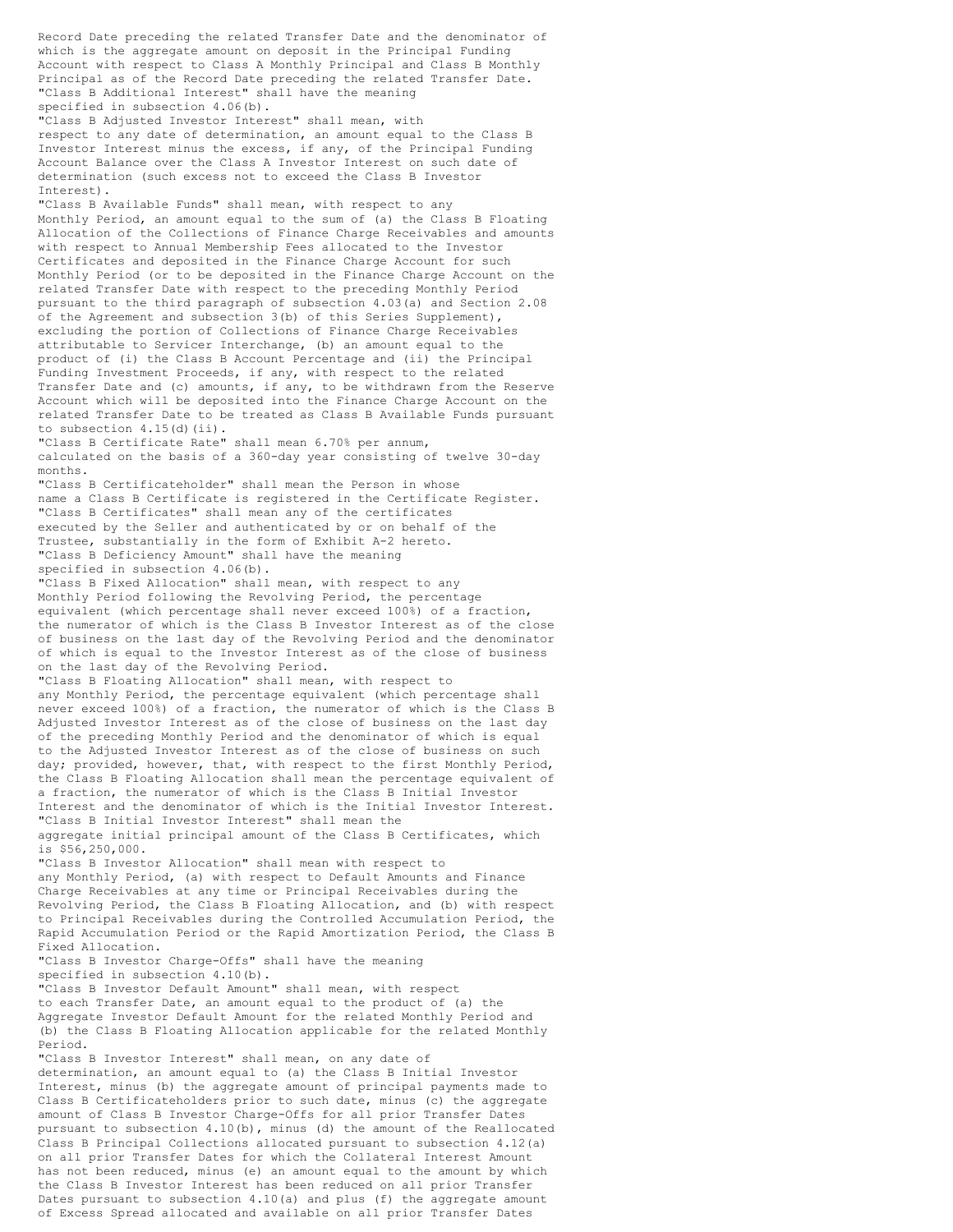pursuant to subsection 4.11(d) for the purpose of reimbursing amounts deducted pursuant to the foregoing clauses (c), (d) and (e); provided, however, that the Class B Investor Interest may not be reduced below zero. "Class B Monthly Interest" shall mean the monthly interest distributable in respect of the Class B Certificates as calculated in accordance with subsection 4.06(b). "Class B Monthly Principal" shall mean the monthly principal distributable in respect of the Class B Certificates as calculated in accordance with subsection 4.07(b). "Class B Required Amount" shall have the meaning specified in subsection 4.08(b). "Class B Servicing Fee" shall have the meaning specified in subsection 3(a) hereof. "Closing Date" shall mean September 8, 1999. "Code" shall mean the Internal Revenue Code of 1986, as amended. "Collateral Allocation" shall mean with respect to any Monthly Period, (a) with respect to Default Amounts and Finance Charge Receivables at any time or Principal Receivables during the Revolving Period, the Collateral Floating Allocation, and (b) with respect to Principal Receivables during the Controlled Accumulation Period, the Rapid Accumulation Period or the Rapid Amortization Period, the Collateral Fixed Allocation. "Collateral Available Funds" shall mean, with respect to any Monthly Period, an amount equal to the Collateral Floating Allocation of the Collections of Finance Charge Receivables and amounts with respect to Annual Membership Fees allocated to the Investor Certificates and deposited in the Finance Charge Account for such Monthly Period (or to be deposited in the Finance Charge Account on the related Transfer Date with respect to the preceding Monthly Period pursuant to the third paragraph of subsection 4.03(a) and Section 2.08 of the Agreement and subsection 3(b) of this Series Supplement), excluding the portion of Collections of Finance Charge Receivables attributable to Servicer Interchange. "Collateral Charge-Offs" shall have the meaning specified in subsection 4.10(c). "Collateral Default Amount" shall mean, with respect to any Transfer Date, an amount equal to the product of (a) the Aggregate Investor Default Amount for the related Monthly Period and (b) the Collateral Floating Allocation applicable for the related Monthly Period. "Collateral Fixed Allocation" shall mean with respect to any Monthly Period following the Revolving Period, the percentage equivalent (which percentage shall never exceed 100%) of a fraction, the numerator of which is the Collateral Interest Amount as of the close of business on the last day of the Revolving Period and the denominator of which is equal to the Investor Interest as of the close of business on the last day of the Revolving Period. "Collateral Floating Allocation" shall mean, with respect to any Monthly Period, the percentage equivalent (which percentage shall never exceed 100%) of a fraction, the numerator of which is the Collateral Interest Adjusted Amount as of the close of business on the last day of the preceding Monthly Period and the denominator of which is equal to the Adjusted Investor Interest as of the close of business on such day; provided, however, that, with respect to the first Monthly Period, the Collateral Floating Allocation shall mean the percentage equivalent of a fraction, the numerator of which is the Collateral Interest Initial Amount and the denominator of which is the Initial Investor Interest. "Collateral Interest" shall mean a fractional undivided interest in the Trust which shall consist of the right to receive (i) to the extent necessary to make the required payments to the Collateral Interest Holder under this Series Supplement, the portion of Collections allocable thereto under the Agreement and this Series Supplement, funds on deposit in the Collection Account allocable thereto pursuant to the Agreement and this Series Supplement, and funds on deposit in the Principal Funding Account or any other Series Account (and any investment earnings thereon, net of investment expenses and losses, if and to the extent specifically provided herein) allocable thereto pursuant to the Agreement and this Series Supplement and (ii) amounts available for payment to the Collateral Interest Holder pursuant to subsection 4.11(j) and Sections 4.15, 4.16 and 4.19. "Collateral Interest Adjusted Amount" shall mean, with respect to any date of determination, an amount equal to the Collateral Interest Amount minus the excess, if any, of the Principal Funding Account Balance over the sum of the Class A Investor Interest and the Class B Investor Interest on such date of determination (such excess not to exceed the Collateral Interest Amount). "Collateral Interest Amount" shall mean, an amount equal to (a) the Collateral Interest Initial Amount, minus (b) the aggregate amount of principal payments made to the Collateral Interest Holder prior to such date, minus (c) the aggregate amount of Collateral Charge-Offs for all prior Transfer Dates pursuant to subsection 4.10(c), minus (d) the amount of Reallocated Principal Collections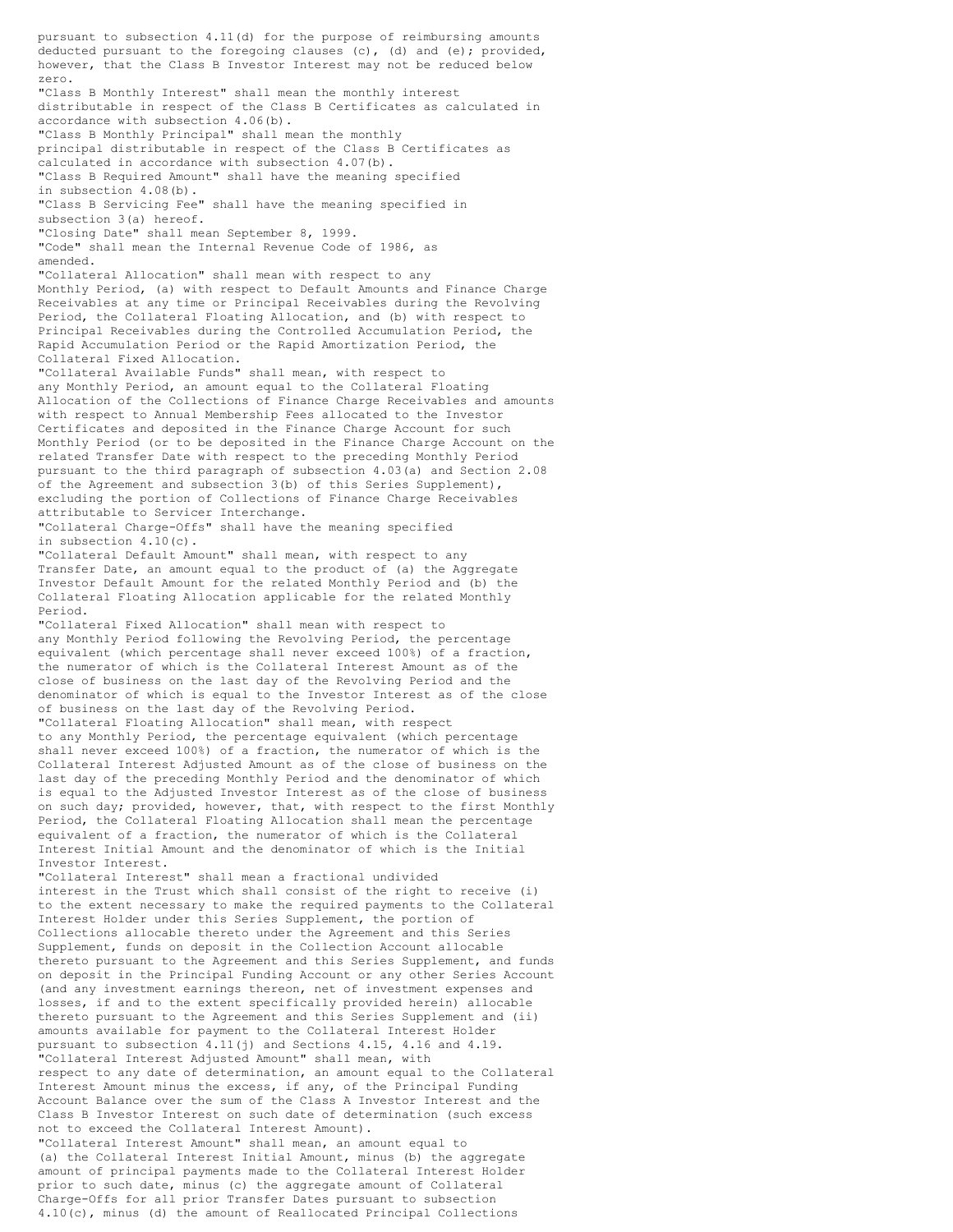allocated pursuant to subsections 4.12(a) and (b) on all prior Transfer Dates, minus (e) an amount equal to the amount by which the Collateral Interest Amount has been reduced on all prior Transfer Dates pursuant to subsections 4.10(a) and (b), and plus (f) the aggregate amount of Excess Spread allocated and available on all prior Transfer Dates pursuant to subsection 4.11(h) for the purpose of reimbursing amounts deducted pursuant to the foregoing clauses (c), (d) and (e); provided further, however, that the Collateral Interest Amount may not be reduced below zero. "Collateral Interest Holder" shall mean the entity so designated in writing by the Seller to the Trustee. "Collateral Interest Initial Amount" shall mean \$56,250,000. "Collateral Interest Servicing Fee" shall have the meaning specified in subsection 3(a) hereof. "Collateral Minimum Monthly Interest" shall mean the monthly interest distributable in respect of the Collateral Interest Amount as calculated in accordance with subsection 4.06(c). "Collateral Minimum Rate" shall mean, for any Interest Period, the rate specified in the Transfer Agreement; provided, however, that the Collateral Minimum Rate shall not exceed a rate of 8.50% per annum. "Collateral Monthly Principal" shall mean the monthly principal distributable in respect of the Collateral Interest Amount as calculated in accordance with subsection 4.07(c). "Controlled Accumulation Amount" shall mean for any Transfer Date with respect to the Controlled Accumulation Period, \$62,500,000; provided, however, that if the Accumulation Period Length is determined to be less than 12 months pursuant to subsection  $4.09(j)$ , the Controlled Accumulation Amount for each Transfer Date with respect to the Controlled Accumulation Period will be equal to (i) the product of (x) the Initial Investor Interest and (y) the Accumulation Period Factor for such Monthly Period divided by (ii) the Required Accumulation Factor Number. "Controlled Accumulation Period" shall mean, unless a Pay Out Event shall have occurred prior thereto, the period commencing at the close of business on July 31, 2001 or such later date as is determined in accordance with subsection 4.09(j) and ending on the first to occur of (a) a Pay Out Commencement Date and (b) the Series 1999-I Termination Date. "Controlled Deposit Amount" shall mean, with respect to any Transfer Date, the sum of (a) the Controlled Accumulation Amount for such Transfer Date and (b) any existing Accumulation Shortfall. "Covered Amount" shall mean an amount, determined as of each Transfer Date with respect to the Controlled Accumulation Period or the Rapid Accumulation Period and the first Transfer Date with respect to the Rapid Amortization Period, equal to the sum of (a) the product of (i) a fraction, the numerator of which is the actual number of days in the related Interest Period, or, in the event the Interest Rate Swap has been terminated, the numerator of which is 30, and, in either case, the denominator of which is 360, times (ii) the Swap Floating Rate, or, in the event the Interest Rate Swap has been terminated, the Class A Certificate Rate, in either case, in effect with respect to such Interest Period, times (iii) the aggregate amount on deposit in the Principal Funding Account with respect to Class A Monthly Principal as of the Record Date preceding such Transfer Date, plus (b) one-twelfth of the product of (i) the Class B Certificate Rate in effect with respect to such Interest Period times (ii) the aggregate amount on deposit in the Principal Funding Account with respect to Class B Monthly Principal as of the Record Date preceding such Transfer Date. "Credit Enhancement" shall mean (a) with respect to the Class A Certificates, the subordination of the Class B Certificates and the Collateral Interest, and (b) with respect to the Class B Certificates, the subordination of the Collateral Interest. "Credit Enhancement Provider" shall mean the Collateral Interest Holder. "Cumulative Series Principal Shortfall" shall mean the sum of the Series Principal Shortfalls (as such term is defined in each of the related Series Supplements) for each Series in Group One. "Daily Principal Shortfall" shall mean, on any date of determination, the excess of the Group One Monthly Principal Payment for the Monthly Period relating to such date over the month to date amount of Collections processed in respect of Principal Receivables for such Monthly Period allocable to investor certificates of all outstanding Series in Group One, not subject to reallocation, which are on deposit or to be deposited in the Principal Account on such date. "Distribution Date" shall mean November 15, 1999 and the fifteenth day of each calendar month thereafter, or if such fifteenth day is not a Business Day, the next succeeding Business Day. "Excess Spread" shall mean, with respect to any Transfer Date, the sum of the amounts with respect to such Transfer Date, if any, specified pursuant to subsections  $4.09(a)(v)$ ,  $4.09(b)(iii)$  and 4.09(c)(ii). "Fitch" shall mean Fitch IBCA, Inc. or its successors.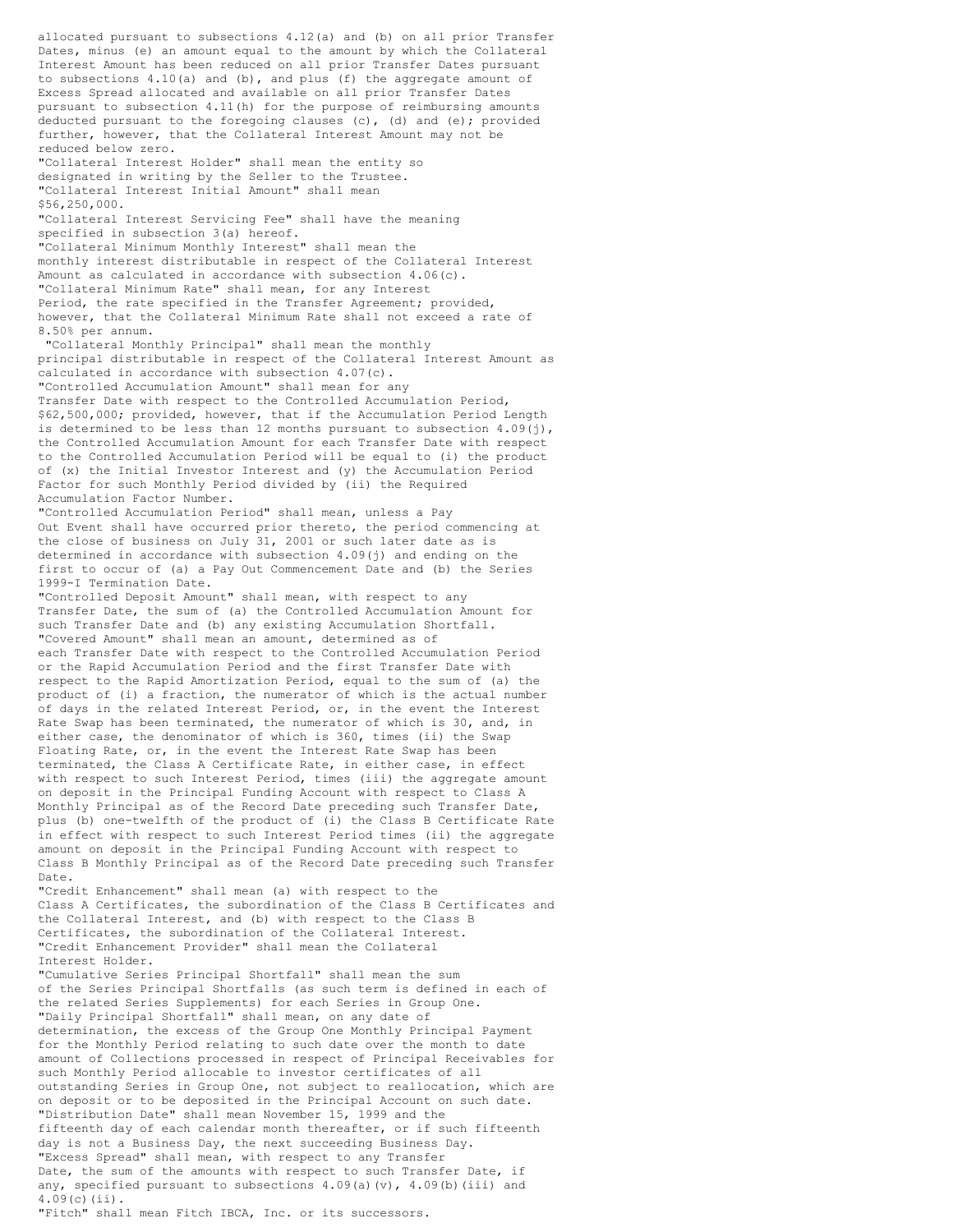"Fixed Amount" shall mean, for any Transfer Date, an amount equal to the fixed amount payable by the Swap Counterparty to the Trust for such date pursuant to the Interest Rate Swap. "Fixed Investor Percentage" shall mean, with respect to any Monthly Period, the percentage equivalent of a fraction, the numerator of which is the Investor Interest as of the close of business on the last day of the Revolving Period and the denominator of which is the greater of (a) the aggregate amount of Principal Receivables in the Trust determined as of the close of business on the last day of the prior Monthly Period and (b) the sum of the numerators used to calculate the Investor Percentages (as such term is defined in the Agreement) for allocations with respect to Principal Receivables for all outstanding Series on such date of determination; provided, however, that with respect to any Monthly Period in which an Addition Date occurs or in which a Removal Date occurs on which, if any Series has been paid in full, Principal Receivables in an aggregate amount approximately equal to the initial investor interest of such Series are removed from the Trust, the denominator determined pursuant to clause (a) hereof shall be (i) the aggregate amount of Principal Receivables in the Trust as of the close of business on the last day of the prior Monthly Period for the period from and including the first day of such Monthly Period to but excluding the related Addition Date or Removal Date and (ii) the aggregate amount of Principal Receivables in the Trust as of the beginning of the day on the related Addition Date or Removal Date after adjusting for the aggregate amount of Principal Receivables added to or removed from the Trust on the related Addition Date or Removal Date, for the period from and including the related Addition Date or Removal Date to and including the last day of such Monthly Period.

"Floating Amount" shall mean, for any Transfer Date, an amount equal to the floating amount payable by the Trust to the Swap Counterparty for such date pursuant to the Interest Rate Swap. "Floating Investor Percentage" shall mean, with respect to any Monthly Period, the percentage equivalent of a fraction, the numerator of which is the Adjusted Investor Interest as of the close of business on the last day of the preceding Monthly Period (or with respect to the first Monthly Period, the Initial Investor Interest) and the denominator of which is the greater of (a) the aggregate amount of Principal Receivables as of the close of business on the last day of the preceding Monthly Period (or with respect to the first calendar month in the first Monthly Period, the aggregate amount of Principal Receivables in the Trust as of the close of business on the day immediately preceding the Closing Date and with respect to the second calendar month in the first Monthly Period, the aggregate amount of Principal Receivables as of the close of business on the last day of the first calendar month in the first Monthly Period), and (b) the sum of the numerators used to calculate the Investor Percentages (as such term is defined in the Agreement) for allocations with respect to Finance Charge Receivables, Default Amounts or Principal Receivables, as applicable, for all outstanding Series on such date of determination; provided, however, that with respect to any Monthly Period in which an Addition Date occurs or in which a Removal Date occurs on which, if any Series has been paid in full, Principal Receivables in an aggregate amount approximately equal to the initial investor interest of such Series are removed from the Trust, the denominator determined pursuant to clause (a) hereof shall be (i) the aggregate amount of Principal Receivables in the Trust as of the close of business on the last day of the prior Monthly Period for the period from and including the first day of such Monthly Period to but excluding the related Addition Date or Removal Date and (ii) the aggregate amount of Principal Receivables in the Trust as of the beginning of the day on the related Addition Date or Removal Date after adjusting for the aggregate amount of Principal Receivables added to or removed from the Trust on the related Addition Date or Removal Date, for the period from and including the related Addition Date or Removal Date to and including the last day of such Monthly Period. "Group One" shall mean Series 1999-I and each other Series specified in the related Supplement to be included in Group One. "Group One Monthly Principal Payment" shall mean with respect to any Monthly Period, for all Series in Group One (including Series 1999-I) which are in an Amortization Period or Accumulation Period (as such terms are defined in the related Supplements for all Series in Group One), the sum of (a) the Controlled Distribution Amount for the related Transfer Date for any Series in its Controlled Amortization Period (as such terms are defined in the related Supplements for all Series in Group One), (b) the Controlled Deposit Amount for the related Transfer Date for any Series in its Accumulation Period, other than its Rapid Accumulation Period, if applicable (as such terms are defined in the related Supplements for all Series in Group One), (c) the Investor Interest as of the end of the prior Monthly Period taking into effect any payments to be made on the following Distribution Date for any Series in Group One in its Principal Amortization Period or Rapid Amortization Period (as such terms are defined in the related Supplements for all Series in Group One), (d) the Adjusted Investor Interest as of the end of the prior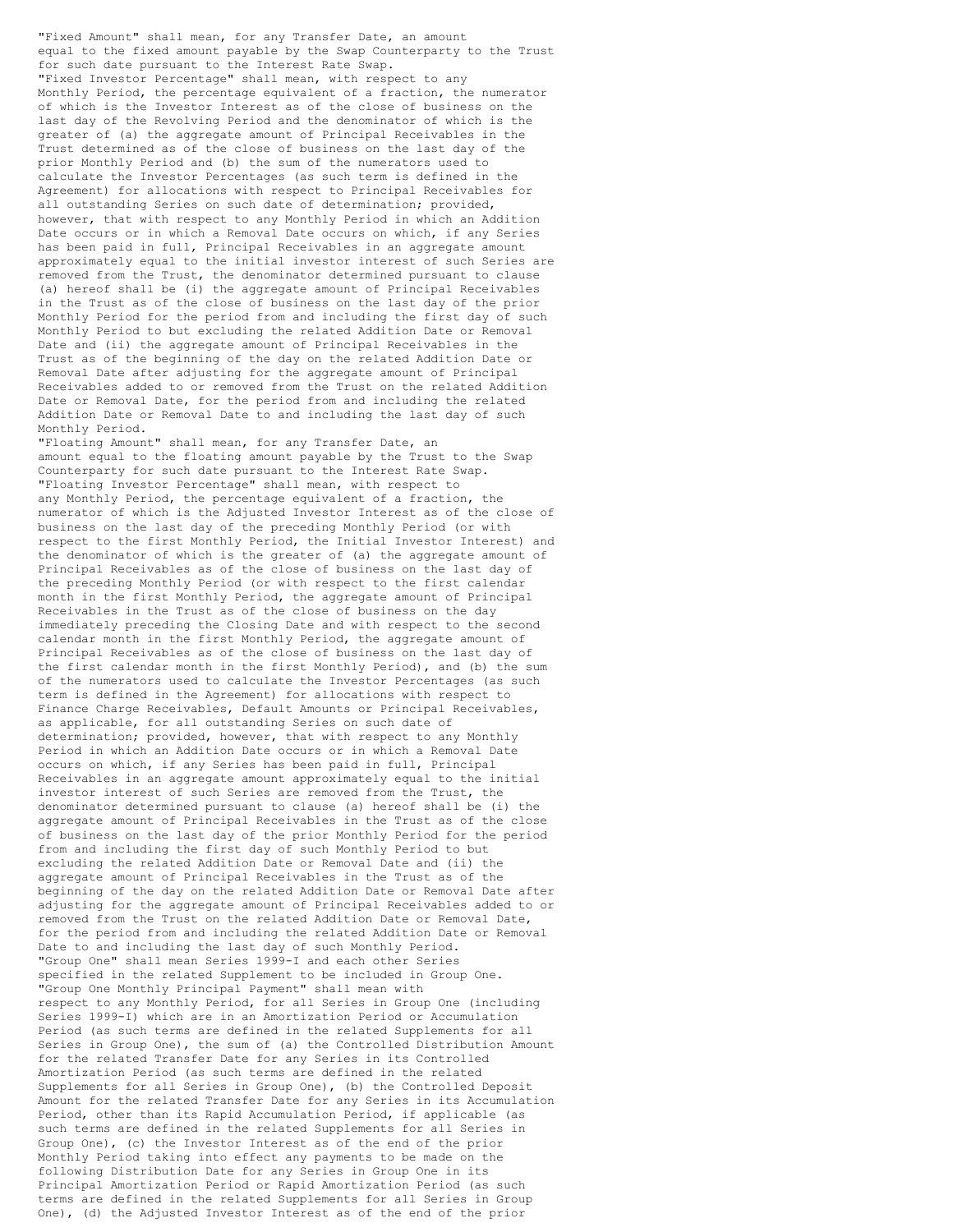Monthly Period taking into effect any payments or deposits to be made on the following Transfer Date and Distribution Date for any Series in Group One in its Rapid Accumulation Period (as such terms are defined in the related Supplements for all Series in Group One) , and (e) such other amounts as may be specified in the related Supplements for all Series in Group One. "Initial Investor Interest" shall mean \$750,000,000. "Interest Period" shall mean, with respect to any Distribution Date, the period from and including the previous Distribution Date (or in the case of the first Distribution Date, from and including the Closing Date) through the day preceding such Distribution Date. "Interest Rate Swap" shall mean the ISDA Master Agreement, together with the Schedule thereto, each dated as of the Closing Date between the Trustee on behalf of the Trust and the Swap Counterparty, as such Interest Rate Swap may be amended, modified or replaced. "Interest Reserve Account" shall have the meaning specified in subsection 4.19(g). "Interest Reserve Account Event" shall have the meaning specified in subsection 4.19(g). "Investment Letter" shall have the meaning specified in subsection 19(b). "Investor Certificateholder" shall mean (a) with respect to the Class A Certificates, the holder of record of a Class A Certificate, (b) with respect to the Class B Certificates, the holder of record of a Class B Certificate and (c) with respect to the Collateral Interest, the Collateral Interest Holder. "Investor Certificates" shall mean the Class A Certificates, the Class B Certificates and the Collateral Interest. "Investor Default Amount" shall mean, with respect to any Receivable in a Defaulted Account, an amount equal to the product of (a) the Default Amount and (b) the Floating Investor Percentage on the day such Account became a Defaulted Account. "Investor Interest" shall mean, on any date of determination, an amount equal to the sum of (a) the Class A Investor Interest, (b) the Class B Investor Interest and (c) the Collateral Interest Amount, each as of such date. "Investor Percentage" shall mean for any Monthly Period, (a) with respect to Finance Charge Receivables and Default Amounts at any time and Principal Receivables during the Revolving Period, the Floating Investor Percentage and (b) with respect to Principal Receivables during the Controlled Accumulation Period, the Rapid Accumulation Period or the Rapid Amortization Period, the Fixed Investor Percentage. "Investor Principal Collections" shall mean, with respect to any Monthly Period, the sum of (a) the aggregate amount deposited into the Principal Account for such Monthly Period pursuant to subsections  $4.05(a)(ii)$ , (iii) and (iv),  $4.05(b)(ii)$ , (iii) and (iv), 4.05(c)(ii) or 4.05(d)(ii), in each case, as applicable to such Monthly Period, (b) the aggregate amount to be treated as Investor Principal Collections pursuant to subsections  $4.09(a)(iv)$  and  $4.11(a)$ , (b), (c), (d), (g) and (h) for such Monthly Period (other than such amount paid from Reallocated Principal Collections), and (c) the aggregate amount of Unallocated Principal Collections deposited into the Principal Account pursuant to subsection 4.05(e). "Investor Servicing Fee" shall have the meaning specified in subsection 3(a) hereof. "Monthly Interest" shall mean, with respect to any Transfer Date, the sum of (a) the Class A Monthly Interest, the Class A Additional Interest, if any, and the unpaid Class A Deficiency Amount, if any, (b) the Class B Monthly Interest, the Class B Additional Interest, if any, and the unpaid Class B Deficiency Amount, if any, (c) the Collateral Minimum Monthly Interest and any previously due and the unpaid Collateral Minimum Monthly Interest, and (d) the Net Swap Payment, if any, and previously due but not paid Net Swap Payments, if any, each with respect to such Transfer Date. "Monthly Period" shall have the meaning specified in the Agreement, except that the first Monthly Period with respect to the Investor Certificates shall begin on and include the Closing Date and shall end on and include October 31, 1999. "Net Servicing Fee Rate" shall mean (a) so long as the Seller or The Bank of New York is the Servicer, 1.25% per annum and (b) if the Seller or The Bank of New York is no longer the Servicer, 2.0% per annum. .<br>"Net Swap Payment" shall mean, for any Transfer Date, (a) if the netting provisions of subsection  $2(c)$  (ii) of the Interest Rate Swap apply, the amount by which the Floating Amount for such date exceeds the Fixed Amount for such date, and (b) otherwise, an amount equal to the Floating Amount for such date. "Net Swap Receipt" shall mean, for any Transfer Date, (a) if the netting provisions of subsection  $2(c)$  (ii) of the Interest Rate Swap apply, the amount by which the Fixed Amount for such date exceeds the Floating Amount for such date, and (b) otherwise, an amount equal to the Fixed Amount for such date.

"Notional Amount" shall mean the Notional Amount as defined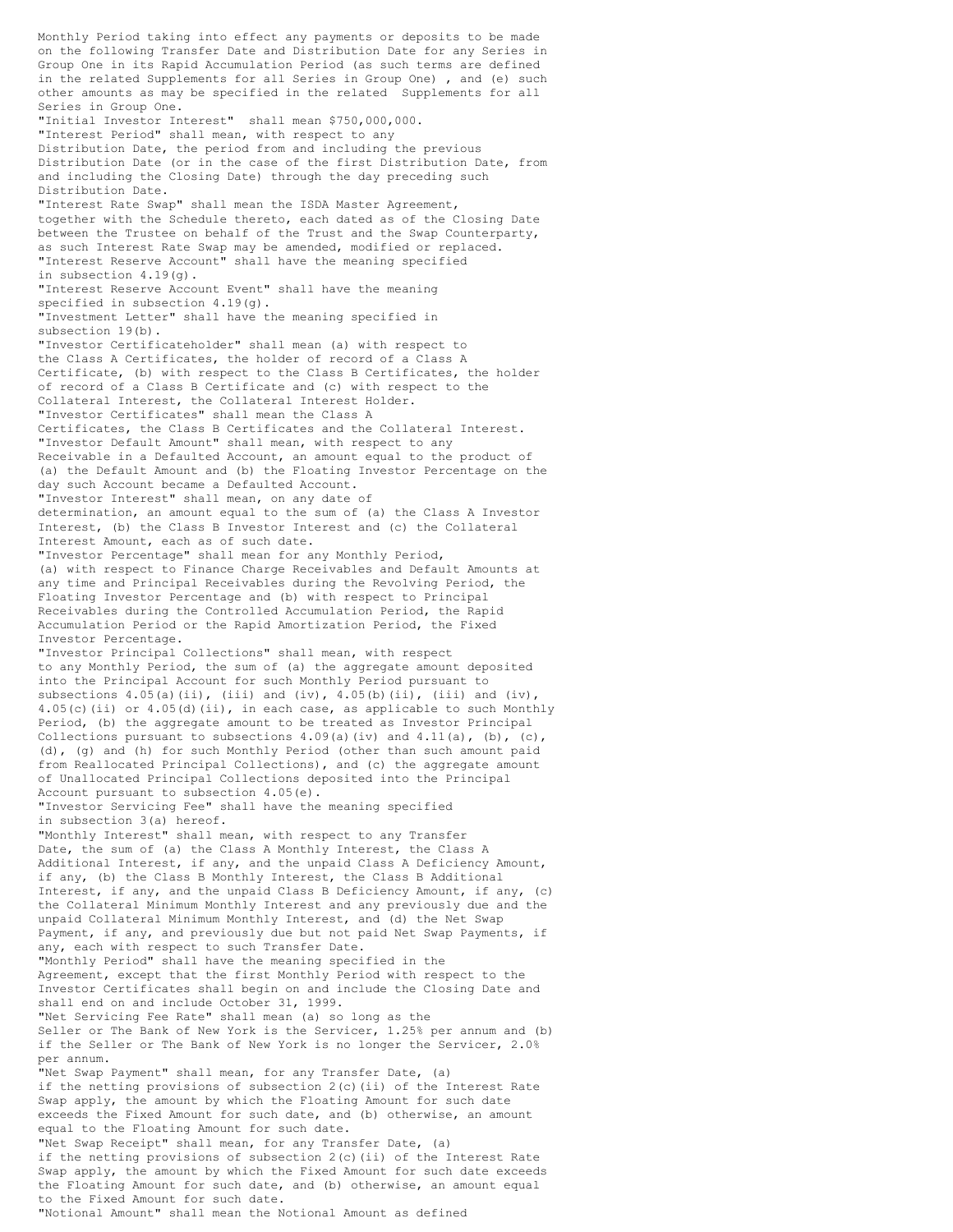in the Interest Rate Swap. "Pay Out Commencement Date" shall mean the date on which a Trust Pay Out Event is deemed to occur pursuant to Section 9.01 or a Series 1999-I Pay Out Event is deemed to occur pursuant to Section 9 hereof. "Permitted Assignee" shall mean any Person who, if it were the Collateral Interest Holder or holder of an interest in the Trust, as applicable, would not cause the Trust to be taxable as a publicly traded partnership for federal income tax purposes. "Portfolio Adjusted Yield" shall mean, with respect to any Transfer Date, commencing on and including the February 2000 Transfer Date, the average of the percentages obtained for each of the three preceding Monthly Periods by subtracting the Base Rate from the Portfolio Yield for such Monthly Period and deducting 0.5% from the result for each Monthly Period. "Portfolio Yield" shall mean, with respect to any Monthly Period, the annualized percentage equivalent of a fraction, the numerator of which is an amount equal to the sum of (a) the amount of Collections of Finance Charge Receivables deposited into the Finance Charge Account and allocable to the Investor Certificates for such Monthly Period, and (b) the amount with respect to Annual Membership Fees deposited into the Finance Charge Account and allocable to the Investor Certificates for such Monthly Period, and (c) the Principal Funding Investment Proceeds deposited into the Finance Charge Account on the Transfer Date related to such Monthly Period, and (d) the amount of the Reserve Draw Amount (up to the Available Reserve Account Amount) plus any amounts of interest and earnings described in subsection 4.15, each deposited into the Finance Charge Account on the Transfer Date relating to such Monthly Period, and (e) the amount of the Swap Reserve Draw Amount (up to the Available Swap Reserve Fund Amount) deposited into the Finance Charge Account on the Transfer Date relating to such Monthly Period, and (f) any amount deposited to the Finance Charge Account from the Interest Reserve Account on the related Transfer Date

"Principal Funding Account" shall have the meaning set forth in subsection 4.14(a). "Principal Funding Account Balance" shall mean, with respect to any date of determination, the principal amount, if any, on deposit in the Principal Funding Account on such date of determination. "Principal Funding Investment Proceeds" shall mean, with

pursuant to Section 4.20, such sum to be calculated on a cash basis after subtracting the Aggregate Investor Default Amount for such Monthly Period, and the denominator of which is the Investor Interest as of the close of business on the last day of such Monthly Period.

respect to each Transfer Date, the investment earnings on funds in the Principal Funding Account (net of investment expenses and losses) for the period from and including the immediately preceding Transfer Date to but excluding such Transfer Date.

"Prospectus" shall mean the prospectus and the prospectus supplement as filed with the Securities and Exchange Commission under Rule 424(b) of the Securities Act relating to the Series 1999-I Certificates.

"Rapid Accumulation Period" shall mean, unless the Interest Rate Swap has been terminated or an Interest Reserve Account Event has occurred, the period commencing on a Series 1999-I Pay Out Event and continuing to the earlier of (a) the commencement of the Rapid Amortization Period and (b) the Scheduled Payment Date. "Rapid Amortization Period" shall mean the Amortization Period commencing on the earlier of the day on which either (a) a Trust Pay Out Event occurs or (b) (i) a Series 1999-I Pay Out Event occurs or has occurred and (ii) either the Interest Rate Swap is or has been terminated or an Interest Reserve Account Event occurs or has occurred and ending on the earlier to occur of (a) the Series 1999-I Termination Date and (b) the termination of the Trust pursuant to Section 12.01. "Rating Agency" shall mean Moody's and Standard & Poor's. "Rating Agency Condition" shall mean the notification in writing by each Rating Agency to the Seller, the Servicer and the Trustee that an action will not result in any Rating Agency reducing or withdrawing its then existing rating of the investor certificates of any outstanding Series or class of a Series with respect to which it is a Rating Agency.

"Reallocated Class B Principal Collections" shall mean, with respect to any Transfer Date, Collections of Principal Receivables applied in accordance with subsection 4.12(a) in an amount not to exceed the product of (a) the Class B Investor Allocation with respect to the Monthly Period relating to such Transfer Date and (b) the Investor Percentage with respect to the Monthly Period relating to such Transfer Date and (c) the amount of Collections of Principal Receivables with respect to the Monthly Period relating to such Transfer Date; provided, however, that such amount shall not exceed the Class B Investor Interest after giving effect to any Class B Investor Charge-Offs for such Transfer Date.

"Reallocated Collateral Principal Collections" shall mean, with respect to any Transfer Date, Collections of Principal Receivables applied in accordance with subsections 4.12(a) and (b) in an amount not to exceed the product of (a) the Collateral Allocation with respect to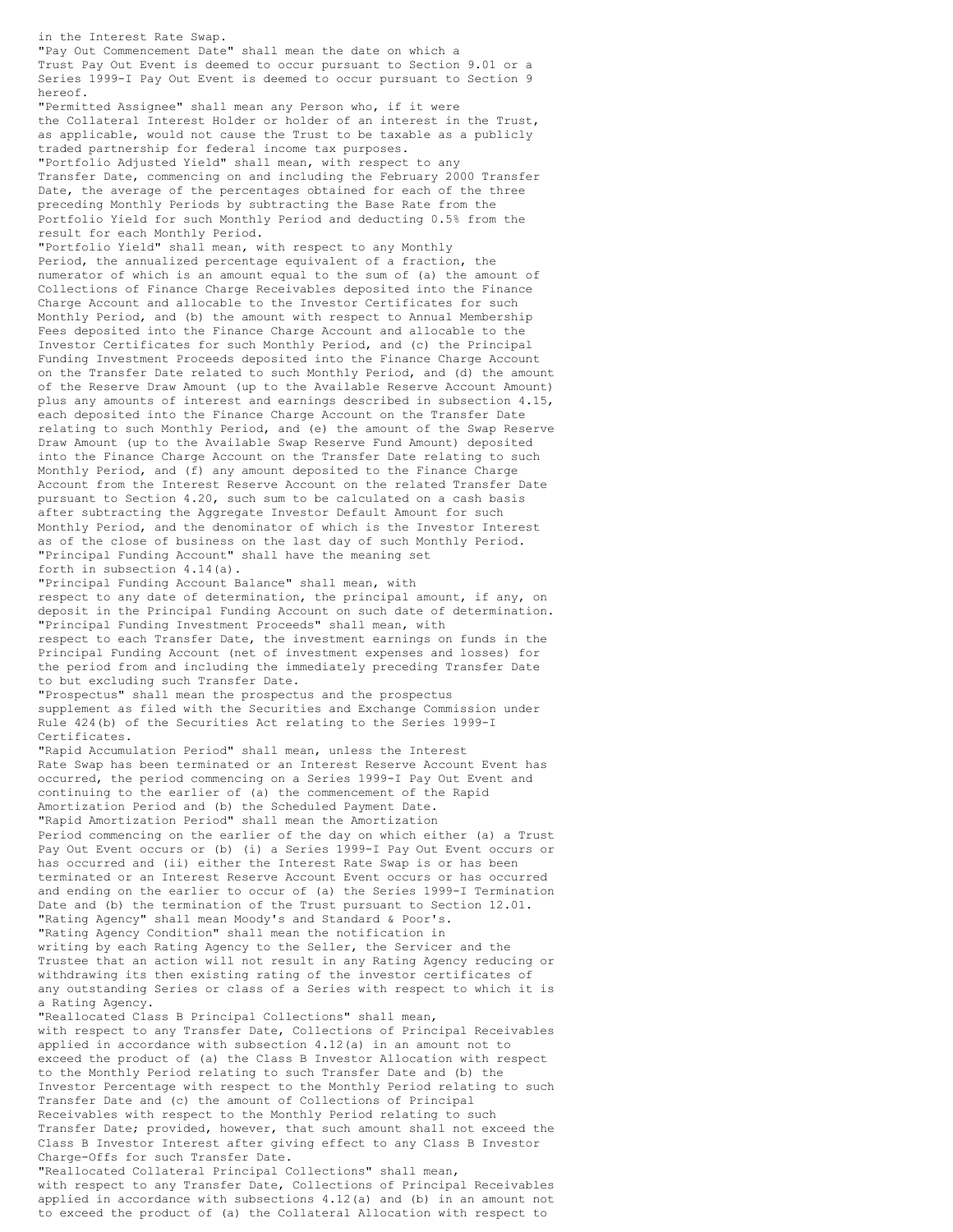the Monthly Period relating to such Transfer Date and (b) the Investor Percentage with respect to the Monthly Period relating to such Transfer Date and (c) the amount of Collections of Principal Receivables with respect to the Monthly Period relating to such Transfer Date; provided, however, that such amount shall not exceed the Collateral Interest Amount after giving effect to any Collateral Charge-Offs for such Transfer Date. "Reallocated Principal Collections" shall mean the sum of (a) Reallocated Class B Principal Collections and (b) Reallocated Collateral Principal Collections. "Required Accumulation Factor Number" shall be equal to a fraction, rounded upwards to the nearest whole number, the numerator of which is one and the denominator of which is equal to the lowest monthly principal payment rate on the Accounts, expressed as a decimal, for the 12 months preceding the date of such calculation; provided, however, that this definition may be changed at any time if the Rating Agency Condition is satisfied. "Required Interest Reserve Amount" shall have the meaning specified in subsection 4.19(g). "Required Reserve Account Amount" shall mean, with respect to any Transfer Date on or after the Reserve Account Funding Date, an amount equal to (a) 0.5% of the outstanding principal balance of the Class A Certificates or (b) any other amount designated by the Seller; provided, however, that if such designation is of a lesser amount, the Seller shall (i) provide the Servicer, the Collateral Interest Holder and the Trustee with evidence that the Rating Agency Condition shall have been satisfied and (ii) deliver to the Trustee a certificate of an authorized officer to the effect that, based on the facts known to such officer at such time, in the reasonable belief of the Seller, such designation will not cause a Pay Out Event or an event that, after the giving of notice or the lapse of time, would cause a Pay Out Event to occur with respect to Series 1999-I. "Required Swap Reserve Fund Amount" shall have the meaning specified in the Supplemental Swap Letter. "Reserve Account" shall have the meaning specified in subsection 4.15(a). "Reserve Account Funding Date" shall mean the Transfer Date which occurs not later than the earliest of (a) the Transfer Date with respect to the Monthly Period which commences 3 months prior to the commencement of the Controlled Accumulation Period; (b) the first Transfer Date for which the Portfolio Adjusted Yield is less than 2%, but in such event the Reserve Account Funding Date shall not be required to occur earlier than the Transfer Date with respect to the Monthly Period which commences 12 months prior to the commencement of the Controlled Accumulation Period; (c) the first Transfer Date for which the Portfolio Adjusted Yield is less than 3%, but in such event the Reserve Account Funding Date shall not be required to occur earlier than the Transfer Date with respect to the Monthly Period which commences 6 months prior to the commencement of the Controlled Accumulation Period; and (d) the first Transfer Date for which the Portfolio Adjusted Yield is less than 4%, but in such event the Reserve Account Funding Date shall not be required to occur earlier than the Transfer Date with respect to the Monthly Period which commences 4 months prior to the commencement of the Controlled Accumulation Period. "Reserve Account Surplus" shall mean, as of any Transfer Date following the Reserve Account Funding Date, the amount, if any, by which the amount on deposit in the Reserve Account exceeds the Required Reserve Account Amount. "Reserve Draw Amount" shall mean, with respect to each Transfer Date relating to the Controlled Accumulation Period or the earlier of (a) the first Transfer Date relating to the Rapid Accumulation Period and (b) the first Transfer Date relating to the Rapid Amortization Period, the amount, if any, by which the Principal Funding Investment Proceeds for such Transfer Date are less than the Covered Amount determined as of such Transfer Date. "Revolving Period" shall mean the period from and including the Closing Date to, but not including, the earlier of (a) the day the Controlled Accumulation Period commences and (b) the Pay Out Commencement Date. "Scheduled Payment Date" shall mean the August 2002 Distribution Date. "Series 1999-I" shall mean the Series of the MBNA Master Credit Card Trust II represented by the Investor Certificates. "Series 1999-I Certificateholders" shall mean the holder of record of a Series 1999-I Certificate. "Series 1999-I Certificates" shall mean the Class A Certificates and the Class B Certificates. "Series 1999-I Pay Out Event" shall have the meaning specified in Section 9 hereof. "Series 1999-I Termination Date" shall mean the earliest to occur of (a) the Distribution Date on which the Investor Interest is paid in full, (b) the January 2005 Distribution Date and (c) the Trust Termination Date. "Series Principal Shortfall" shall mean with respect to any Transfer Date, the excess, if any, of (a) (i) with respect to any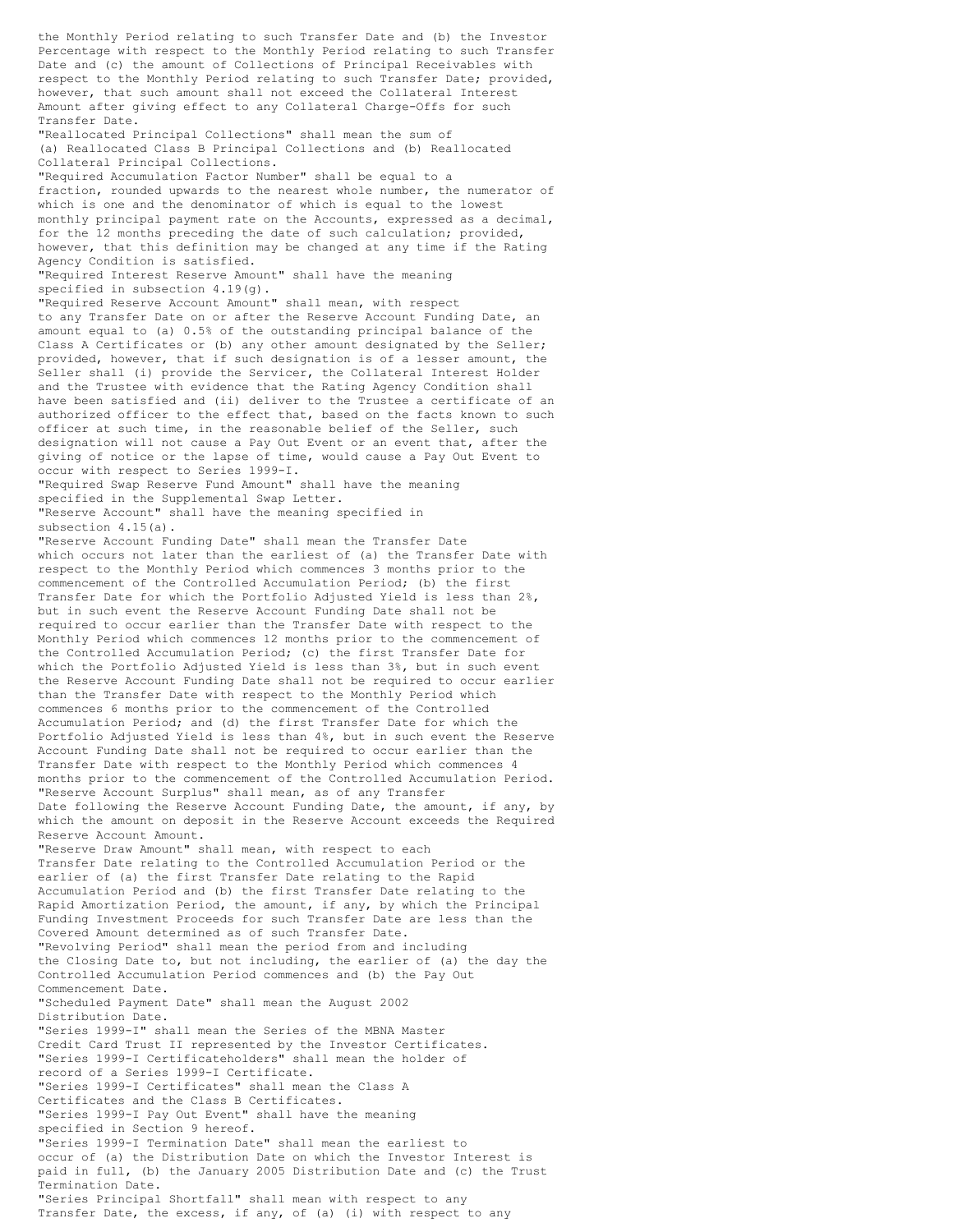Transfer Date relating to the Controlled Accumulation Period, the Controlled Deposit Amount for such Transfer Date, and (ii) with respect to any Transfer Date relating to the Rapid Accumulation Period or the Rapid Amortization Period, the Adjusted Investor Interest over (b) the Investor Principal Collections minus the Reallocated Principal Collections for such Transfer Date.

"Series Servicing Fee Percentage" shall mean 2.0%. "Servicer Interchange" shall mean, for any Transfer Date, the portion of Collections of Finance Charge Receivables allocated to

the Investor Certificates and deposited in the Finance Charge Account with respect to the related Monthly Period that is attributable to Interchange; provided, however, that Servicer Interchange for any Transfer Date shall not exceed one-twelfth of the product of (i) the Adjusted Investor Interest as of the last day of the related Monthly Period and (ii) 0.75%; provided further, however, with respect to the first Transfer Date, the Servicer Interchange may equal but shall not exceed \$828,125.

"Shared Principal Collections" shall mean, with respect to any Transfer Date, either (a) the amount allocated to the Investor Certificates which may be applied to the Series Principal Shortfall with respect to other outstanding Series in Group One or (b) the amounts allocated to the investor certificates of other Series in Group One which the applicable Supplements for such Series specify are to be treated as "Shared Principal Collections" and which may be applied to cover the Series Principal Shortfall with respect to the Investor Certificates.

"Supplemental Swap Letter" shall mean that certain letter agreement designated as the Supplemental Swap Letter, dated as of the Closing Date, between the Seller, the Trustee and the Swap Counterparty.

"Swap Counterparty" shall have the meaning specified in the Interest Rate Swap.

"Swap Fixed Rate" shall mean for any applicable Interest Period, the fixed rate specified in the Interest Rate Swap. "Swap Floating Rate" shall mean for any applicable Interest Period, the floating rate specified in the Interest Rate Swap. "Swap Reserve Draw Amount" shall have the meaning specified in subsection 4.16(c).

"Swap Reserve Fund" shall have the meaning specified in subsection 4.16(a).

"Swap Reserve Fund Surplus" shall mean, as of any Transfer Date, the amount, if any, by which the amount on deposit in the Swap Reserve Fund exceeds the Required Swap Reserve Fund Amount. "Transfer" shall have the meaning specified in subsection 19(a).

"Transfer Agreement" shall mean the agreement among MBNA and the Collateral Interest Holder, dated as of the Closing Date, as amended or modified from time to time, relating to the transfer of the Collateral Interest.

"Unallocated Principal Collections" shall have the meaning specified in subsection 4.05(e).

SECTION 3. Servicing Compensation and Assignment of Interchange. (a) The share of the Servicing Fee allocable to Series 1999-I with respect to any Transfer Date (the "Investor Servicing Fee") shall be equal to one-twelfth of the product of (i) the Series Servicing Fee Percentage and (ii) the Adjusted Investor Interest as of the last day of the Monthly Period preceding such Transfer Date; provided, however, that with respect to the first Transfer Date, the Investor Servicing Fee shall be equal to \$2,208,333.33. On each Transfer Date for which the Seller or The Bank of New York is the Servicer, the Servicer Interchange with respect to the related Monthly Period that is on deposit in the Finance Charge Account shall be withdrawn from the Finance Charge Account and paid to the Servicer in payment of a portion of the Investor Servicing Fee with respect to such Monthly Period. Should the Servicer Interchange on deposit in the Finance Charge Account on any Transfer Date with respect to the related Monthly Period be less than one-twelfth of 0.75% of the Adjusted Investor Interest as of the last day of such Monthly Period, the Investor Servicing Fee with respect to such Monthly Period will not be paid to the extent of such insufficiency of Servicer Interchange on deposit in the Finance Charge Account. The Servicer Interchange with respect to the first Transfer Date may equal but shall not exceed \$828,125. The share of the Investor Servicing Fee allocable to the Class A Investor Interest with respect to any Transfer Date (the "Class A Servicing Fee") shall be equal to one-twelfth of the product of (i) the Class A Floating Allocation, (ii) the Net Servicing Fee Rate and (iii) the Adjusted Investor Interest as of the last day of the Monthly Period preceding such Transfer Date; provided, however, that with respect to the first Transfer Date, the Class A Servicing Fee shall be equal to \$1,173,177.07. The share of the Investor Servicing Fee allocable to the Class B Investor Interest with respect to any Transfer Date (the "Class B Servicing Fee") shall be equal to one-twelfth of the product of (i) the Class B Floating Allocation, (ii) the Net Servicing Fee Rate and (iii) the Adjusted Investor Interest as of the last day of the Monthly Period preceding such Transfer Date; provided, however,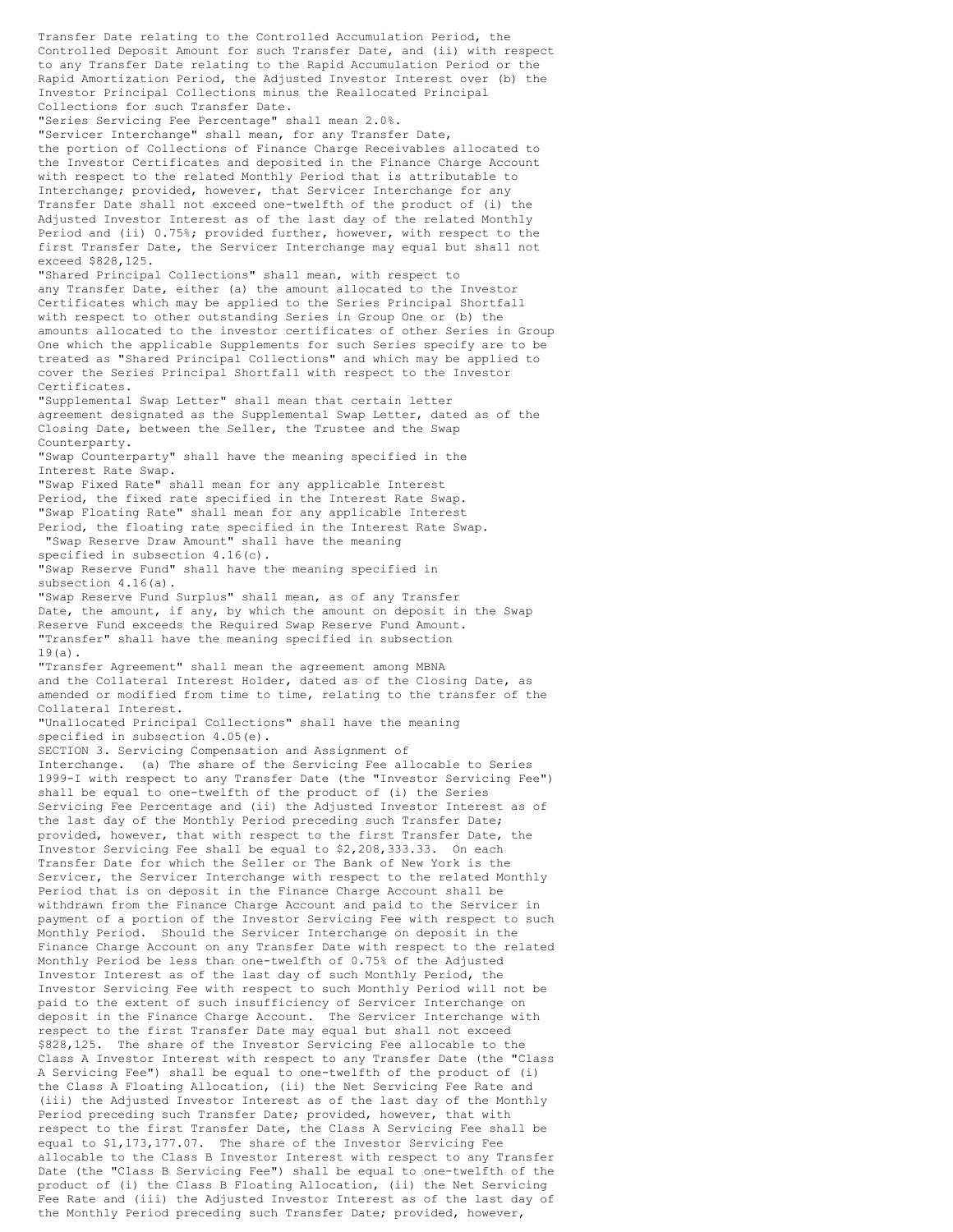that with respect to the first Transfer Date, the Class B Servicing Fee shall be equal to \$103,515.63. The share of the Investor Servicing Fee allocable to the Collateral Interest Amount with respect to any Transfer Date (the "Collateral Interest Servicing Fee," and together with the Class A Servicing Fee and the Class B Servicing Fee, the "Certificateholder Servicing Fee") shall be equal to one-twelfth of the product of (i) the Collateral Floating Allocation, (ii) the Net Servicing Fee Rate and (iii) the Adjusted Investor Interest as of the last day of the Monthly Period preceding such Transfer Date; provided, however, that with respect to the first Transfer Date, the Collateral Interest Servicing Fee shall be equal to \$103,515.63. Except as specifically provided above, the Servicing Fee shall be paid by the cash flows from the Trust allocated to the Seller or the certificateholders of other Series (as provided in the related Supplements) and in no event shall the Trust, the Trustee or the Investor Certificateholders be liable therefor. The Class A Servicing Fee shall be payable to the Servicer solely to the extent amounts are available for distribution in respect thereof pursuant to subsections 4.09(a)(iii) and 4.11(a). The Class B Servicing Fee shall be payable solely to the extent amounts are available for distribution in respect thereof pursuant to subsections  $4.09(b)$  (ii) and  $4.11(c)$ . The Collateral Interest Servicing Fee shall be payable solely to the extent amounts are available for distribution in respect thereof pursuant to subsection  $4.11(f)$  or, if applicable, subsection  $4.09(c)(i)$ . (b) On or before each Transfer Date, the Seller shall notify the Servicer of the amount of Interchange to be included as Collections of Finance Charge Receivables and allocable to the Investor Certificateholders with respect to the preceding Monthly Period as determined pursuant to this subsection 3(b). Such amount of Interchange shall be equal to the product of (i) the total amount of Interchange paid or payable to the Seller with respect to such Monthly Period, (ii) a fraction the numerator of which is the aggregate amount of cardholder charges for goods and services in the Accounts with respect to such Monthly Period and the denominator of which is the aggregate amount of cardholder charges for goods and services in all MasterCard and VISA consumer revolving credit card accounts owned by the Seller with respect to such Monthly Period and (iii) the Investor Percentage with regard to Finance Charge Receivables. On each Transfer Date, the Seller shall pay to the Servicer, and the Servicer shall deposit into the Finance Charge Account, in immediately available funds, the amount of Interchange to be so included as Collections of Finance Charge Receivables allocable to the Investor Certificates with respect to the preceding Monthly Period. The Seller hereby assigns, sets-over, conveys, pledges and grants a security interest and lien to the Trustee for the benefit of the Investor Certificateholders in Interchange and the proceeds of Interchange, as set forth in this subsection  $3(b)$ . In connection with the foregoing grant of a security interest, this Series Supplement shall constitute a security agreement under applicable law. To the extent that a Supplement for a related Series, other than Series 1999-I, assigns, sets-over, conveys, pledges or grants a security interest in Interchange allocable to the Trust, all Investor Certificates of any such Series (except as otherwise specified in any such Supplement) and the Investor Certificates shall rank pari passu and be equally and ratably entitled as provided herein to the benefits of such Interchange without preference or priority on account of the actual time or times of authentication and delivery, all in accordance with the terms and provisions of this Series Supplement and other related Supplements. SECTION 4. Reassignment and Transfer Terms. The Investor Certificates shall be subject to retransfer to the Seller at its option, in accordance with the terms specified in subsection 12.02(a), on any Distribution Date on or after the Distribution Date on which the Investor Interest is reduced to an amount less than or equal to 5% of the Initial Investor Interest. The deposit required in connection with any such repurchase shall include the amount, if any, on deposit in the Principal Funding Account and will be equal to the sum of (a) the Investor Interest and (b) accrued and unpaid interest on the Investor Certificates through the day preceding the Distribution Date on which the repurchase occurs. SECTION 5. Delivery and Payment for the Certificates. The Seller shall execute and deliver the Series 1999-I Certificates to the Trustee for authentication in accordance with Section 6.01 of the Agreement. The Trustee shall deliver such Certificates when authenticated in accordance with Section 6.02 of the Agreement. SECTION 6. Form of Delivery of the Certificates; Depository; Denominations. (a) The Certificates shall be delivered as Book-Entry Certificates as provided in Sections 6.01 and 6.10 of the Agreement. (b) The Depository for the Certificates shall be The Depository Trust Company, and the Certificates shall be initially registered in the name of Cede & Co., its nominee. (c) The Certificates are issuable in minimum denominations of \$1,000 and integral multiples of that amount. SECTION 7. Article IV of the Agreement. Sections 4.01, 4.02 and 4.03 shall be read in their entirety as provided in the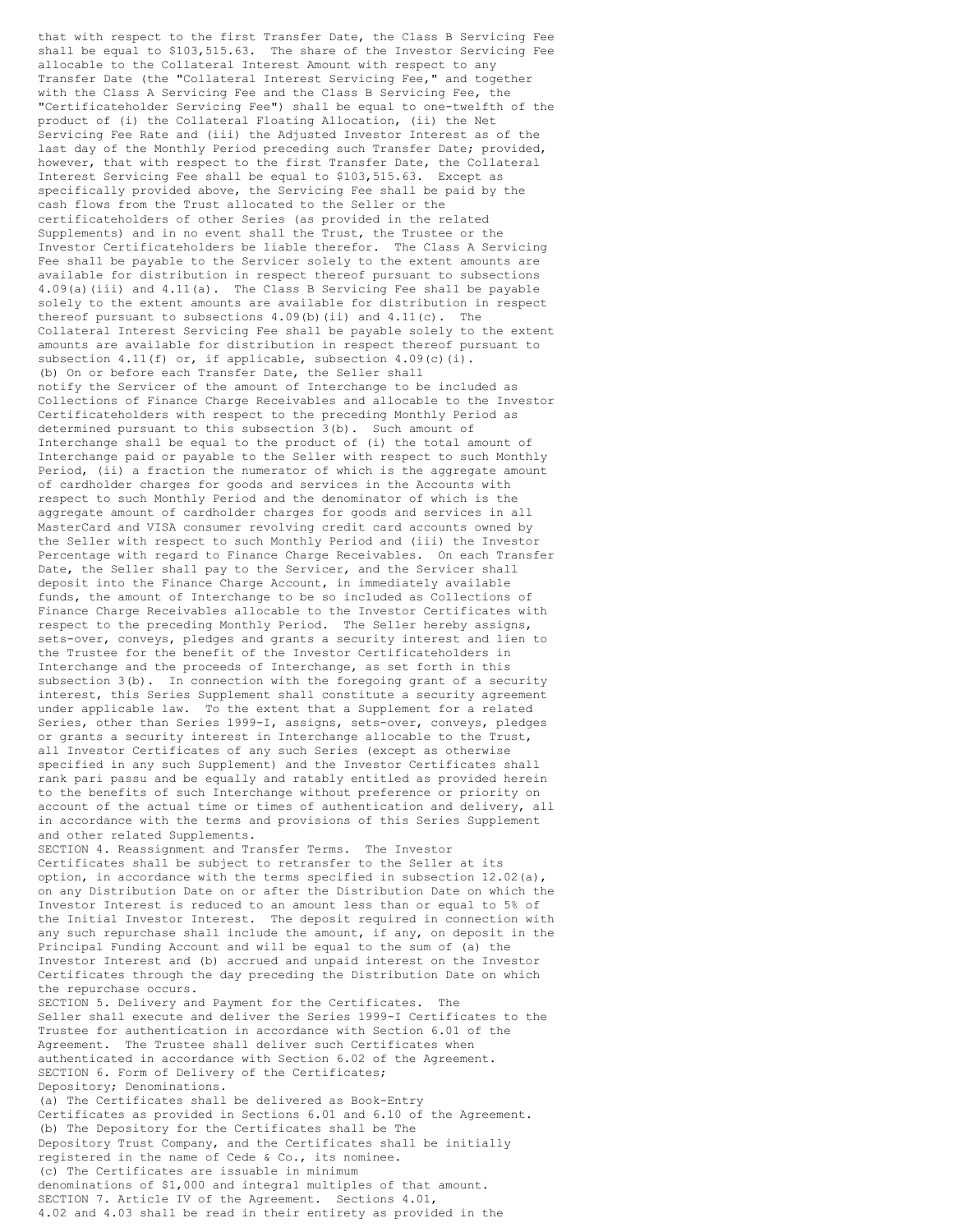Agreement. Article IV (except for Sections 4.01, 4.02 and 4.03 thereof) shall be read in its entirety as follows and shall be applicable only to the Investor Certificates: ARTICLE IV RIGHTS OF CERTIFICATEHOLDERS AND ALLOCATION AND APPLICATION OF COLLECTIONS SECTION 4.04. Rights of Certificateholders and the Collateral Interest Holder. The Investor Certificates shall represent undivided interests in the Trust, consisting of the right to receive, to the extent necessary to make the required payments with respect to such Investor Certificates at the times and in the amounts specified in this Agreement, (a) the Floating Investor Percentage and Fixed Investor Percentage (as applicable from time to time) of Collections received with respect to the Receivables and (b) funds on deposit in the Collection Account, the Finance Charge Account, the Principal Account, the Principal Funding Account, the Reserve Account, the Interest Reserve Account and the Distribution Account. The Collateral Interest shall be subordinate to the Class A Certificates and the Class B Certificates. The Class B Certificates shall be subordinate to the Class A Certificates. The Seller Interest shall not represent any interest in the Collection Account, the Finance Charge Account, the Principal Account, the Principal Funding Account, the Reserve Account, the Interest Reserve Account or the Distribution Account, except as specifically provided in this Article IV. SECTION 4.05. Allocations. (a) Allocations During the Revolving Period. During the Revolving Period, the Servicer shall, prior to the close of business on the day any Collections are deposited in the Collection Account, allocate to the Investor Certificateholders or the Holder of the Seller Interest and pay or deposit from the Collection Account the following amounts as set forth below: (i) Allocate to the Investor Certificateholders the product of (y) the Investor Percentage on the Date of Processing of such Collections and (z) the aggregate amount of Collections of Finance Charge Receivables on such Date of Processing, and of that allocation, deposit in the Finance Charge Account an amount equal to either (I) (A) prior to the date on which the amount of Monthly Interest with respect to the related Interest Period is determined by the Servicer, an amount equal to the product of (1) the Investor Percentage on the Date of Processing of such Collections and (2) the aggregate amount of Collections of Finance Charge Receivables on such Date of Processing, and (B) at all other times, the difference between (1) the Monthly Interest with respect to the immediately following Transfer Date (plus, if the Seller is not the Servicer, the Certificateholder Servicing Fee for such Transfer Date plus the amount of any Certificateholder Servicing Fee due but not paid to the Servicer on any prior Transfer Date) and (2) the amounts previously deposited in the Finance Charge Account with respect to the current Monthly Period pursuant to this subsection 4.05(a)(i) or (II) the amount of Collections of Finance Charge Receivables allocated to the Investor Certificateholders on such Date of Processing pursuant to this subsection  $4.05(a)(i)$ ; provided, that if a deposit pursuant to subsection  $4.05(a)$  (i)(I) is made on any Date of Processing, on the related Transfer Date, the Servicer shall withdraw from the Collection Account and deposit into the Finance Charge Account an amount equal to the amount of Collections of Finance Charge Receivables that have been allocated to the Investor Certificateholders during the related Monthly Period but not previously deposited in the Finance Charge Account. Funds deposited into the Finance Charge Account pursuant to this subsection 4.05(a)(i) shall be applied in accordance with Section 4.09. (ii) Deposit into the Principal Account an amount equal to the product of (A) the Collateral Allocation on the Date of Processing of such Collections, (B) the Investor Percentage on the Date of Processing of such Collections and (C) the aggregate amount of Collections processed in respect of Principal Receivables on such Date of Processing to be applied first in accordance with Section 4.12 and then in accordance with subsection 4.09(d). (iii) Deposit into the Principal Account an amount equal to the product of (A) the Class B Investor Allocation on the Date of Processing of such Collections, (B) the Investor Percentage on the Date of Processing of such Collections and (C) the aggregate amount of Collections processed in respect of Principal Receivables on such Date of Processing to be applied first in accordance with Section 4.12 and then in accordance with subsection 4.09(d).

(iv) (A) Deposit into the Principal Account an amount equal to the product of (1) the Class A Investor Allocation on the Date of Processing of such Collections, (2) the Investor Percentage on the Date of Processing of such Collections and (3) the aggregate amount of Collections processed in respect of Principal Receivables on such Date of Processing; provided,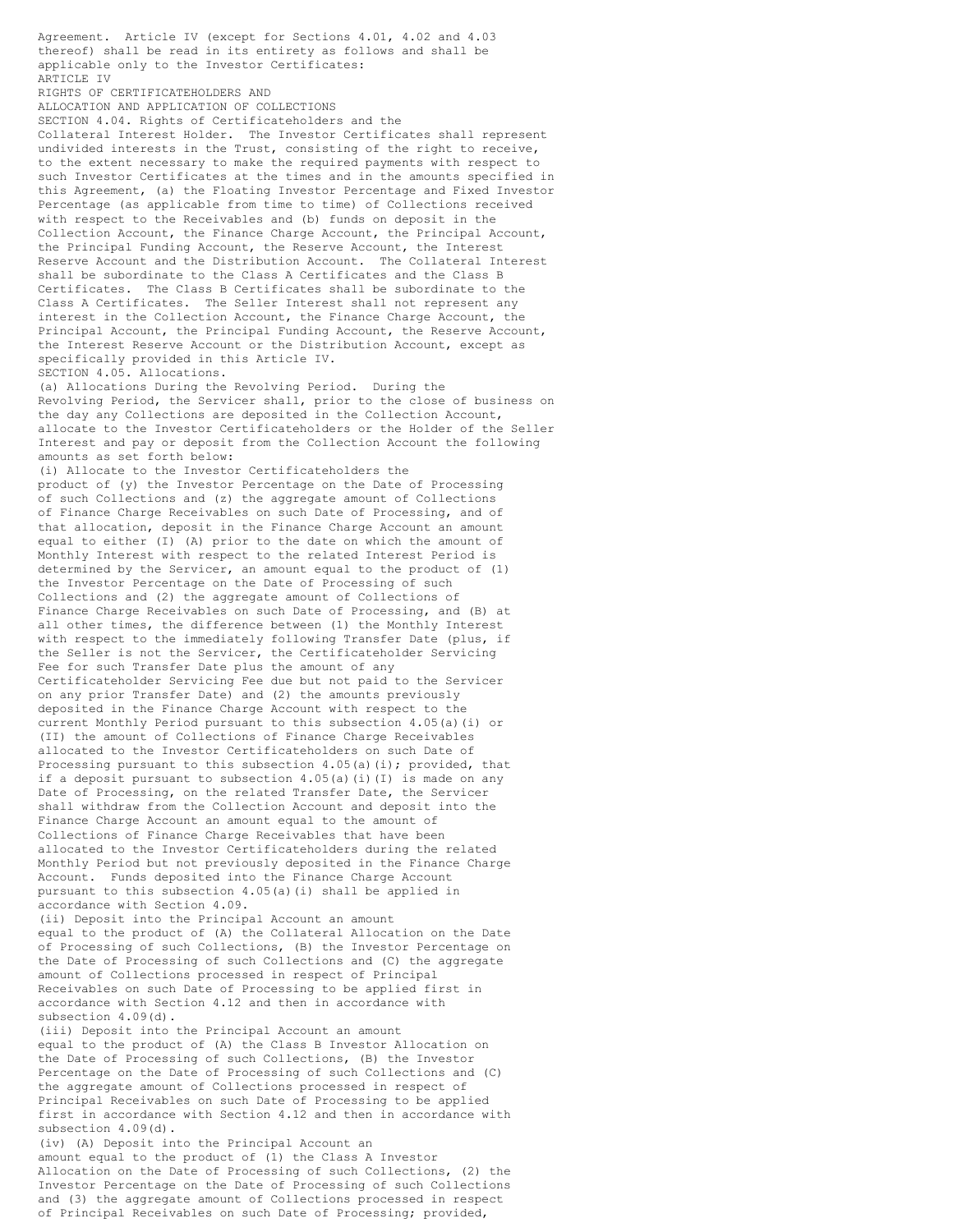however, that the amount deposited into the Principal Account pursuant to this subsection  $4.05(a)$  (iv)(A) shall not exceed the Daily Principal Shortfall, and (B) pay to the Holder of the Seller Interest an amount equal to the excess, if any, identified in the proviso to clause (A) above; provided, however, that the amount to be paid to the Holder of the Seller Interest pursuant to this subsection 4.05(a)(iv)(B) with respect to any Date of Processing shall be paid to the Holder of the Seller Interest if, and only to the extent that, the Seller Interest on such Date of Processing is equal to or greater than the Minimum Seller Interest (after giving effect to the inclusion in the Trust of all Receivables created on or prior to such Date of Processing and the application of payments referred to in subsection 4.03(b)) and otherwise shall be considered as Unallocated Principal Collections and deposited into the Principal Account in accordance with subsection 4.05(e). (b) Allocations During the Controlled Accumulation Period. During the Controlled Accumulation Period, the Servicer shall, prior to the close of business on the day any Collections are deposited in the Collection Account, allocate to the Investor Certificateholders or the Holder of the Seller Interest and pay or deposit from the Collection Account the following amounts as set forth below: (i) Deposit into the Finance Charge Account an amount equal to the product of (A) the Investor Percentage on the Date of Processing of such Collections and (B) the aggregate amount of Collections processed in respect of Finance Charge Receivables on such Date of Processing to be applied in accordance with Section 4.09. (ii) Deposit into the Principal Account an amount equal to the product of (A) the Collateral Allocation on the Date of Processing of such Collections, (B) the Investor Percentage on the Date of Processing of such Collections and (C) the aggregate amount of Collections processed in respect of Principal Receivables on such Date of Processing to be applied first in accordance with Section 4.12 and then in accordance with subsection 4.09(e). (iii) Deposit into the Principal Account an amount equal to the product of (A) the Class B Investor Allocation on the Date of Processing of such Collections, (B) the Investor Percentage on the Date of Processing of such Collections and (C) the aggregate amount of Collections processed in respect of Principal Receivables on such Date of Processing to be applied first in accordance with Section 4.12 and then in accordance with subsection 4.09(e). (iv) (A) Deposit into the Principal Account an amount equal to the product of (1) the Class A Investor Allocation on the Date of Processing of such Collections, (2) the Investor Percentage on the Date of Processing of such Collections and (3) the aggregate amount of Collections processed in respect of Principal Receivables on such Date of Processing; provided, however, that the amount deposited into the Principal Account pursuant to this subsection 4.05(b)(iv)(A) shall not exceed the Daily Principal Shortfall, and (B) pay to the Holder of the Seller Interest an amount equal to the excess identified in the proviso to clause (A) above, if any; provided, however, that the amount to be paid to the Holder of the Seller Interest pursuant to this subsection 4.05(b)(iv)(B) with respect to any Date of Processing shall be paid to the Holder of the Seller Interest if, and only to the extent that, the Seller Interest on such Date of Processing is equal to or greater than the Minimum Seller Interest (after giving effect to the inclusion in the Trust of all Receivables created on or prior to such Date of Processing and the application of payments referred to in subsection 4.03(b)) and otherwise shall be considered as Unallocated Principal Collections and deposited into the Principal Account in accordance with subsection 4.05(e). (c) Allocations During the Rapid Accumulation Period. During the Rapid Accumulation Period, the Servicer shall, prior to the close of business on the day any Collections are deposited in the Collection Account, allocate to the Investor Certificateholders and pay or deposit from the Collection Account the following amounts as set forth below: (i) Deposit into the Finance Charge Account an amount equal to the product of (A) the Investor Percentage on the Date of Processing of such Collections and (B) the aggregate amount of Collections processed in respect of Finance Charge Receivables on such Date of Processing to be applied in accordance with Section 4.09. (ii) (A) Deposit into the Principal Account an amount equal to the product of (1) the Investor Percentage on the Date of Processing of such Collections and (2) the aggregate amount of Collections processed in respect of Principal Receivables on such Date of Processing; provided, however, that the amount deposited into the Principal Account pursuant to this

subsection 4.05(c)(ii)(A) shall not exceed the sum of the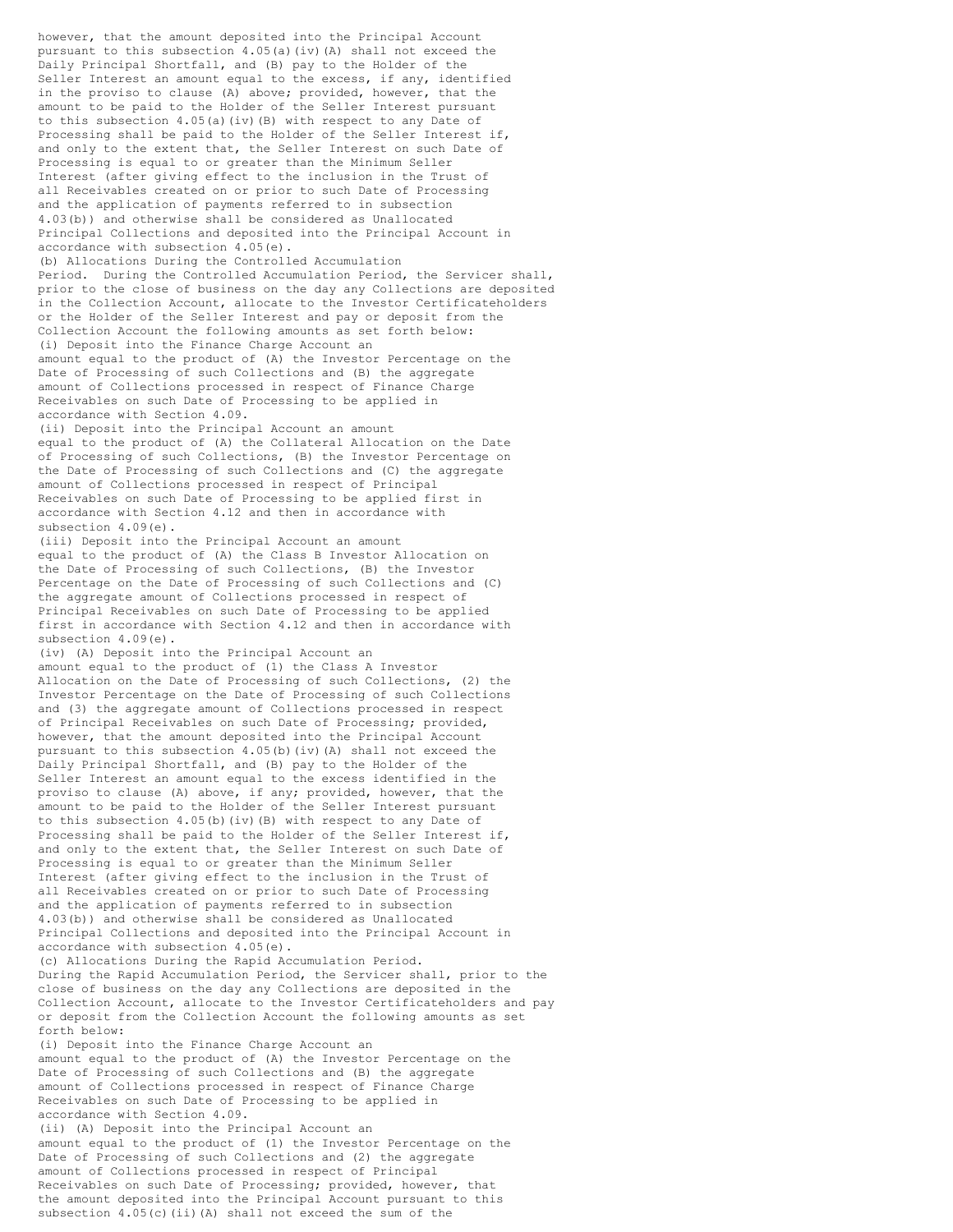Adjusted Investor Interest as of the close of business on the last day of the prior Monthly Period (after taking into account any payments to be made on the Distribution Date relating to such prior Monthly Period and deposits and any adjustments to be made to the Investor Interest to be made on the Transfer Date relating to such Monthly Period) and any Reallocated Principal Collections relating to the Monthly Period in which such deposit is made and (B) pay to the Holder of the Seller Interest an amount equal to the excess, if any, identified in the proviso to clause (A) above; provided, however, that the amount to be paid to the Holder of the Seller Interest pursuant to this subsection 4.05(c)(ii)(B) with respect to any Date of Processing shall be paid to the Holder of the Seller Interest if, and only to the extent that, the Seller Interest on such Date of Processing is equal to or greater than the Minimum Seller Interest (after giving effect to the inclusion in the Trust of all Receivables created on or prior to such Date of Processing and the application of payments referred to in subsection 4.03(b)) and otherwise shall be considered as Unallocated Principal Collections and deposited into the Principal Account in accordance with subsection 4.05(e).

(d) Allocations During the Rapid Amortization Period. During the Rapid Amortization Period, the Servicer shall, prior to the close of business on the day any Collections are deposited in the Collection Account, allocate to the Investor Certificateholders and pay or deposit from the Collection Account the following amounts as set forth below:

(i) Deposit into the Finance Charge Account an amount equal to the product of (A) the Investor Percentage on the Date of Processing of such Collections and (B) the aggregate amount of Collections processed in respect of Finance Charge Receivables on such Date of Processing to be applied in accordance with Section 4.09.

(ii) (A) Deposit into the Principal Account an amount equal to the product of (1) the Investor Percentage on the Date of Processing of such Collections and (2) the aggregate amount of Collections processed in respect of Principal Receivables on such Date of Processing; provided, however, that the amount deposited into the Principal Account pursuant to this subsection 4.05(d)(ii)(A) shall not exceed the sum of the Adjusted Investor Interest as of the close of business on the last day of the prior Monthly Period (after taking into account any payments to be made on the Distribution Date relating to such prior Monthly Period and deposits and any adjustments to be made to the Investor Interest to be made on the Transfer Date relating to such Monthly Period) and any Reallocated Principal Collections relating to the Monthly Period in which such deposit is made and (B) pay to the Holder of the Seller Interest an amount equal to the excess, if any, identified in the proviso to clause (A) above; provided, however, that the amount to be paid to the Holder of the Seller Interest pursuant to this subsection 4.05(d)(ii)(B) with respect to any Date of Processing shall be paid to the Holder of the Seller Interest if, and only to the extent that, the Seller Interest on such Date of Processing is equal to or greater than the Minimum Seller Interest (after giving effect to the inclusion in the Trust of all Receivables created on or prior to such Date of Processing and the application of payments referred to in subsection 4.03(b)) and otherwise shall be considered as Unallocated Principal Collections and deposited into the Principal Account in accordance with subsection 4.05(e).

(e) Unallocated Principal Collections. Any Collections in respect of Principal Receivables or Finance Charge Receivables not allocated and paid to the Holder of the Seller Interest because of the limitations contained in subsections  $4.05(a)(iv)(B)$ ,  $4.05(b)(iv)(B)$ , 4.05(c)(ii)(B) and 4.05(d)(ii)(B) and any amounts allocable to the Investor Certificates deposited in the Principal Account pursuant to subsections 2.04(d)(iii) and 4.03(c) ("Unallocated Principal Collections") shall be held in the Principal Account and, prior to the commencement of the Controlled Accumulation Period, the Rapid Accumulation Period or the Rapid Amortization Period shall be paid to the Holder of the Seller Interest if, and only to the extent that, the Seller Interest is greater than the Minimum Seller Interest. For each Transfer Date with respect to the Controlled Accumulation Period, the Rapid Accumulation Period or the Rapid Amortization Period, any such Unallocated Principal Collections held in the Principal Account on such Transfer Date shall be included in the Investor Principal Collections which to the extent available shall be distributed as Available Investor Principal Collections to be applied pursuant to Section 4.09 on such Transfer Date.

With respect to the Investor Certificates, and

notwithstanding anything in the Agreement or this Series Supplement to the contrary, whether or not the Servicer is required to make monthly or daily deposits from the Collection Account into the Finance Charge Account or the Principal Account pursuant to subsections 4.05(a),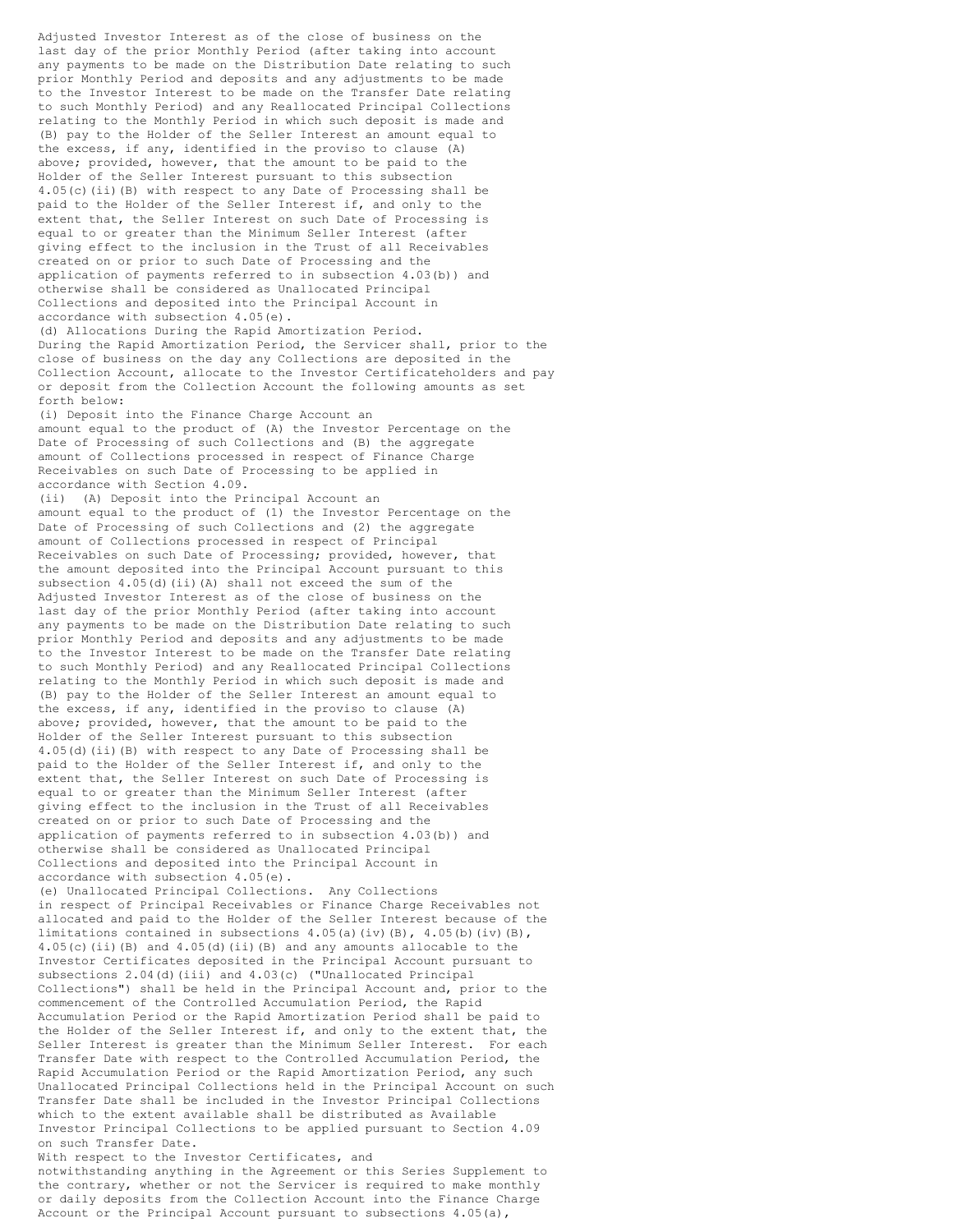4.05(b), 4.05(c) and 4.05(d), with respect to any Monthly Period (i) the Servicer will only be required to deposit Collections from the Collection Account into the Finance Charge Account or the Principal Account up to the required amount to be deposited into any such deposit account or, without duplication, distributed on or prior to the related Distribution Date to the Investor Certificateholders and (ii) if at any time prior to such Distribution Date the amount of Collections deposited in the Collection Account exceeds the amount required to be deposited pursuant to clause (i) above, the Servicer will be permitted to withdraw the excess from the Collection Account. SECTION 4.06. Determination of Monthly Interest. (a) The amount of monthly interest distributable with respect to the Class A Certificates shall be an amount equal to onetwelfth of the product of (i) the Class A Certificate Rate times (ii) the outstanding principal balance of the Class A Certificates determined as of the Record Date preceding the related Transfer Date (the "Class A Monthly Interest"); provided, however, that with respect to the first Distribution Date, Class A Monthly Interest will be equal to \$7,593,333.33; provided further, that in addition to Class A Monthly Interest an amount equal to the amount of any unpaid Class A Deficiency Amounts, as defined below, plus an amount equal to one-twelfth of the product of (A) the sum of the Class A Certificate Rate plus 2% per annum, and (B) any Class A Deficiency Amount from the prior Transfer Date, as defined below (or the portion thereof which has not theretofore been paid to Class A Certificateholders) (the "Class A Additional Interest") shall also be distributable to the Class A Certificates, and on such Transfer Date the Trustee shall deposit such funds, to the extent available, into the Distribution Account; provided further, that the "Class A Deficiency Amount" for any Transfer Date shall be equal to the excess, if any, of the aggregate amount accrued pursuant to this subsection 4.06(a) as of the prior Interest Period over the amount actually transferred to the Distribution Account for payment of such amount. Class A Monthly Interest shall be calculated on the basis of a 360-day year consisting of twelve 30-day months.

(b) The amount of monthly interest distributable with respect to the Class B Certificates shall be an amount equal to onetwelfth of the product of (i) the Class B Certificate Rate, times (ii) the outstanding principal balance of the Class B Certificates determined as of the Record Date preceding the related Transfer Date (the "Class B Monthly Interest"); provided, however, that with respect to the first Distribution Date, Class B Monthly Interest will be equal to \$701,406.25; provided further, that in addition to the Class B Monthly Interest an amount equal to the amount of any unpaid Class B Deficiency Amounts, as defined below, plus an amount equal to onetwelfth of the product of (A) the sum of the Class B Certificate Rate plus 2% per annum, and (B) any Class B Deficiency Amount from the prior Transfer Date, as defined below (or the portion thereof which has not theretofore been paid to Class B Certificateholders) (the "Class B Additional Interest") shall also be distributable to the Class B Certificates, and on such Transfer Date the Trustee shall deposit such funds, to the extent available, into the Distribution Account; provided further, that the "Class B Deficiency Amount" for any Transfer Date shall be equal to the excess, if any, of the aggregate amount accrued pursuant to this subsection 4.06(b) as of the prior Interest Period over the amount actually transferred to the Distribution Account for payment of such amount. Class B Monthly Interest shall be calculated on the basis of a 360-day year consisting of twelve 30-day months. (c) The amount of monthly interest distributable with respect to the Collateral Interest shall be an amount equal to onetwelfth of the product of (i) the Collateral Minimum Rate, times (ii) the Collateral Interest Initial Amount less the aggregate amount distributed to the Collateral Interest Holder with respect to the Collateral Monthly Principal for all prior Transfer Dates (the "Collateral Minimum Monthly Interest"); provided, however, that with respect to the first Transfer Date, Collateral Minimum Monthly Interest will include accrued interest at the Collateral Minimum Rate from and including the Closing Date through but excluding November 15, 1999. Collateral Minimum Monthly Interest shall be calculated on the basis of a 360-day year consisting of twelve 30-day months. SECTION 4.07. Determination of Monthly Principal. (a) The amount of monthly principal distributable from the Principal Account with respect to the Class A Certificates on each Transfer Date ("Class A Monthly Principal"), beginning with the Transfer Date in the month following the month in which the Controlled Accumulation Period or, if earlier, the Rapid Accumulation Period or the Rapid Amortization Period begins, shall be equal to the least of (i) the Available Investor Principal Collections on deposit in the Principal Account with respect to such Transfer Date, (ii) for each Transfer Date with respect to the Controlled Accumulation Period, the Controlled Deposit Amount for such Transfer Date and (iii) the Class A Adjusted Investor Interest (after taking into account any adjustments to be made on such Transfer Date pursuant to Section 4.10) prior to any deposit into the Principal Funding Account on such Transfer Date.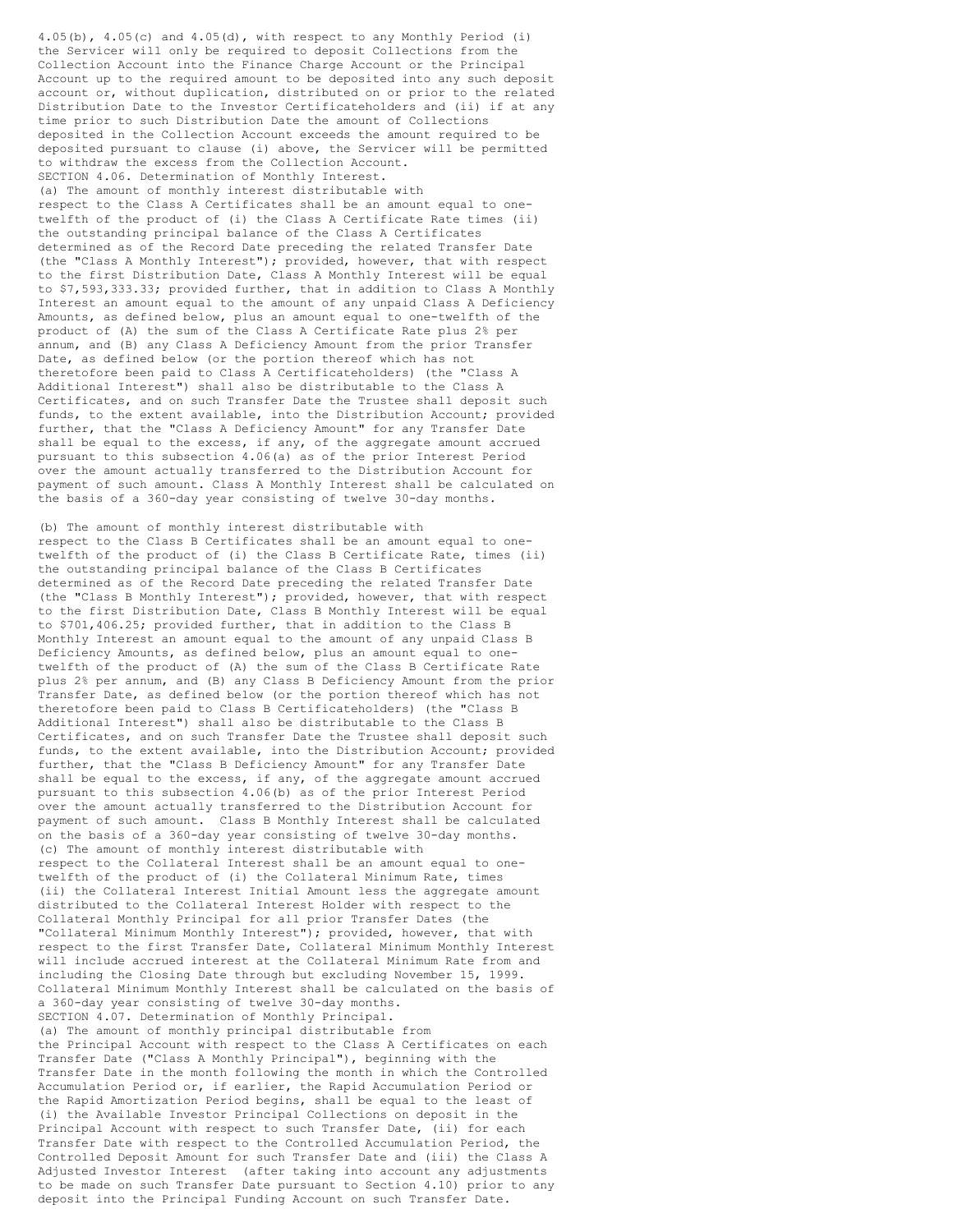(b) The amount of monthly principal distributable from the Principal Account with respect to the Class B Certificates on each Transfer Date (the "Class B Monthly Principal"), with respect to the Controlled Accumulation Period or the Rapid Accumulation Period, beginning with the Transfer Date on which an amount equal to the Class A Investor Interest has been deposited in the Principal Funding Account (after taking into account any deposits to be made on such Transfer Date), or during the Rapid Amortization Period, beginning with the Transfer Date immediately preceding the Distribution Date on which the Class A Investor Interest will be paid in full (after taking into account payments to be made on the related Distribution Date), shall be an amount equal to the least of (i) the Available Investor Principal Collections on deposit in the Principal Account with respect to such Transfer Date (minus the portion of such Available Investor Principal Collections applied to Class A Monthly Principal on such Transfer Date), (ii) for each Transfer Date with respect to the Controlled Accumulation Period, the Controlled Deposit Amount for such Transfer Date (minus the Class A Monthly Principal with respect to such Transfer Date) and (iii) the Class B Adjusted Investor Interest (after taking into account any adjustments to be made on such Transfer Date pursuant to Sections 4.10 and 4.12) prior to any deposit into the Principal Funding Account on such Transfer Date.

(c) The amount of monthly principal distributable from the Principal Account with respect to the Collateral Interest on each Transfer Date (the "Collateral Monthly Principal"), with respect to the Controlled Accumulation Period, beginning with the Transfer Date on which an amount equal to the sum of (i) the Class A Investor Interest and (ii) the Class B Investor Interest has been deposited in the Principal Funding Account (after taking into account any deposits to be made on such Transfer Date), or during the Rapid Accumulation Period or the Rapid Amortization Period, beginning with the Transfer Date immediately preceding the Distribution Date on which the Class B Investor Interest will be paid in full (after taking into account payments to be made on the related Distribution Date), shall be an amount equal to the least of (i) the Available Investor Principal Collections on deposit in the Principal Account with respect to such Transfer Date (minus the portion of such Available Investor Principal Collections applied to Class A Monthly Principal and Class B Monthly Principal on such Transfer Date), (ii) for each Transfer Date with respect to the Controlled Accumulation Period, the Controlled Deposit Amount for such Transfer Date (minus the Class A Monthly Principal and Class B Monthly Principal with respect to such Transfer Date) and (iii) the Collateral Interest Adjusted Amount (after taking into account any adjustments to be made on such Transfer Date pursuant to Sections 4.10 and 4.12) prior to any deposit into the Principal Funding Account on such Transfer Date.

SECTION 4.08. Coverage of Required Amount.

(a) On or before each Transfer Date, the Servicer shall determine the amount (the "Class A Required Amount"), if any, by which the sum of (i) the Class A Monthly Interest for such Transfer Date, plus (ii) the Class A Deficiency Amount, if any, for such Transfer Date, plus (iii) the Class A Additional Interest, if any, for such Transfer Date, plus (iv) the Class A Servicing Fee for the prior Monthly Period plus (v) the Class A Servicing Fee, if any, due but not paid on any prior Transfer Date, plus (vi) the Class A Investor Default Amount, if any, for the prior Monthly Period, plus (vii) the Net Swap Payment, if any, for such Transfer Date, plus (viii) the Net Swap Payments, if any, due but not paid on any prior Transfer Date, exceeds the Class A Available Funds for the related Monthly Period.

(b) On or before each Transfer Date, the Servicer shall also determine the amount (the "Class B Required Amount"), if any, equal to the sum of (i) the amount, if any, by which the sum of (A) the Class B Monthly Interest for such Transfer Date, plus (B) the Class B Deficiency Amount, if any, for such Transfer Date, plus (C) the Class B Additional Interest, if any, for such Transfer Date, plus (D) the Class B Servicing Fee for the prior Monthly Period, plus (E) the Class B Servicing Fee, if any, due but not paid on any prior Transfer Date, exceeds the Class B Available Funds for the related Monthly Period, plus (ii) the Class B Investor Default Amount, if any, for the prior Monthly Period.

(c) In the event that the sum of the Class A Required Amount and the Class B Required Amount for such Transfer Date is greater than zero, the Servicer shall give written notice to the Trustee of such positive Class A Required Amount or Class B Required Amount on or before such Transfer Date. In the event that the Class A Required Amount for such Transfer Date is greater than zero, all or a portion of the Excess Spread with respect to such Transfer Date in an amount equal to the Class A Required Amount, to the extent available, for such Transfer Date shall be distributed from the Finance Charge Account on such Transfer Date pursuant to subsection 4.11(a). In the event that the Class A Required Amount for such Transfer Date exceeds the amount of Excess Spread with respect to such Transfer Date, the Collections of Principal Receivables allocable to the Collateral Interest and the Collections of Principal Receivables allocable to the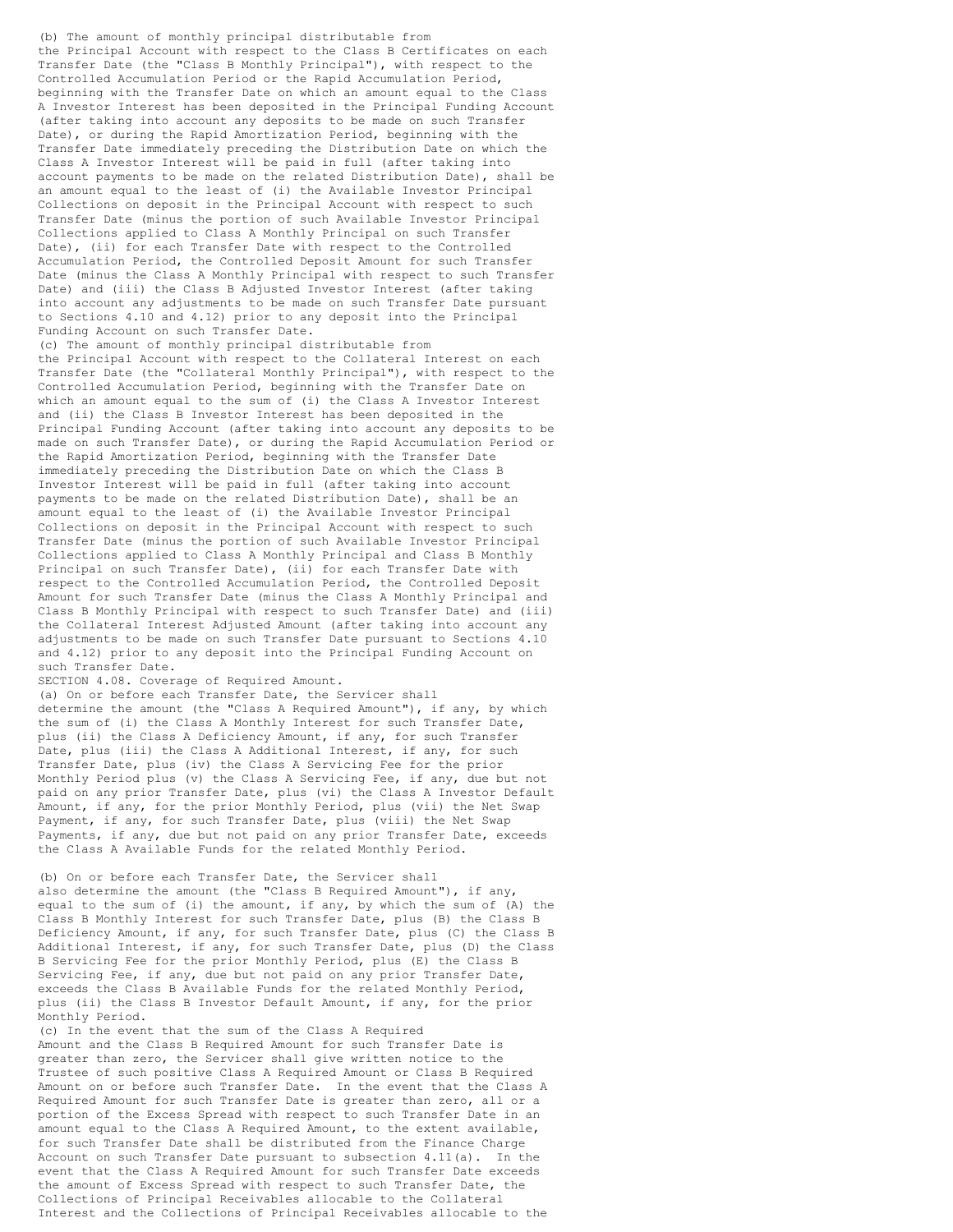Class B Certificates with respect to the prior Monthly Period shall be applied as specified in Section 4.12. In the event that the Class B Required Amount for such Transfer Date exceeds the amount of Excess Spread available to fund the Class B Required Amount pursuant to subsection 4.11(c), the Collections of Principal Receivables allocable to the Collateral Interest (after application to the Class A Required Amount) shall be applied as specified in Section 4.12; provided, however, that the sum of any payments pursuant to this paragraph shall not exceed the sum of the Class A Required Amount and the Class B Required Amount. SECTION 4.09. Monthly Payments. On or before each

Transfer Date, the Servicer shall instruct the Trustee in writing (which writing shall be substantially in the form of Exhibit B hereto) to withdraw and the Trustee, acting in accordance with such instructions, shall withdraw on such Transfer Date or the related Distribution Date, as applicable, to the extent of available funds, the amounts required to be withdrawn from the Finance Charge Account, the Principal Account, the Principal Funding Account and the Distribution Account as follows:  $(a)$  A

n amount equal to the Class A Available Funds deposited into the Finance Charge Account for the related Monthly Period will be distributed on each Transfer Date in the following priority:

(i) an amount equal to Class A Monthly Interest for such Transfer Date, plus the amount of any Class A Deficiency Amount for such Transfer Date, plus the amount of any Class A Additional Interest for such Transfer Date, shall be deposited by the Servicer or the Trustee into the Distribution Account; (ii) an amount equal to the Net Swap Payment, if any, for such Transfer Date, plus the amount of any Net Swap Payments previously due but not paid to the Swap Counterparty shall be distributed to the Swap Counterparty; (iii) an amount equal to the Class A Servicing Fee for such Transfer Date plus the amount of any Class A Servicing Fee due but not paid to the Servicer on any prior Transfer Date shall be distributed to the Servicer; (iv) an amount equal to the Class A Investor Default Amount, if any, for the preceding Monthly Period shall be treated as a portion of Investor Principal Collections and deposited into the Principal Account on such Transfer Date; and (v) the balance, if any, shall constitute Excess Spread and shall be allocated and distributed as set forth in Section 4.11. (b) An amount equal to the Class B Available Funds

deposited into the Finance Charge Account for the related Monthly Period will be distributed on each Transfer Date in the following priority:

(i) an amount equal to the Class B Monthly Interest for such Transfer Date, plus the amount of any Class B Deficiency Amount for such Transfer Date, plus the amount of any Class B Additional Interest for such Transfer Date, shall be deposited by the Servicer or the Trustee into the Distribution Account; (ii) an amount equal to the Class B Servicing Fee for such Transfer Date, plus the amount of any Class B Servicing Fee due but not paid to the Servicer on any prior Transfer Date for such Transfer Date shall be distributed to the Servicer; and (iii) the balance, if any, shall constitute Excess Spread and shall be allocated and distributed as set forth in

Section 4.11. (c) An amount equal to the Collateral Available Funds

deposited into the Finance Charge Account for the related Monthly Period will be distributed on each Transfer Date in the following priority:

(i) if the Seller or The Bank of New York is no longer the Servicer, an amount equal to the Collateral Interest Servicing Fee for such Transfer Date plus the amount of any Collateral Interest Servicing Fee due but not paid to the Servicer on any prior Transfer Date shall be distributed to the Servicer; and

(ii) the balance, if any, shall constitute Excess Spread and shall be allocated and distributed as set forth in Section 4.11.

(d) During the Revolving Period, an amount equal to the Available Investor Principal Collections deposited into the Principal Account for the related Monthly Period will be distributed on each Transfer Date in the following priority:

(i) an amount equal to the lesser of (A) the product of (1) a fraction, the numerator of which is equal to the Available Investor Principal Collections for such Transfer Date and the denominator of which is equal to the sum of the Available Investor Principal Collections available for sharing as specified in the related Series Supplement for each Series in Group One and (2) the Cumulative Series Principal Shortfall and (B) Available Investor Principal Collections, shall remain in the Principal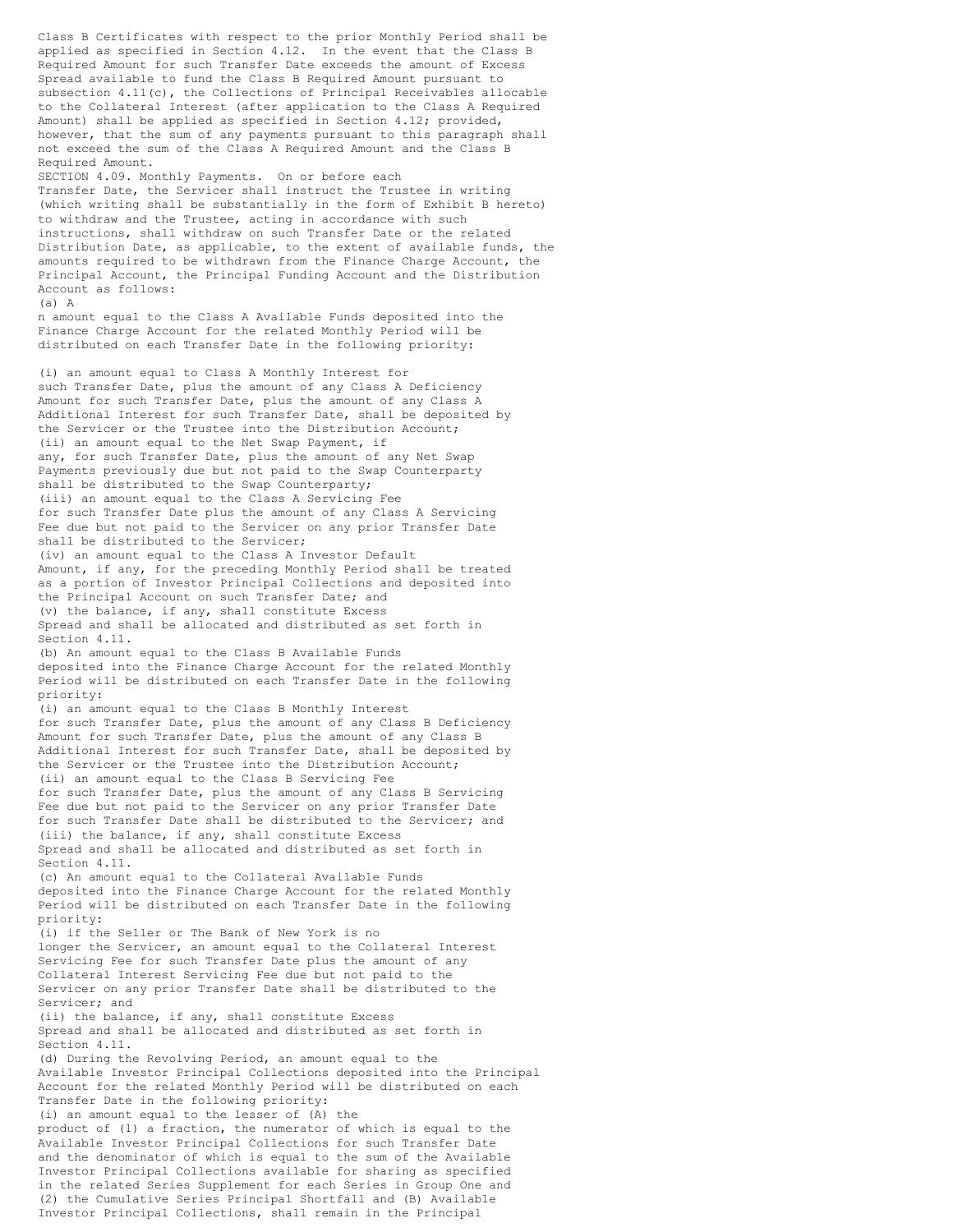Account to be treated as Shared Principal Collections and applied to Series in Group One other than this Series 1999-I; and (ii) an amount equal to the excess, if any, of (A) the Available Investor Principal Collections for such Transfer Date over (B) the applications specified in subsection 4.09(d)(i) above shall be paid to the Holder of the Seller Interest; provided, however, that the amount to be paid to the Holder of the Seller Interest pursuant to this subsection 4.09(d)(ii) with respect to such Transfer Date shall be paid to the Holder of the Seller Interest if, and only to the extent that, the Seller Interest on such Date of Processing is equal to or greater than the Minimum Seller Interest (after giving effect to the inclusion in the Trust of all Receivables created on or prior to such Transfer Date and the application of payments referred to in subsection 4.03(b)) and otherwise shall be considered as Unallocated Principal Collections and deposited into the Principal Account in accordance with subsection 4.05(e). (e) During the Controlled Accumulation Period, the Rapid Accumulation Period or the Rapid Amortization Period, an amount equal to the Available Investor Principal Collections deposited into the Principal Account for the related Monthly Period will be distributed on each Transfer Date in the following priority: (i) an amount equal to the Class A Monthly Principal for such Transfer Date, shall be (A) during the Controlled Accumulation Period and the Rapid Accumulation Period, deposited into the Principal Funding Account, and (B) during the Rapid Amortization Period, deposited into the Distribution Account; (ii) after giving effect to the distribution referred to in clause (i) above, an amount equal to the Class B Monthly Principal, shall be (A) during the Controlled Accumulation Period, deposited into the Principal Funding Account, and (B) during the Rapid Amortization Period and the Rapid Accumulation Period, deposited into the Distribution Account; (iii) after giving effect to the distributions referred to in clauses (i) and (ii) above, an amount equal to the Collateral Monthly Principal shall be (A) during the Controlled Accumulation Period, deposited into the Principal Funding Account, and (B) during the Rapid Amortization Period and the Rapid Accumulation Period, distributed to the Collateral Interest Holder in accordance with subsection  $5.01(c)$ ; (iv) an amount equal to the lesser of (A) the product of (1) a fraction, the numerator of which is equal to the Available Investor Principal Collections remaining after the application specified in subsections 4.09(e)(i), (ii) and (iii) above and the denominator of which is equal to the sum of the Available Investor Principal Collections available for sharing as specified in the related Series Supplement for each Series in Group One and (2) the Cumulative Series Principal Shortfall and (B) the Available Investor Principal Collections remaining after the application specified in subsections 4.09(e)(i), (ii) and (iii) above, shall remain in the Principal Account to be treated as Shared Principal Collections and applied to Series in Group One other than this Series 1999-I; and (v) an amount equal to the excess, if any, of (A) the Available Investor Principal Collections over (B) the applications specified in subsections  $4.09(e)$  (i) through (iv) above shall be paid to the Holder of the Seller Interest; provided, however, that the amount to be paid to the Holder of the Seller Interest pursuant to this subsection  $4.09(e)$  (v) with respect to such Transfer Date shall be paid to the Holder of the Seller Interest if, and only to the extent that, the Seller Interest on such Date of Processing is equal to or greater than the Minimum Seller Interest (after giving effect to the inclusion in the Trust of all Receivables created on or prior to such Transfer Date and the application of payments referred to in subsection 4.03(b)) and otherwise shall be considered as Unallocated Principal Collections and deposited into the Principal Account in accordance with subsection 4.05(e). (f) On the first Transfer Date with respect to the Rapid Accumulation Period, the Trustee, acting in accordance with instructions from the Servicer, shall withdraw from the Principal Funding Account and (i) deposit in the Distribution Account the amount deposited into the Principal Funding Account pursuant to subsection 4.09(e)(ii) and (ii) pay to the Collateral Interest Holder in accordance with subsection  $5.01(c)$ , the amount deposited into the Principal Funding Account pursuant to subsection 4.09(e)(iii). (g) On the earlier to occur of (i) the first Transfer Date with respect to the Rapid Amortization Period and (ii) the Transfer Date immediately preceding the Scheduled Payment Date, the Trustee, acting in accordance with instructions from the Servicer, shall withdraw from the Principal Funding Account, to the extent not previously withdrawn pursuant to subsection 4.09(f), and (A) deposit in the Distribution Account, the amount deposited into the Principal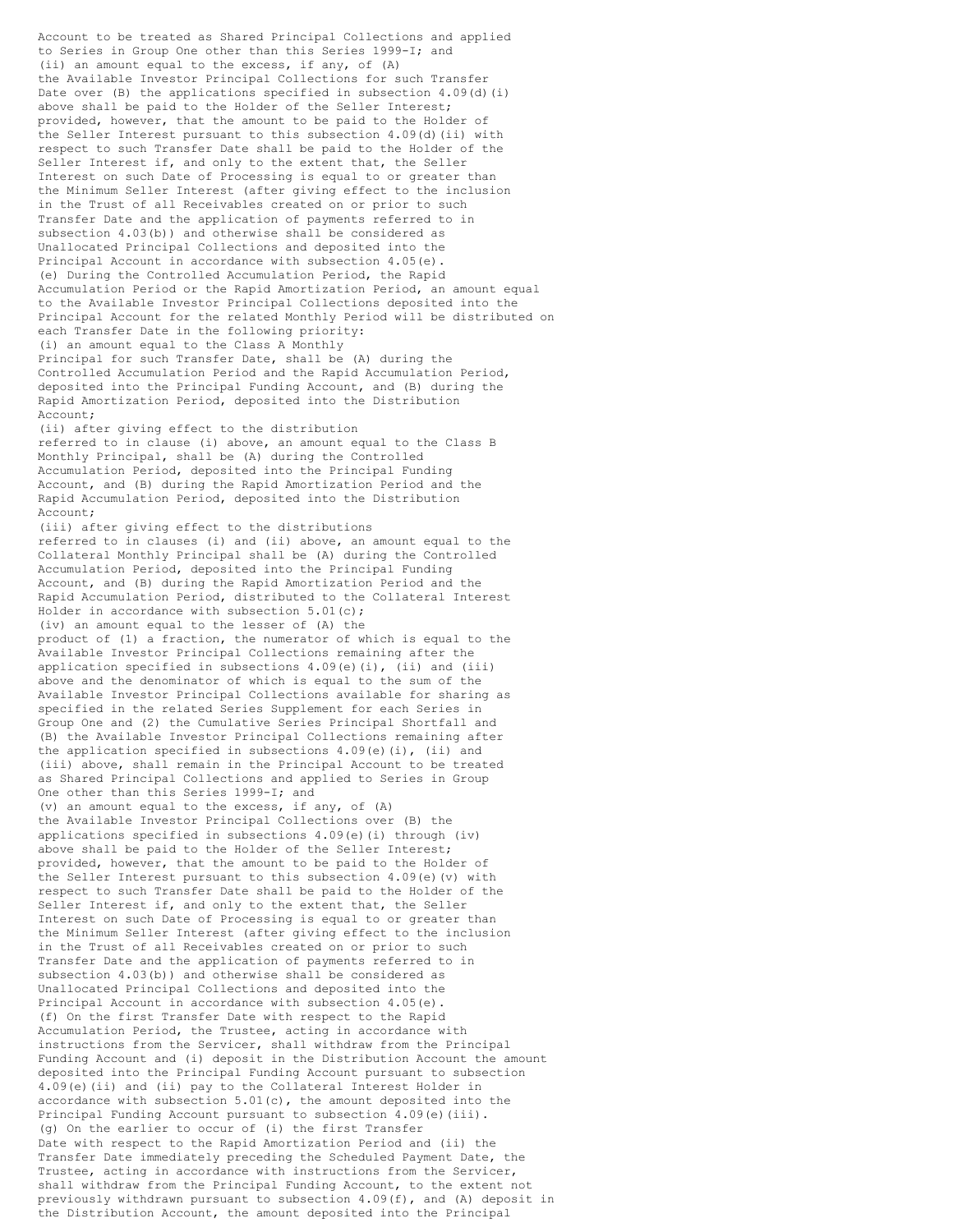(B) pay to the Collateral Interest Holder in accordance with subsection 5.01(c), the amount deposited into the Principal Funding Account pursuant to subsection 4.09(e)(iii). (h) On each Distribution Date, the Trustee shall pay in accordance with subsection 5.01(i) to the Class A Certificateholders from the Distribution Account, the amount deposited into the Distribution Account pursuant to subsection 4.09(a)(i) on the preceding Transfer Date and (ii) to the Class B Certificateholders from the Distribution Account, the amount deposited into the Distribution Account pursuant to subsection 4.09(b)(i) on the preceding Transfer Date. (i) On the earliest to occur of (i) the first Distribution Date with respect to the Rapid Amortization Period, (ii) the Scheduled Payment Date and (iii) the first Distribution Date with respect to the Rapid Accumulation Period on which the amount on deposit in the Principal Funding Account is equal to the Class A Investor Interest, and on each Distribution Date thereafter, the Trustee, acting in accordance with instructions from the Servicer, shall pay in accordance with subsections 5.01(a) and 5.01(b) from the Distribution Account the amount so deposited into the Distribution Account pursuant to subsections 4.09(e), (f) and (g) on the related Transfer Date in the following priority: (i) for each Distribution Date with respect to the Rapid Amortization Period, if any, and with respect to the Scheduled Payment Date, an amount equal to the lesser of such amount on deposit in the Distribution Account and the Class A Investor Interest shall be paid to the Class A Certificateholders; and (ii) for each Distribution Date with respect to (A) the Rapid Accumulation Period after the date on which the amount on deposit in the Principal Funding Account is equal to the Class A Investor Interest, if any, and (B) the Rapid Amortization Period, if any, and on the Scheduled Payment Date, after giving effect to the distributions referred to in clause (i) above, if any, an amount equal to the lesser of such amount on deposit in the Distribution Account and the Class B Investor Interest shall be paid to the Class B Certificateholders. (j) The Controlled Accumulation Period is scheduled to commence at the close of business on July 31, 2001; provided, however, that, if the Accumulation Period Length (determined as described below) is less than 12 months, the date on which the Controlled Accumulation Period actually commences will be delayed to the first Business Day of the month that is the number of whole months prior to the Scheduled Payment Date at least equal to the Accumulation Period Length and, as a result, the number of Monthly Periods in the Controlled Accumulation Period will at least equal the Accumulation Period Length. On the Determination Date immediately preceding the July 2001 Distribution Date, and each Determination Date thereafter until the Controlled Accumulation Period begins, the Servicer will determine the "Accumulation Period Length" which will equal the number of whole months such that the sum of the Accumulation Period Factors for each month during such period will be equal to or greater than the Required Accumulation Factor Number; provided, however, that the Accumulation Period Length will not be determined to be less than one month; provided further, however, that the determination of the Accumulation Period Length may be changed at any time if the Rating Agency Condition is satisfied. SECTION 4.10. Investor Charge-Offs. (a) O n or before each Transfer Date, the Servicer shall calculate the Class A Investor Default Amount. If on any Transfer Date, the Class A Investor Default Amount for the prior Monthly Period exceeds the sum of the amount allocated with respect thereto pursuant to subsection 4.09(a)(iv), subsection 4.11(a) and Section 4.12 with respect to such Monthly Period, the Collateral Interest Amount (after giving effect to reductions for any Collateral Charge-Offs and any Reallocated Principal Collections on such Transfer Date) will be reduced by the amount of such excess, but not by more than the lesser of the Class A Investor Default Amount and the Collateral Interest Amount (after giving effect to reductions for any Collateral Charge-Offs and any Reallocated Principal Collections on such Transfer Date) for such Transfer Date. In the event that such reduction would cause the Collateral Interest Amount to be a negative number, the Collateral Interest Amount will be reduced to zero, and the Class B Investor Interest (after giving effect to reductions for any Class B Investor Charge-Offs and any Reallocated Class B Principal Collections on such Transfer Date) will be reduced by the amount by which the Collateral Interest Amount would have been reduced below zero. In the event that such reduction would cause the Class B Investor Interest to be a negative number, the Class B Investor Interest will be reduced to zero, and the Class A Investor Interest will be reduced by the amount by which the Class B Investor Interest would have been reduced below zero, but not by more than the Class A

Investor Default Amount for such Transfer Date (a "Class A Investor Charge-Off"). If the Class A Investor Interest has been reduced by the

Funding Account pursuant to subsections  $4.09(e)$  (i) and  $4.09(e)$  (ii) and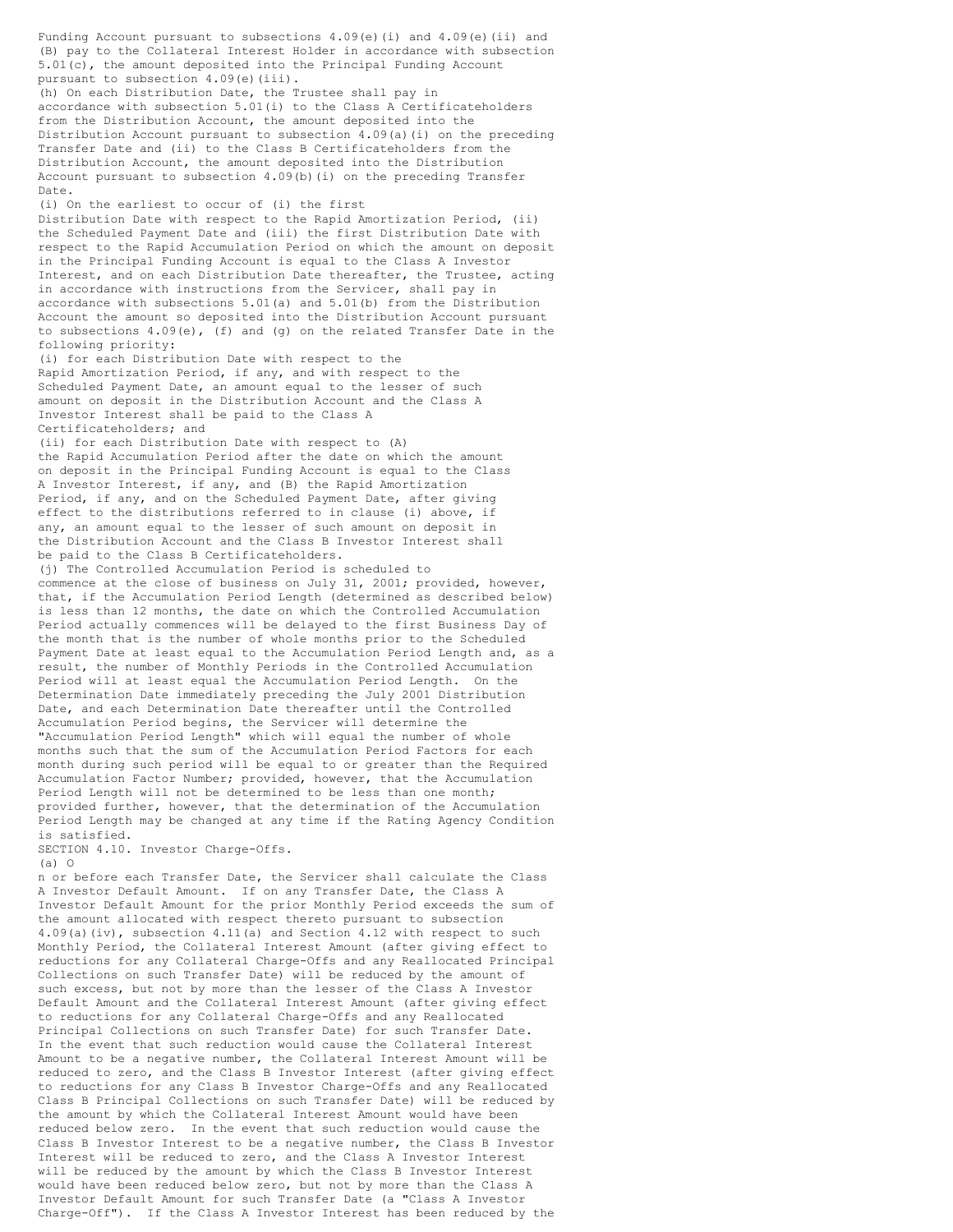amount of any Class A Investor Charge-Offs, it will be reimbursed on any Transfer Date (but not by an amount in excess of the aggregate Class A Investor Charge-Offs) by the amount of Excess Spread allocated and available for such purpose pursuant to subsection 4.11(b). (b) On or before each Transfer Date, the Servicer shall calculate the Class B Investor Default Amount. If on any Transfer Date, the Class B Investor Default Amount for the prior Monthly Period exceeds the amount of Excess Spread and Reallocated Collateral Principal Collections which are allocated and available to fund such amount pursuant to subsection 4.11(c) and Section 4.12, the Collateral Interest Amount (after giving effect to reductions for any Collateral Charge-Offs and any Reallocated Principal Collections on such Transfer Date and any adjustments with respect thereto as described in subsection 4.10(a) above) will be reduced by the amount of such excess but not by more than the lesser of the Class B Investor Default Amount and the Collateral Interest Amount (after giving effect to reductions for any Collateral Charge-Offs and any Reallocated Principal Collections on such Transfer Date and any adjustments with respect thereto as described in subsection  $4.10(a)$  above) for such Transfer Date. In the event that such reduction would cause the Collateral Interest Amount to be a negative number, the Collateral Interest Amount will be reduced to zero and the Class B Investor Interest will be reduced by the amount by which the Collateral Interest Amount would have been reduced below zero, but not by more than the Class B Investor Default Amount for such Transfer Date (a "Class B Investor Charge-Off"). The Class B Investor Interest will also be reduced by the amount of Reallocated Class B Principal Collections in excess of the Collateral Interest Amount pursuant to Section 4.12 and the amount of any portion of the Class B Investor Interest allocated to the Class A Certificates to avoid a reduction in the Class A Investor Interest pursuant to subsection 4.10(a) above. The Class B Investor Interest will thereafter be reimbursed (but not to an amount in excess of the unpaid principal balance of the Class B Certificates) on any Transfer Date by the amount of Excess Spread allocated and available for that purpose as described under subsection 4.11(d). (c) On or before each Transfer Date, the Servicer shall calculate the Collateral Default Amount. If on any Transfer Date, the Collateral Default Amount for the prior Monthly Period exceeds the amount of Excess Spread which is allocated and available to fund such amount pursuant to subsection  $4.11(q)$ , the Collateral Interest Amount will be reduced by the amount of such excess but not by more than the lesser of the Collateral Default Amount and the Collateral Interest Amount for such Transfer Date (a "Collateral Charge-Off"). The Collateral Interest Amount will also be reduced by the amount of Reallocated Principal Collections pursuant to Section 4.12 and the amount of any portion of the Collateral Interest Amount allocated to the Class A Certificates or the Class B Certificates to avoid a reduction in the Class A Investor Interest, pursuant to subsection 4.10(a), or the Class B Investor Interest, pursuant to subsection 4.10(b), respectively. The Collateral Interest Amount will thereafter be reimbursed on any Transfer Date by the amount of the Excess Spread allocated and available for that purpose as described under subsection 4.11(h). SECTION 4.11. Excess Spread. On or before each Transfer Date, the Servicer shall instruct the Trustee in writing (which writing shall be substantially in the form of Exhibit B hereto) to apply Excess Spread with respect to the related Monthly Period to make the following distributions on each Transfer Date in the following priority: (a) an amount equal to the Class A Required Amount, if any, with respect to such Transfer Date will be used to fund the Class A Required Amount and be applied in accordance with, and in the priority set forth in, subsection 4.09(a);

(b) an amount equal to the aggregate amount of Class A Investor Charge-Offs which have not been previously reimbursed will be treated as a portion of Investor Principal Collections and deposited into the Principal Account on such Transfer Date; (c) an amount equal to the Class B Required Amount, if any, with respect to such Transfer Date will be used to fund the Class B Required Amount and be applied first in accordance with, and in the priority set forth in, subsection 4.09(b) and then any remaining amount available to pay the Class B Investor Default Amount shall be treated as a portion of Investor Principal Collections and deposited into the Principal Account on such Transfer Date;

(d) an amount equal to the aggregate amount by which the Class B Investor Interest has been reduced below the initial Class B Investor Interest for reasons other than the payment of principal to the Class B Certificateholders (but not in excess of the aggregate amount of such reductions which have not been previously reimbursed) will be treated as a portion of Investor Principal Collections and deposited into the Principal Account on such Transfer Date; (e) an amount equal to the Collateral Minimum Monthly Interest plus the amount of any past due Collateral Minimum Monthly Interest for such Transfer Date will be paid to the Collateral Interest Holder in accordance with subsection 5.01(c);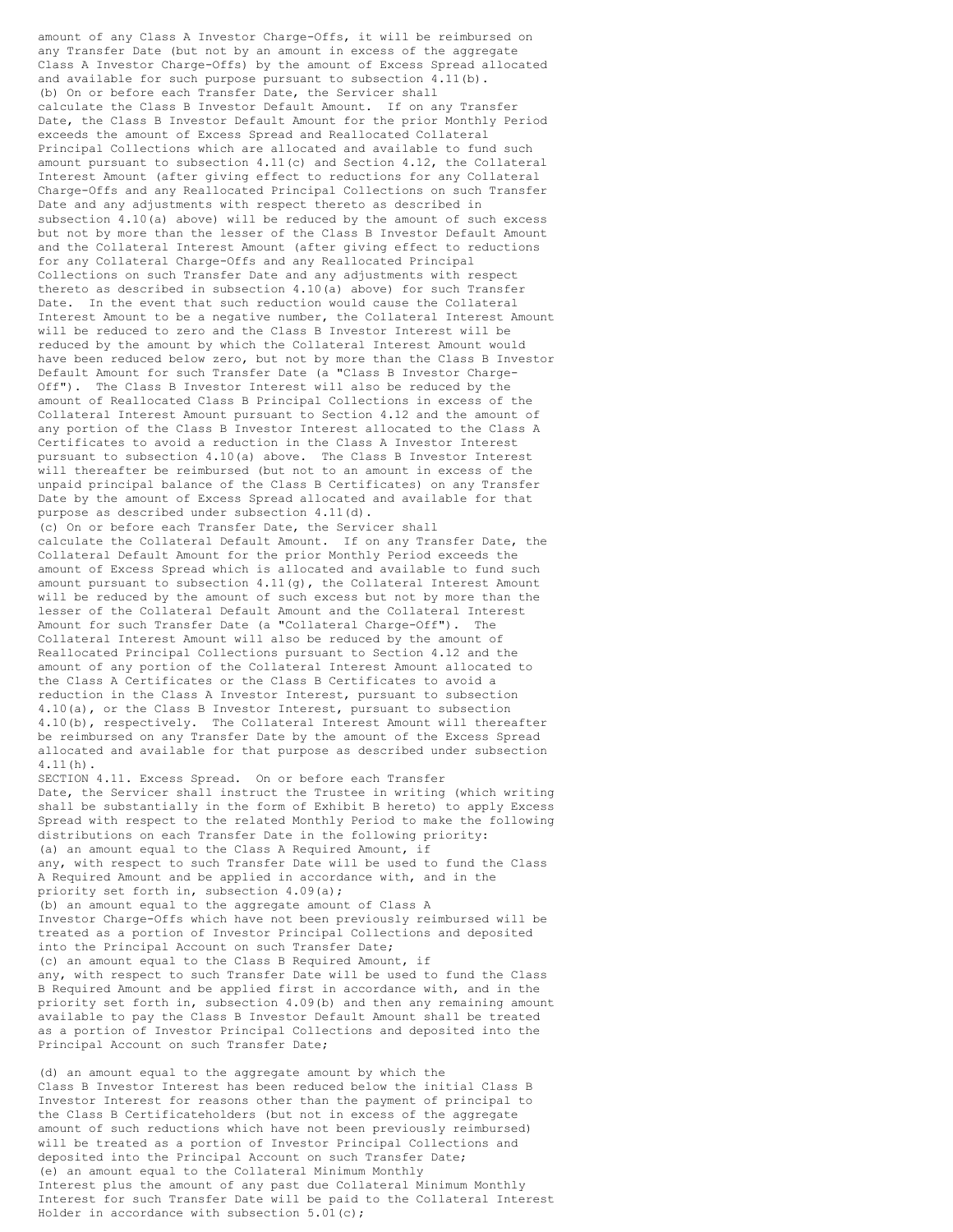(f) if the Seller or The Bank of New York is the Servicer, an amount equal to the aggregate amount of accrued but unpaid Collateral Interest Servicing Fees will be paid to the Servicer; (g) an amount equal to the Collateral Default Amount, if any, for the prior Monthly Period will be treated as a portion of Investor Principal Collections and deposited into the Principal Account on such Transfer Date; (h) an amount equal to the aggregate amount by which the Collateral Interest Amount has been reduced for reasons other than the payment of amounts with respect to the Collateral Monthly Principal (but not in excess of the aggregate amount of such reductions which have not been previously reimbursed) will be treated as a portion of Investor Principal Collections and deposited into the Principal Account on such Transfer Date; (i) on each Transfer Date from and after the Reserve Account Funding Date, but prior to the date on which the Reserve Account terminates as described in Section 4.15(f), an amount up to the excess, if any, of the Required Reserve Account Amount over the Available Reserve Account Amount shall be deposited into the Reserve Account; and (j) the balance, if any, after giving effect to the payments made pursuant to subparagraphs (a) through (i) above shall be paid to the Collateral Interest Holder in accordance with subsection 5.01(c). SECTION 4.12. Reallocated Principal Collections. On or before each Transfer Date, the Servicer shall instruct the Trustee in writing (which writing shall be substantially in the form of Exhibit B hereto) to withdraw from the Principal Account and apply Reallocated Principal Collections (applying all Reallocated Collateral Principal Collections in accordance with subsections 4.12(a) and (b) prior to applying any Reallocated Class B Principal Collections in accordance with subsection 4.12(a) for any amounts still owing after the application of Reallocated Collateral Principal Collections) with respect to such Transfer Date, to make the following distributions on each Transfer Date in the following priority: (a) an amount equal to the excess, if any, of (i) the Class A Required Amount, if any, with respect to such Transfer Date over (ii) the amount of Excess Spread with respect to the related Monthly Period, shall be applied pursuant to subsections  $4.09(a)(i)$ , (ii), (iii) and (iv); and (b) an amount equal to the excess, if any, of (i) the Class B Required Amount, if any, with respect to such Transfer Date over (ii) the amount of Excess Spread allocated and available to the Class B Certificates pursuant to subsection 4.11(c) on such Transfer Date shall be applied first pursuant to subsections 4.09(b)(i) and (ii) and then pursuant to subsection 4.11(c). (c) On each Transfer Date, the Collateral Interest Amount shall be reduced by the amount of Reallocated Collateral Principal Collections and by the amount of Reallocated Class B Principal Collections for such Transfer Date. In the event that such reduction would cause the Collateral Interest Amount (after giving effect to any Collateral Charge-Offs for such Transfer Date) to be a negative number, the Collateral Interest Amount (after giving effect to any Collateral Charge-Offs for such Transfer Date) shall be reduced to zero and the Class B Investor Interest shall be reduced by the amount by which the Collateral Interest Amount would have been reduced below zero. In the event that the reallocation of Reallocated Principal Collections would cause the Class B Investor Interest (after giving effect to any Class B Investor Charge-Offs for such Transfer Date) to be a negative number on any Transfer Date, Reallocated Principal Collections shall be reallocated on such Transfer Date in an aggregate amount not to exceed the amount which would cause the Class B Investor Interest (after giving effect to any Class B Investor Charge-Offs for such Transfer Date) to be reduced to zero. SECTION 4.13. Shared Principal Collections.  $(a)$  T he portion of Shared Principal Collections on deposit in the Principal Account equal to the amount of Shared Principal Collections allocable to Series 1999-I on any Transfer Date shall be applied as an Available Investor Principal Collection pursuant to Section 4.09 and pursuant to such Section 4.09 shall be deposited in the Distribution Account or distributed to the Collateral Interest Holder in accordance with subsection 5.01(c).

(b) Shared Principal Collections allocable to Series 1999-I with respect to any Transfer Date shall mean an amount equal to the Series Principal Shortfall, if any, with respect to Series 1999-I for such Transfer Date; provided, however, that if the aggregate amount of Shared Principal Collections for all Series for such Transfer Date is less than the Cumulative Series Principal Shortfall for such Transfer Date, then Shared Principal Collections allocable to Series 1999-I on such Transfer Date shall equal the product of (i) Shared Principal Collections for all Series for such Transfer Date and (ii) a fraction, the numerator of which is the Series Principal Shortfall with respect to Series 1999-I for such Transfer Date and the denominator of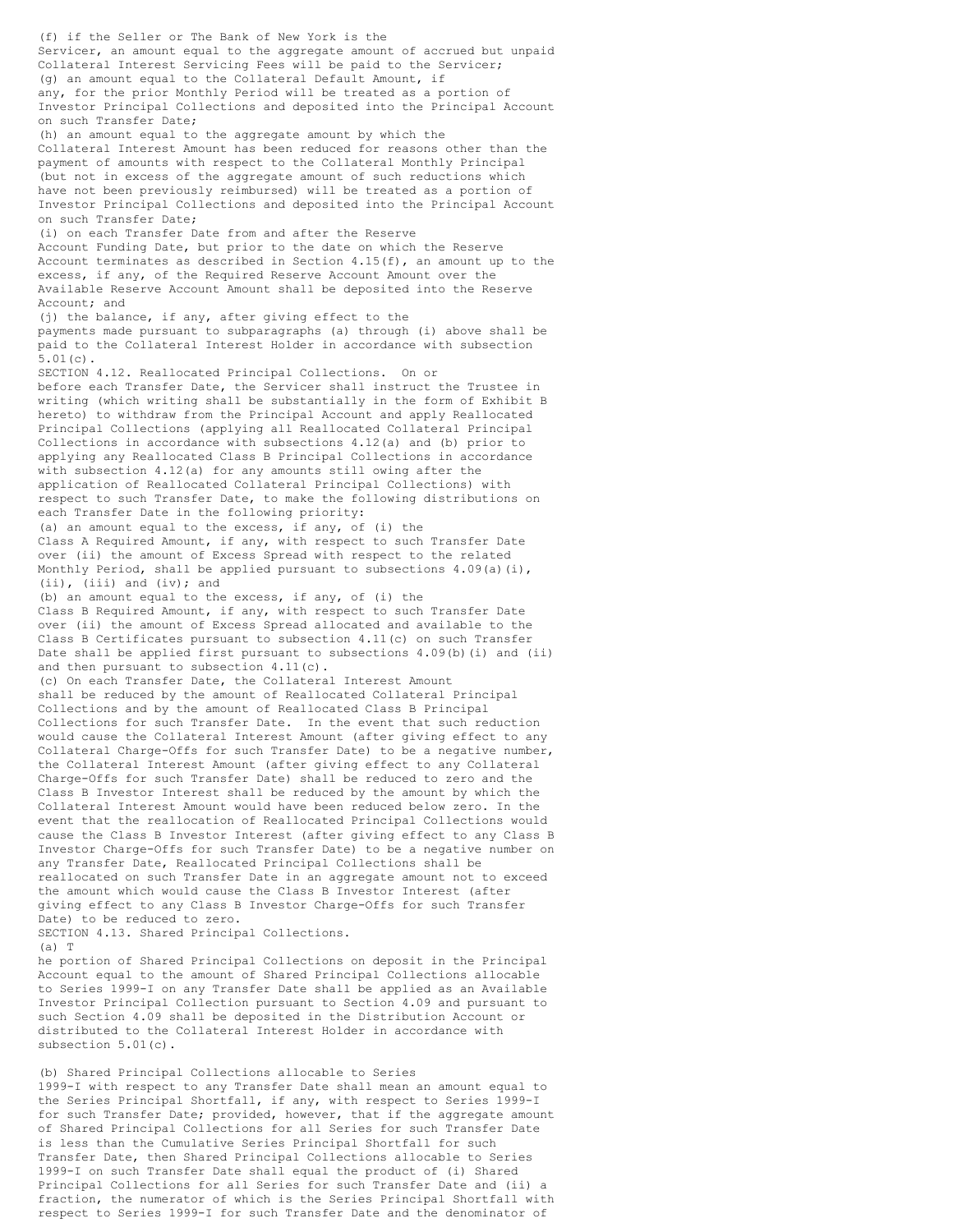which is the aggregate amount of Cumulative Series Principal Shortfall for all Series for such Transfer Date. (c) Solely for the purpose of determining the amount of Available Investor Principal Collections to be treated as Shared Principal Collections on any Transfer Date allocable to other Series in Group One, on each Determination Date, the Servicer shall determine the Class A Required Amount, Class B Required Amount, Excess Spread and Reallocated Principal Collections as of such Determination Date for the

SECTION 4.14. Principal Funding Account.

following Transfer Date.

(a) T

he Trustee shall establish and maintain with a Qualified Institution, which may be the Trustee, in the name of the Trust, on behalf of the Trust, for the benefit of the Investor Certificateholders, a segregated trust account with the corporate trust department of such Qualified Institution (the "Principal Funding Account"), bearing a designation clearly indicating that the funds deposited therein are held for the benefit of the Investor Certificateholders. The Trustee shall possess all right, title and interest in all funds on deposit from time to time in the Principal Funding Account and in all proceeds thereof. The Principal Funding Account shall be under the sole dominion and control of the Trustee for the benefit of the Investor Certificateholders. If at any time the institution holding the Principal Funding Account ceases to be a Qualified Institution, the Seller shall notify the Trustee, and the Trustee upon being notified (or the Servicer on its behalf) shall, within 10 Business Days, establish a new Principal Funding Account meeting the conditions specified above with a Qualified Institution, and shall transfer any cash or any investments to such new Principal Funding Account. The Trustee, at the direction of the Servicer, shall (i) make withdrawals from the Principal Funding Account from time to time, in the amounts and for the purposes set forth in this Series Supplement, and (ii) on each Transfer Date (from and after the commencement of the Controlled Accumulation Period or the Rapid Accumulation Period) prior to the termination of the Principal Funding Account make deposits into the Principal Funding Account in the amounts specified in, and otherwise in accordance with, subsection 4.09(e).

(b) Funds on deposit in the Principal Funding Account shall be invested at the direction of the Servicer by the Trustee in Permitted Investments. Funds on deposit in the Principal Funding Account on any Transfer Date, after giving effect to any withdrawals from the Principal Funding Account on such Transfer Date, shall be invested in such investments that will mature so that such funds will be available for withdrawal on or prior to the following Transfer Date. The Trustee shall:

(i) hold each Permitted Investment (other than such as are described in clause (c) of the definition thereof) that constitutes investment property through a securities intermediary, which securities intermediary shall agree with the Trustee that (I) such investment property shall at all times be credited to a securities account of the Trustee, (II) such securities intermediary shall comply with entitlement orders originated by the Trustee without the further consent of any other person or entity, (III) all property credited to such securities account shall be treated as a financial asset, (IV) such securities intermediary shall waive any lien on, security interest in, or right of set-off with respect to any property credited to such securities account, and (V) such agreement shall be governed by the laws of the State of New York; (ii) maintain possession of each other Permitted Investment not described in clause (i) above (other than such as are described in clause (c) of the definition thereof); and (iii) cause each Permitted Investment described in clause (c) of the definition thereof to be registered in the name of the Trustee by the issuer thereof; provided, that no Permitted Investment shall be disposed of prior to its maturity date. Terms used in clause (i) above that are defined in the New York UCC and not otherwise defined herein shall have the meaning set forth in the New York UCC. On each Transfer Date with respect to the Controlled Accumulation Period or the Rapid Accumulation Period and on the first Transfer Date with respect to the Rapid Amortization Period, the Trustee, acting at the Servicer's direction given on or before such Transfer Date, shall transfer from the Principal Funding Account to the Finance Charge Account the Principal Funding Investment Proceeds on deposit in the Principal Funding Account for application as Class A Available Funds and Class B Available Funds in accordance with Section 4.09. Principal Funding Investment Proceeds (including reinvested interest) shall not be considered part of the amounts on deposit in the Principal Funding Account for purposes of this Series Supplement. SECTION 4.15. Reserve Account. (a) The Trustee shall establish and maintain with a Qualified Institution, which may be the Trustee in the name of the Trust, on behalf of the Trust, for the benefit of the Investor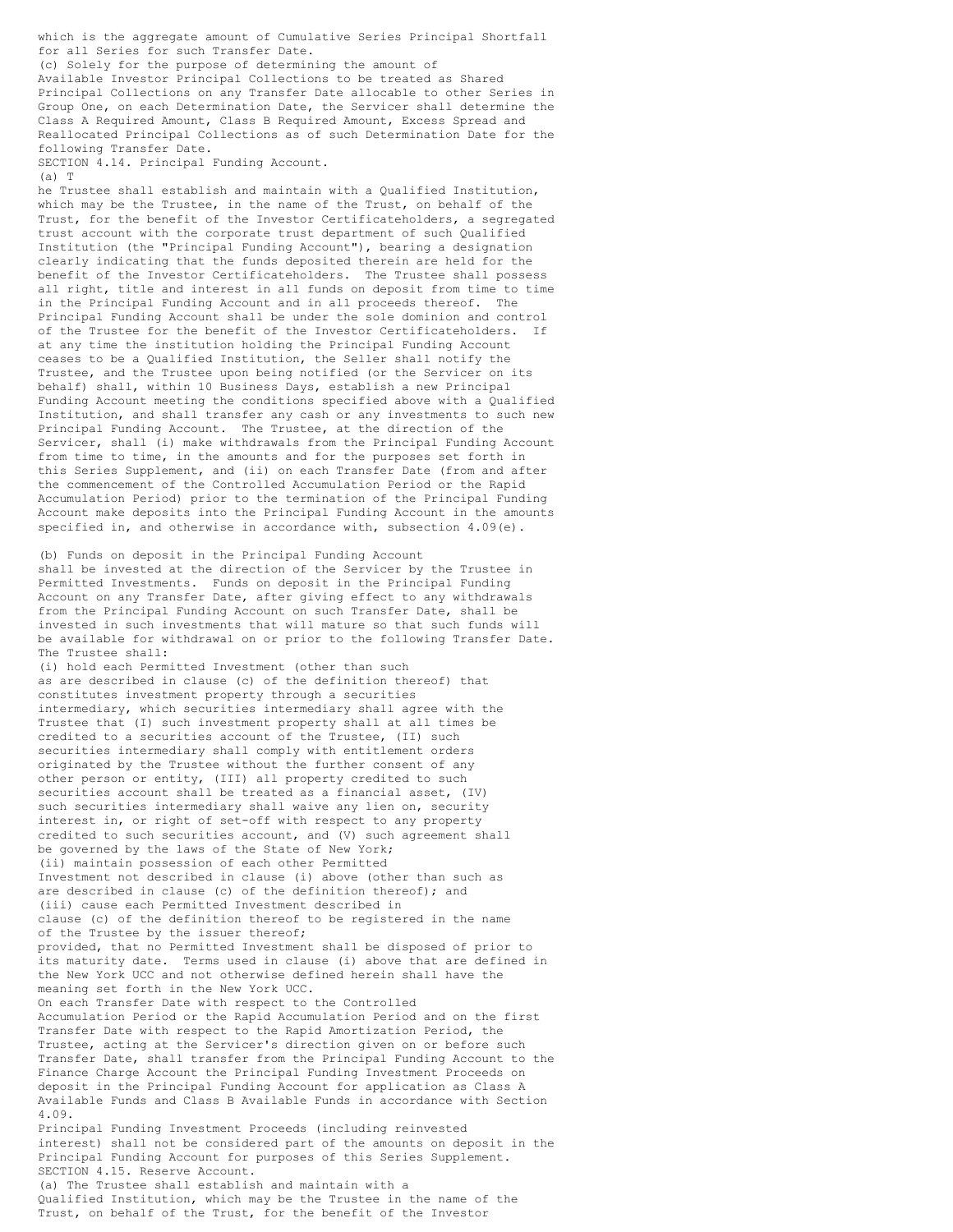Certificateholders, a segregated trust account with the corporate trust department of such Qualified Institution (the "Reserve Account"), bearing a designation clearly indicating that the funds deposited therein are held for the benefit of the Investor Certificateholders. The Trustee shall possess all right, title and interest in all funds on deposit from time to time in the Reserve Account and in all proceeds thereof. The Reserve Account shall be under the sole dominion and control of the Trustee for the benefit of the Investor Certificateholders. If at any time the institution holding the Reserve Account ceases to be a Qualified Institution, the Seller shall notify the Trustee, and the Trustee upon being notified (or the Servicer on its behalf) shall, within 10 Business Days, establish a new Reserve Account meeting the conditions specified above with a Qualified Institution, and shall transfer any cash or any investments to such new Reserve Account. The Trustee, at the direction of the Servicer, shall (i) make withdrawals from the Reserve Account from time to time in an amount up to the Available Reserve Account Amount at such time, for the purposes set forth in this Series Supplement, and (ii) on each Transfer Date (from and after the Reserve Account Funding Date) prior to termination of the Reserve Account make a deposit into the Reserve Account in the amount specified in, and otherwise in accordance with, subsection 4.11(i). (b) Funds on deposit in the Reserve Account shall be invested at the direction of the Servicer by the Trustee in Permitted Investments. Funds on deposit in the Reserve Account on any Transfer Date, after giving effect to any withdrawals from the Reserve Account on such Transfer Date, shall be invested in such investments that will mature so that such funds will be available for withdrawal on or prior to the following Transfer Date. The Trustee shall: (i) hold each Permitted Investment (other than such as are described in clause (c) of the definition thereof) that constitutes investment property through a securities intermediary, which securities intermediary shall agree with the Trustee that (I) such investment property shall at all times be credited to a securities account of the Trustee, (II) such securities intermediary shall comply with entitlement orders originated by the Trustee without the further consent of any other person or entity, (III) all property credited to such securities account shall be treated as a financial asset, (IV) such securities intermediary shall waive any lien on, security interest in, or right of set-off with respect to any property credited to such securities account, and (V) such agreement shall be governed by the laws of the State of New York; (ii) maintain possession of each other Permitted Investment not described in clause (i) above (other than such as are described in clause (c) of the definition thereof); and (iii) cause each Permitted Investment described in clause (c) of the definition thereof to be registered in the name of the Trustee by the issuer thereof; provided, that no Permitted Investment shall be disposed of prior to its maturity date. Terms used in clause (i) above that are defined in the New York UCC and not otherwise defined herein shall have the meaning set forth in the New York UCC. On each Transfer Date, all interest and earnings (net of losses and investment expenses) accrued since the preceding Transfer Date on funds on deposit in the Reserve Account shall be retained in the Reserve Account (to the extent that the Available Reserve Account Amount is less than the Required Reserve Account Amount) and the balance, if any, shall be deposited into the Finance Charge Account and included in Class A Available Funds for such Transfer Date. For purposes of determining the availability of funds or the balance in the Reserve Account for any reason under this Series Supplement, except as otherwise provided in the preceding sentence, investment earnings on such funds shall be deemed not to be available or on deposit. (c) On or before each Transfer Date with respect to the Controlled Accumulation Period and on or before the earlier of (i) the first Transfer Date with respect to the Rapid Accumulation Period and (ii) the first Transfer Date with respect to the Rapid Amortization Period, the Servicer shall calculate the Reserve Draw Amount; provided, however, that such amount will be reduced to the extent that funds otherwise would be available for deposit in the Reserve Account under Section 4.11(i) with respect to such Transfer Date. (d) In the event that for any Transfer Date the Reserve Draw Amount is greater than zero, the Reserve Draw Amount, up to the Available Reserve Account Amount, shall be withdrawn from the Reserve Account on such Transfer Date by the Trustee (acting in accordance with the instructions of the Servicer) and deposited into the Finance Charge Account for application in the following priority: (i) an amount up to the excess, if any, of (x) an amount equal to that portion of the Covered Amount computed pursuant to clause (a) of the definition of Covered Amount over (y) an amount equal to that portion of the Class A Available Funds computed pursuant to clause (b) of the definition of Class A Available Funds shall be treated as Class A Available Funds to be applied pursuant to subsections 4.09(a)(i) and (ii); and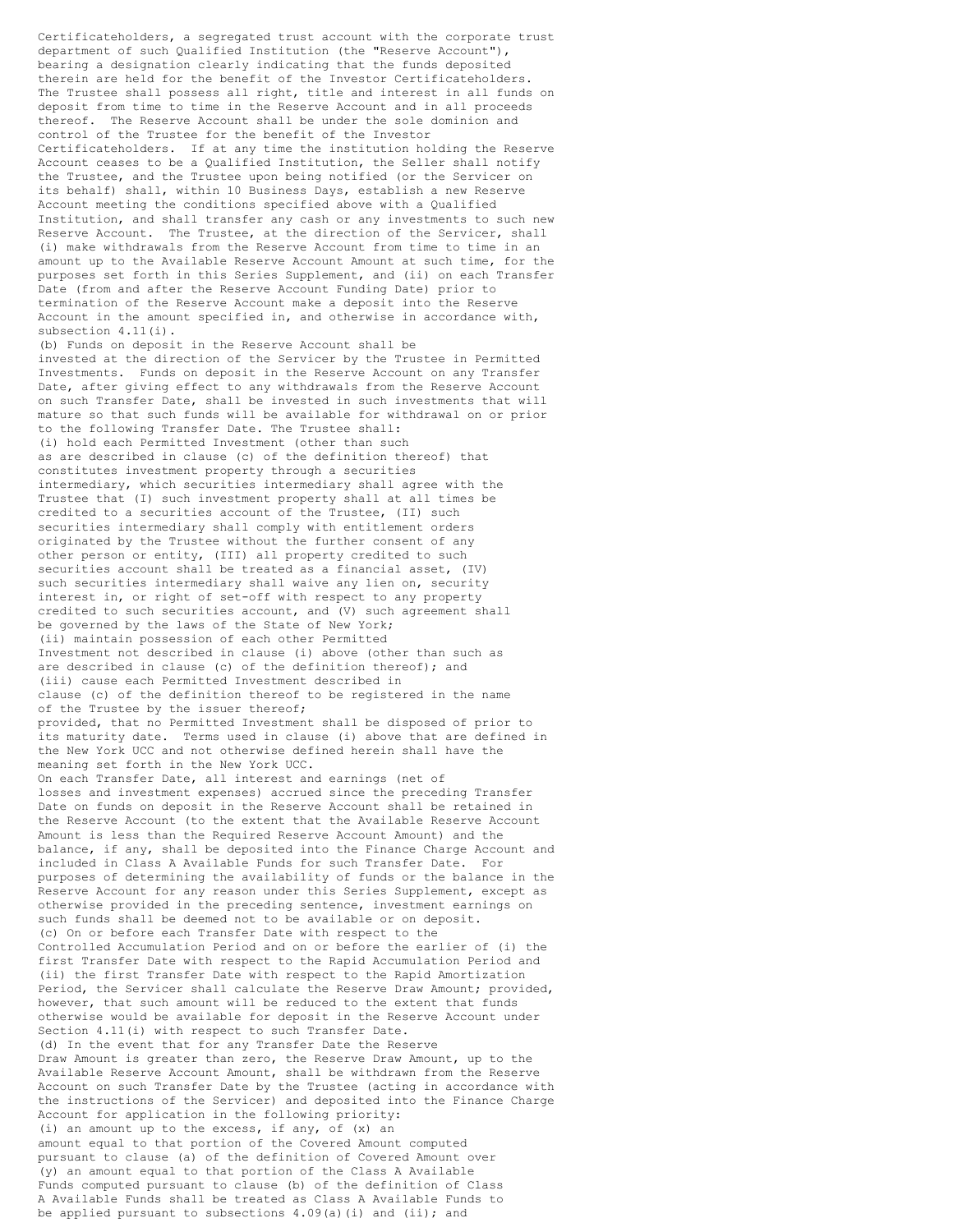amount equal to that portion of the Covered Amount computed pursuant to clause (b) of the definition of Covered Amount over (y) an amount equal to that portion of the Class B Available Funds computed pursuant to clause (b) of the definition of Class B Available Funds shall be treated as Class B Available Funds to be applied pursuant to subsection 4.09(b)(i). (e) In the event that the Reserve Account Surplus on any Transfer Date, after giving effect to all deposits to and withdrawals from the Reserve Account with respect to such Transfer Date, is greater than zero, the Trustee, acting in accordance with the instructions of the Servicer, shall withdraw from the Reserve Account and distribute to the Collateral Interest Holder in accordance with subsection 5.01(c), an amount equal to such Reserve Account Surplus. (f) Upon the earliest to occur of (i) the termination of the Trust pursuant to Article XII of the Agreement, (ii) the first Transfer Date with respect to the Rapid Accumulation Period, (iii) the first Transfer Date with respect to the Rapid Amortization Period, and (iv) the Transfer Date immediately preceding the Scheduled Payment Date, the Trustee, acting in accordance with the instructions of the Servicer, after the prior payment of all amounts owing to the Series 1999-I Certificateholders that are payable from the Reserve Account as provided herein, shall withdraw from the Reserve Account and distribute to the Collateral Interest Holder in accordance with subsection 5.01(c), all amounts, if any, on deposit in the Reserve Account and the Reserve Account shall be deemed to have terminated for purposes of this Series Supplement. SECTION 4.16. Swap Reserve Fund. (a) The Trustee shall establish and maintain, at and upon the direction of the Servicer, with a Qualified Institution, which may be the Trustee, in the name of the Trust, on behalf of the Trust, for the benefit of the Class A Certificateholders, the Swap Counterparty and the Seller, as their interests appear herein, a segregated trust account with the corporate trust department of such Qualified

(ii) an amount up to the excess, if any, of (x) an

Institution (the "Swap Reserve Fund"), bearing a designation clearly indicating that the funds deposited therein are held for the benefit of the Class A Certificateholders, the Swap Counterparty and the Seller. The Trustee shall possess all right, title and interest in all funds on deposit from time to time in the Swap Reserve Fund and in all proceeds thereof. The Swap Reserve Fund shall be under the sole dominion and control of the Trustee for the benefit of the Class A Certificateholders, the Swap Counterparty and the Seller. If at any time the institution holding the Swap Reserve Fund ceases to be a Qualified Institution, the Seller shall notify the Trustee, and the Trustee upon being notified (or the Servicer on its behalf) shall, within 10 Business Days, establish a new Swap Reserve Fund meeting the conditions specified above with a Qualified Institution, and shall transfer any cash or any investments to such new Swap Reserve Fund. The Trustee, at the direction of the Servicer, shall make withdrawals from the Swap Reserve Fund from time to time in an amount up to the Available Swap Reserve Fund Amount in the amounts and at the times set forth in this Section 4.16.

(b) On the Closing Date, the Trustee shall deposit an amount equal to the Required Swap Reserve Fund Amount received by it from the Seller in immediately available funds into the Swap Reserve Fund. Funds on deposit in the Swap Reserve Fund shall be invested at the direction of the Servicer by the Trustee in Permitted Investments; provided, however, that, for purposes of the investment of funds on deposit in the Swap Reserve Fund, references in the definition of "Permitted Investments" to a rating of "A-1+" by Standard & Poor's shall be modified to require a rating of not lower than "A-1" by such Rating Agency. Funds on deposit in the Swap Reserve Fund on any Transfer Date, after giving effect to any withdrawals from the Swap Reserve Fund on such Transfer Date, shall be invested in such investments that will mature so that such funds will be available for withdrawal on or prior to the following Transfer Date. The Trustee shall:

(i) hold each Permitted Investment (other than such as are described in clause (c) of the definition thereof) that constitutes investment property through a securities intermediary, which securities intermediary shall agree with the Trustee that (I) such investment property shall at all times be credited to a securities account of the Trustee, (II) such securities intermediary shall comply with entitlement orders originated by the Trustee without the further consent of any other person or entity, (III) all property credited to such securities account shall be treated as a financial asset, (IV) such securities intermediary shall waive any lien on, security interest in, or right of set-off with respect to any property credited to such securities account, and (V) such agreement shall be governed by the laws of the State of New York; (ii) maintain possession of each other Permitted Investment not described in clause (i) above (other than such as are described in clause (c) of the definition thereof); and (iii) cause each Permitted Investment described in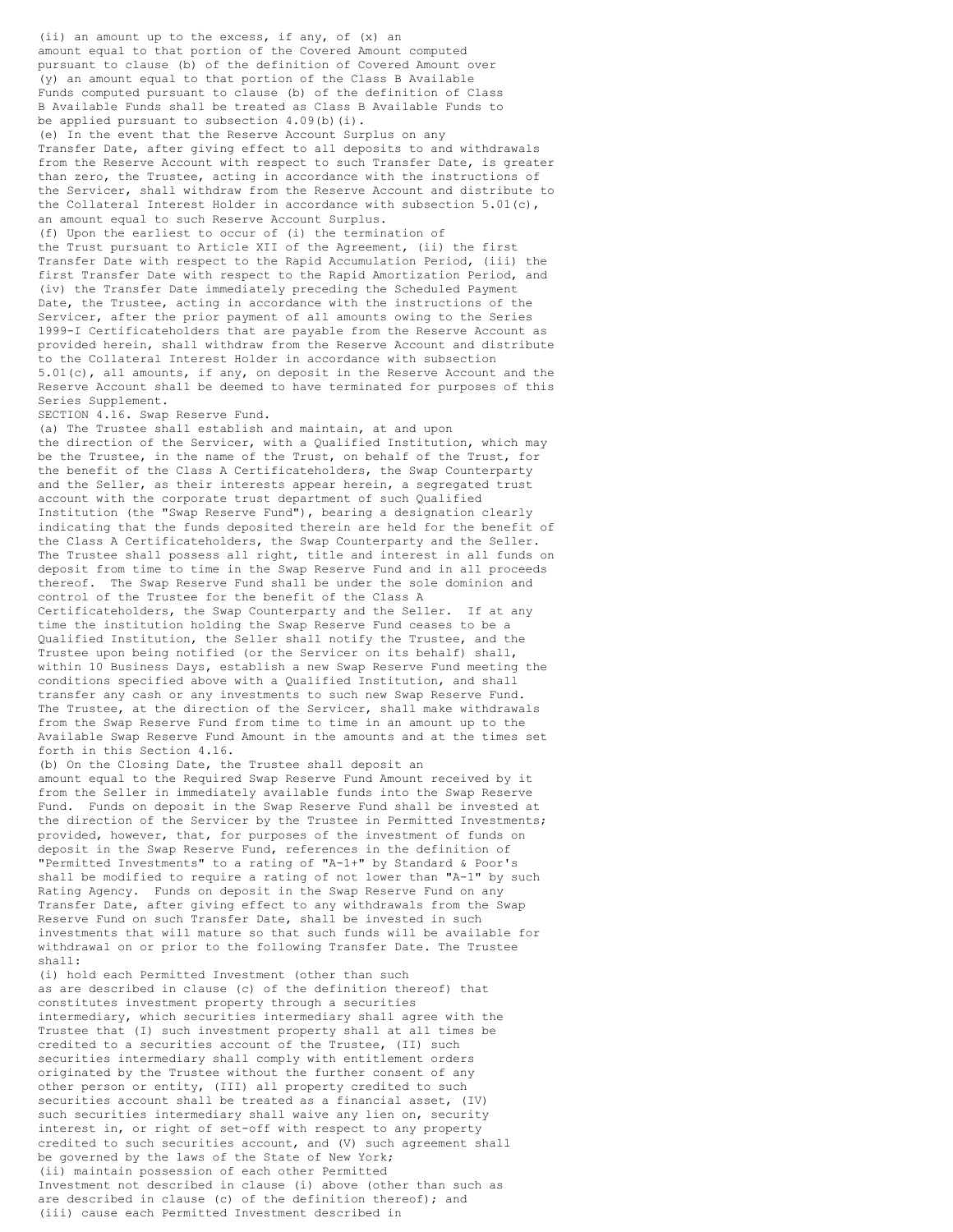clause (c) of the definition thereof to be registered in the name of the Trustee by the issuer thereof;

provided, that no Permitted Investment shall be disposed of prior to its maturity date. Terms used in clause (i) above that are defined in the New York UCC and not otherwise defined herein shall have the meaning set forth in the New York UCC.

On each Transfer Date, all interest and earnings (net of losses and investment expenses) accrued since the preceding Transfer Date on funds on deposit in the Swap Reserve Fund shall be retained in the Swap Reserve Fund (to the extent that the Available Swap Reserve Fund Amount (prior to taking into account any such interest and earnings) is less than the Required Swap Reserve Fund Amount) and the balance, if any, shall be distributed to the Collateral Interest Holder in accordance with subsection 5.01(c) on such Transfer Date. (c) On or before each Transfer Date with respect to the Rapid Accumulation Period and on or before the first Transfer Date with respect to the Rapid Amortization Period if such Rapid Amortization Period commences after the commencement of the Rapid Accumulation Period, the Servicer shall calculate the "Swap Reserve Draw Amount" which shall be equal to the amount, if any, by which the Principal Funding Investment Proceeds for the related Transfer Date are less than the Covered Amount determined as of such Transfer Date; provided, however, that on the first Transfer Date with respect to the Rapid Accumulation Period, the "Swap Reserve Draw Amount" shall equal the amount, if any, by which the sum of (i) the Principal Funding Investment Proceeds for such Transfer Date and (ii) the amount withdrawn from the Reserve Account on such Transfer Date pursuant to subsection  $4.15(d)$  (i) are less than the amount computed pursuant to clause (a) of the definition of Covered Amount for such Transfer Date. (d) In the event that for any Transfer Date the Swap Reserve Draw Amount is greater than zero, the Swap Reserve Draw Amount, up to the Available Swap Reserve Fund Amount, shall be withdrawn from the Swap Reserve Fund on such Transfer Date by the Trustee (acting in accordance with the instructions of the Servicer), and deposited into the Finance Charge Account and treated as Class A Available Funds for such Transfer Date to be applied pursuant to subsection 4.09(a). (e) In the event that for any Transfer Date the Trust owes an amount to the Swap Counterparty due to an early termination of the Interest Rate Swap pursuant to the terms thereof, the Trustee (acting in accordance with the instructions of the Servicer) shall withdraw from the Swap Reserve Fund on such Transfer Date and pay to the Swap Counterparty an amount equal to the lesser of (a) the Available Swap Reserve Fund Amount for such Transfer Date (after giving effect to any withdrawal pursuant to subsection 4.16(d) on such Transfer Date) and (b) the aggregate amount owed by the Trust to the Swap Counterparty on such Transfer Date due to such early termination of the Interest Rate Swap. (f) In the event that the Swap Reserve Fund Surplus on any Transfer Date, after giving effect to all withdrawals from the Swap Reserve Fund with respect to such Transfer Date, is greater than zero, the Trustee, acting in accordance with the instructions of the Servicer, shall withdraw from the Swap Reserve Fund an amount equal to such Swap Reserve Fund Surplus and distribute such amount to the Collateral Interest Holder in accordance with subsection 5.01(c). (g) Upon the earliest to occur of (i) the Transfer Date immediately preceding the Scheduled Payment Date, (ii) the termination of the Trust pursuant to Article XII of the Agreement, (iii) the Transfer Date immediately following the termination of the Interest Rate Swap (or, if the Interest Rate Swap terminates on a Transfer Date, such Transfer Date) and (iv) the first Transfer Date with respect to the Rapid Amortization Period (after taking into account all payments to be made on such date), the Trustee, acting in accordance with the instructions of the Servicer, after withdrawing all amounts owing from the Swap Reserve Fund as provided herein, shall withdraw from the Swap Reserve Fund and distribute to the Collateral Interest Holder in accordance with subsection  $5.01(c)$  amounts, if any, on deposit in the Swap Reserve Fund, and the Swap Reserve Fund shall be deemed to have terminated for purposes of this Series Supplement. SECTION 4.17. [RESERVED]. SECTION 4.18. Seller's or Servicer's Failure to Make a

Deposit or Payment.

If the Servicer or the Seller fails to make, or give instructions to make, any payment or deposit (other than as required by subsections 2.04(d) and (e) and 12.02(a) or Sections 10.02 and 12.01) required to be made or given by the Servicer or Seller, respectively, at the time specified in the Agreement (including applicable grace periods), the Trustee shall make such payment or deposit from the applicable Investor Account without instruction from the Servicer or Seller. The Trustee shall be required to make any such payment, deposit or withdrawal hereunder only to the extent that the Trustee has sufficient information to allow it to determine the amount thereof; provided, however, that the Trustee shall in all cases be deemed to have sufficient information to determine the amount of interest payable to the Series 1999-I Certificateholders on each Distribution Date. The Servicer shall, upon request of the Trustee, promptly provide the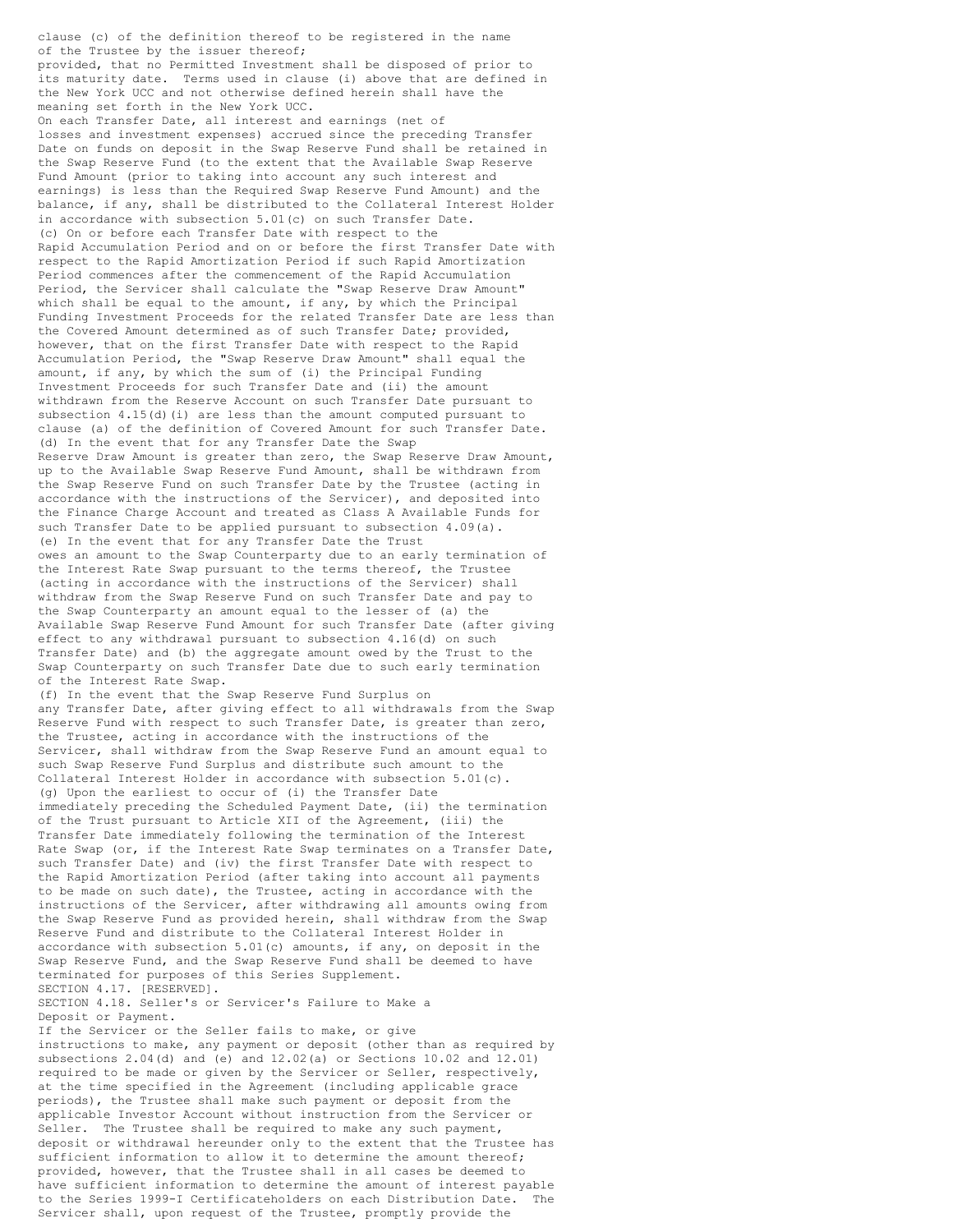Trustee with all information necessary to allow the Trustee to make such payment, deposit or withdrawal. Such funds or the proceeds of such withdrawal shall be applied by the Trustee in the manner in which such payment or deposit should have been made by the Seller or the Servicer, as the case may be. SECTION 4.19. Interest Rate Swap.

 $(A)$  T

he Trustee shall enter into the Interest Rate Swap, certain terms of which are set forth herein for the convenience of the parties thereto for incorporation therein by reference, with the Swap Counterparty on the Closing Date. Pursuant to the terms of the Interest Rate Swap, the Swap Counterparty shall pay to the Trustee on each Transfer Date the Net Swap Receipt, if any, plus the amount of any Net Swap Receipt due but not paid with respect to any previous Transfer Date. The Trustee shall deposit such Net Swap Receipts, if any, into the Finance Charge Account and shall apply such amounts as Class A Available Funds pursuant to subsection 4.09(a). In addition, in accordance with the terms of the Interest Rate Swap, the Trustee shall pay to the Swap Counterparty the Net Swap Payment, if any, for such Transfer Date, plus the amount of any Net Swap Payment due but not paid on any previous Transfer Date, from amounts applied pursuant to subsections 4.09(a)(ii). If the Interest Rate Swap has not been terminated and the Trustee has not received any Net Swap Receipt due with respect to the related Distribution Date prior to 10:00 a.m. on the date such payment is due, (i) the Trustee shall notify the Swap Counterparty, the Seller and the Servicer of such fact prior to 12:00 p.m. on such date, (ii) the Trustee, if directed by the Servicer, shall designate an Early Termination Date (as such term is defined in the Interest Rate Swap) pursuant to the Interest Rate Swap and shall, if the Seller so directs, terminate the Interest Rate Swap pursuant to its terms, and (iii) the Servicer shall provide the Trustee, prior to 4:30 p.m. on the related Transfer Date, with new statements substantially in the forms of Exhibit B and Exhibit C to this Series Supplement revised, if necessary, to reflect that the Net Swap Receipt (or any portion thereof) was not received by the Trustee for such Transfer Date. (b) Following the termination of the Interest Rate Swap pursuant to the terms thereof, the Swap Counterparty shall pay to the Trustee the amount of the termination payment, if any, to be made by the Swap Counterparty pursuant to Section 6 of the Interest Rate Swap. The Trustee shall, promptly upon receipt of such termination payment, if any, and at the direction of the Servicer distribute the amount of such termination payment to the Collateral Interest Holder in accordance with subsection 5.01(c).

(c) The Trustee, at the direction of the Seller, shall direct the Swap Counterparty to assign its rights and obligations under the Interest Rate Swap to a replacement Swap Counterparty, in the event that the long-term debt rating or long-term counterparty rating, as applicable, of the Swap Counterparty is reduced below BBB- by Standard & Poor's or below Baa3 by Moody's or is withdrawn by either Standard & Poor's or Moody's. The Seller shall give Standard & Poor's and Moody's notice of the replacement of the Swap Counterparty as soon as practicable thereafter.

(d) The parties hereto agree that all obligations of the Trustee on behalf of the Trust under the Interest Rate Swap shall be paid from, and limited to, funds specifically available therefor pursuant to subsections 4.09(a)(ii) and 4.16(e) of this Series Supplement and that the Trustee shall not be required to expend or risk its own funds or otherwise incur any liability in connection with the Interest Rate Swap.

(e) If the Trustee has actual knowledge of any event specified in Section 5 of the Interest Rate Swap, the Trustee shall provide written notice of such event to the Servicer, the Seller and the Rating Agencies. The Seller, upon becoming aware of any event specified in Section 5 of the Interest Rate Swap, whether pursuant to notice from the Trustee or otherwise, shall immediately provide the Trustee with written instructions as to the course of action to be taken under Section 6 of the Interest Rate Swap, including without limitation any notices to be provided and whether or not an Early Termination Date (as defined in the Interest Rate Swap) should be designated and, if so, when such Early Termination Date should be designated. Prior to receiving such written instructions from the Seller, the Trustee shall not designate an Early Termination Date and shall not terminate the Interest Rate Swap.

(f) At the request of the Trustee, the Seller shall provide the Trustee with any document the Trustee is required to provide the Swap Counterparty pursuant to Section 4(a) of the Interest Rate Swap.

(g) In the event the long-term counterparty rating of the Swap Counterparty is reduced below AA- by Standard & Poor's or is withdrawn by Standard & Poor's, the Swap Counterparty will be required within 30 days from the date of such reduction or withdrawal to fund an account (the "Interest Reserve Account") in an amount equal to onetwelfth of the product of (a) the Swap Fixed Rate and (b) the Notional Amount as of the Record Date preceding such reduction or withdrawal (the "Required Interest Reserve Amount"). The Swap Counterparty's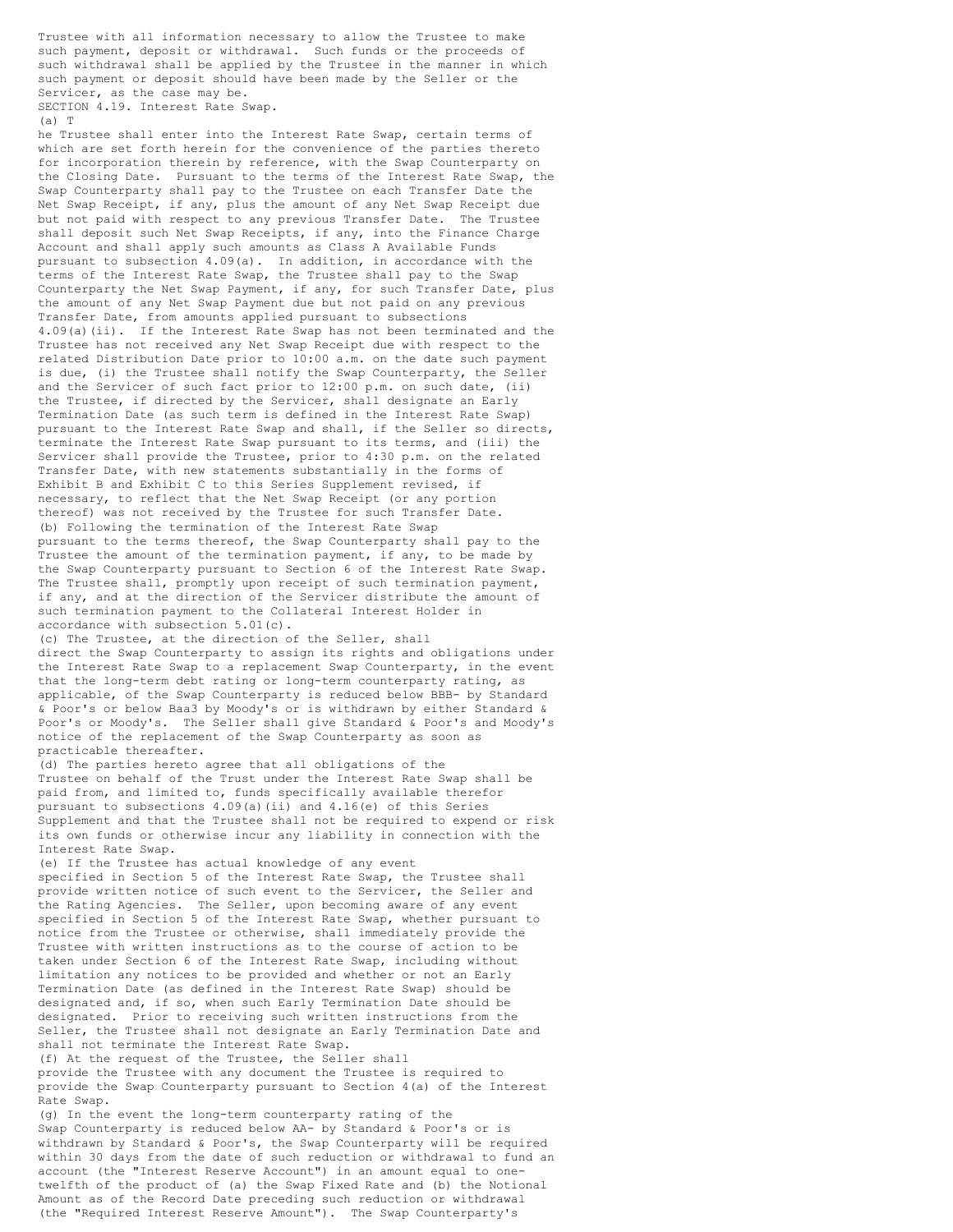failure to adequately fund the Interest Reserve Account within 30 days of such reduction or withdrawal shall constitute an "Interest Reserve Account Event."

SECTION 4.20. Interest Reserve Account.

(a) T

he Trustee shall establish and maintain, at and upon the direction of the Servicer, the Interest Reserve Account with a Qualified Institution, which may be the Trustee in the name of the Trust, on behalf of the Trust, for the benefit of the Class A Certificateholders, a segregated trust account with the corporate trust department of such Qualified Institution, bearing a designation clearly indicating that the funds deposited therein are held for the benefit of the Class A Certificateholders. The Trustee shall possess all right, title and interest in all funds on deposit from time to time in the Interest Reserve Account and in all proceeds thereof. The Interest Reserve Account shall be under the sole dominion and control of the Trustee for the benefit of the Class A Certificateholders. If at any time the institution holding the Interest Reserve Account ceases to be a Qualified Institution, the Seller shall notify the Trustee, and the Trustee upon being notified (or the Servicer on its behalf) shall, within 10 Business Days, establish a new Interest Reserve Account meeting the conditions specified above with a Qualified Institution, and shall transfer any cash or any investments to such new Interest Reserve Account.

(b) Funds on deposit in the Interest Reserve Account shall be invested at the direction of the Swap Counterparty by the Trustee in Permitted Investments. Funds on deposit in the Interest Reserve Account on any Transfer Date shall be invested in such investments that will mature so that such funds will be available for withdrawal on or prior to the following Transfer Date. The Trustee shall:

(i) hold each Permitted Investment (other than such as are described in clause (c) of the definition thereof) that constitutes investment property through a securities intermediary, which securities intermediary shall agree with the Trustee that (I) such investment property shall at all times be credited to a securities account of the Trustee, (II) such securities intermediary shall comply with entitlement orders originated by the Trustee without the further consent of any other person or entity, (III) all property credited to such securities account shall be treated as a financial asset, (IV) such securities intermediary shall waive any lien on, security interest in, or right of set-off with respect to any property credited to such securities account, and (V) such agreement shall be governed by the laws of the State of New York; (ii) maintain possession of each other Permitted Investment not described in clause (i) above (other than such as are described in clause (c) of the definition thereof); and (iii) cause each Permitted Investment described in clause (c) of the definition thereof to be registered in the name of the Trustee by the issuer thereof; provided, that no Permitted Investment shall be disposed of prior to its maturity date. Terms used in clause (i) above that are defined in the New York UCC and not otherwise defined herein shall have the meaning set forth in the New York UCC. On each Transfer Date, all interest and earnings (net of losses and investment expenses) accrued since the preceding Transfer Date on funds on deposit in the Interest Reserve Account shall be retained in the Interest Reserve Account to the extent that the Required Interest Reserve Amount exceeds the amount on deposit in the Interest Reserve Account. To the extent that the amount on deposit in the Interest Reserve Account exceeds the Required Interest Reserve Amount (after taking into effect any withdrawals required to be made on such Transfer Date), the amount of such excess shall be withdrawn from the Interest Reserve Account and distributed to the Swap Counterparty on such Transfer Date. For purposes of determining the availability of funds or the balance in the Interest Reserve Account for any reason

under this Series Supplement, except as otherwise provided in the preceding sentence, investment earnings on such funds shall be deemed not to be available or on deposit. (c) In the event that the Interest Rate Swap terminates

due to a default by the Swap Counterparty, on the Transfer Date on or immediately following such termination, the Trustee, at the direction of the Servicer, shall withdraw from the Interest Reserve Account an amount equal to the least of (i) the Net Swap Receipt, if any, with respect to such Transfer Date plus the amount of any Net Swap Receipt previously due but not paid to the Trust, (ii) the amount on deposit in the Interest Reserve Account on such Transfer Date and (iii) the Required Interest Reserve Amount, and shall deposit such amount in the Finance Charge Account to be included in Class A Available Funds with respect to such Transfer Date and give notice of such withdrawal to each Rating Agency.

(d) Upon the earliest to occur of (i) the Transfer Date on or immediately following the termination of the Interest Rate Swap, (ii) the Transfer Date immediately preceding the Scheduled Payment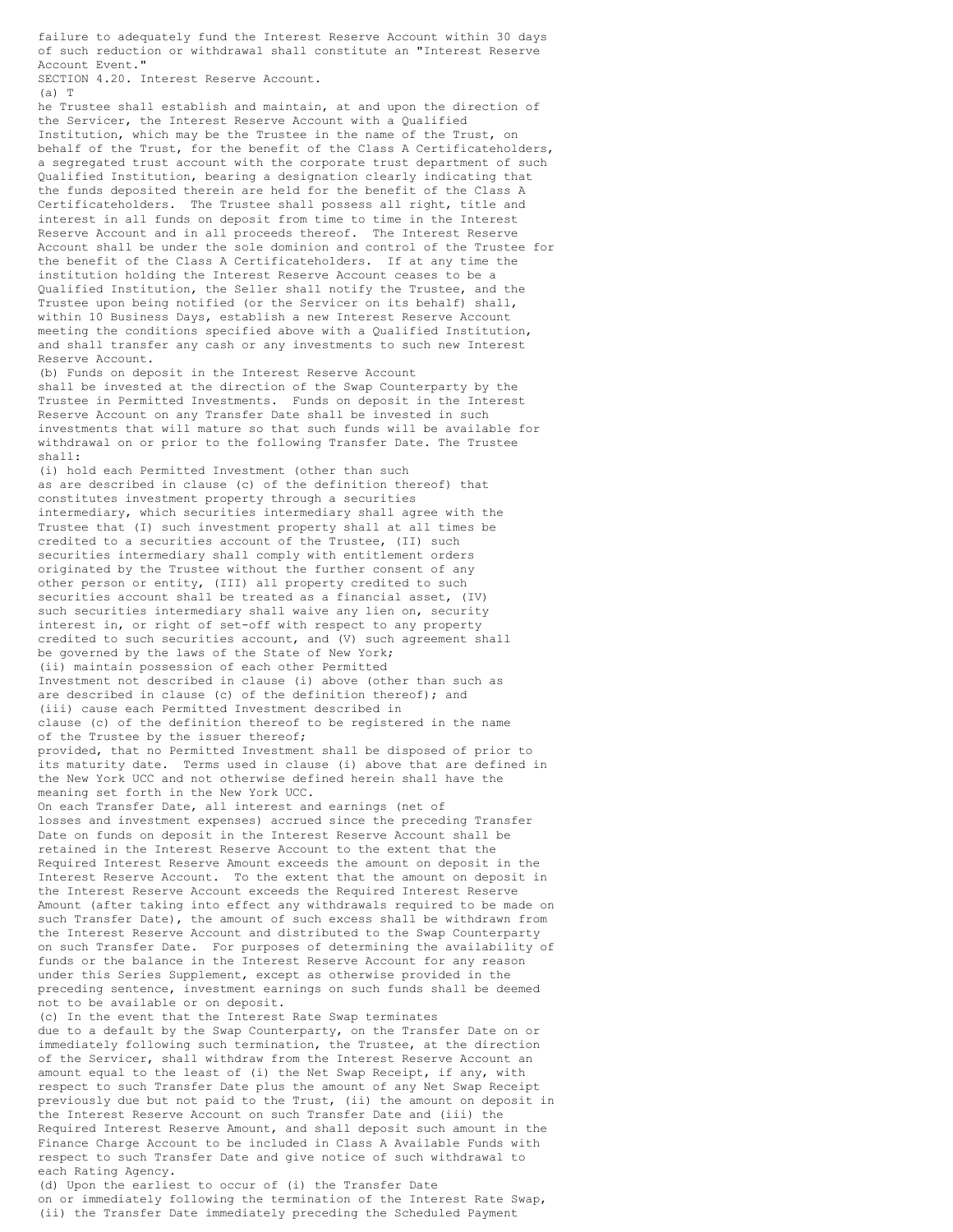Date, (iii) the termination of the Trust pursuant to Article XII of the Agreement, (iv) the Series 1999-I Termination Date and (v) the first Transfer Date relating to the Rapid Amortization Period (after taking into account all payments to be made on such date), the Trustee, acting in accordance with the instructions of the Servicer, after the prior payment of all amounts owing to the Series 1999-I Certificateholders that are payable from the Interest Reserve Account as provided herein, shall withdraw from the Interest Reserve Account and pay to the Swap Counterparty pursuant to the terms of the Interest Rate Swap, all amounts, if any, on deposit in the Interest Reserve Account, and the Interest Reserve Account shall be deemed to have terminated for purposes of this Series Supplement. SECTION 8. Article V of the Agreement. Article V of the Agreement shall read in its entirety as follows and shall be applicable only to the Investor Certificateholders: ARTICLE V DISTRIBUTIONS AND REPORTS TO INVESTOR CERTIFICATEHOLDERS SECTION 5.01 Distributions. (a) On each Distribution Date, the Trustee shall distribute (in accordance with the certificate delivered on or before the related Transfer Date by the Servicer to the Trustee pursuant to subsection 3.04(b)) to each Class A Certificateholder of record on the immediately preceding Record Date (other than as provided in subsection 2.04(e) or Section 12.03 respecting a final distribution) such Certificateholder's pro rata share (based on the aggregate Undivided Interests represented by Class A Certificates held by such Certificateholder) of amounts on deposit in the Distribution Account as are payable to the Class A Certificateholders pursuant to Section 4.09 by check mailed to each Class A Certificateholder (at such Certificateholder's address as it appears in the Certificate Register), except that with respect to Class A Certificates registered in the name of the nominee of a Clearing Agency, such distribution shall be made in immediately available funds. (b) On each Distribution Date, the Trustee shall distribute (in accordance with the certificate delivered on or before the related Transfer Date by the Servicer to the Trustee pursuant to subsection 3.04(b)) to each Class B Certificateholder of record on the immediately preceding Record Date (other than as provided in subsection 2.04(e) or Section 12.03 respecting a final distribution) such Certificateholder's pro rata share (based on the aggregate Undivided Interests represented by Class B Certificates held by such Certificateholder) of amounts on deposit in the Distribution Account as are payable to the Class B Certificateholders pursuant to Section 4.09 by check mailed to each Class B Certificateholder (at such Certificateholder's address as it appears in the Certificate Register), except that with respect to Class B Certificates registered in the name of the nominee of a Clearing Agency, such distribution shall be made in immediately available funds. (c) On each Transfer Date, the Trustee shall distribute to the Collateral Interest Holder the aggregate amount payable to the Collateral Interest Holder pursuant to Sections 4.09, 4.11, 4.15, 4.16 and 4.19 to the Collateral Interest Holder's account, as specified in writing by the Collateral Interest Holder, in immediately available funds. SECTION 5.02 Monthly Series 1999-I Certificateholders' Statement. (a) On or before each Distribution Date, the Trustee shall forward to each Series 1999-I Certificateholder, each Rating Agency and the Collateral Interest Holder a statement substantially in the form of Exhibit C to this Series Supplement prepared by the Servicer, delivered to the Trustee and setting forth, among other things, the following information (which, in the case of subclauses (i), (ii) and (iii) below, shall be stated on the basis of an original principal amount of \$1,000 per Certificate and, in the case of subclauses (ix) and (x) shall be stated on an aggregate basis and on the basis of an original principal amount of \$1,000 per Certificate, as applicable): (i) the amount of the current distribution; (ii) the amount of the current distribution allocable to Class A Monthly Principal, Class B Monthly Principal and Collateral Monthly Principal, respectively; (iii) the amount of the current distribution allocable to Class A Monthly Interest, Class A Deficiency Amounts, Class A Additional Interest, Class B Monthly Interest, Class B Deficiency Amounts, Class B Additional Interest, Collateral Minimum Monthly Interest, and any past due Collateral Minimum Monthly Interest, respectively; (iv) the amount of Collections of Principal Receivables processed during the related Monthly Period and allocated in respect of the Class A Certificates, the Class B Certificates and the Collateral Interest, respectively; (v) the amount of Collections of Finance Charge Receivables processed during the related Monthly Period and allocated in respect of the Class A Certificates, the Class B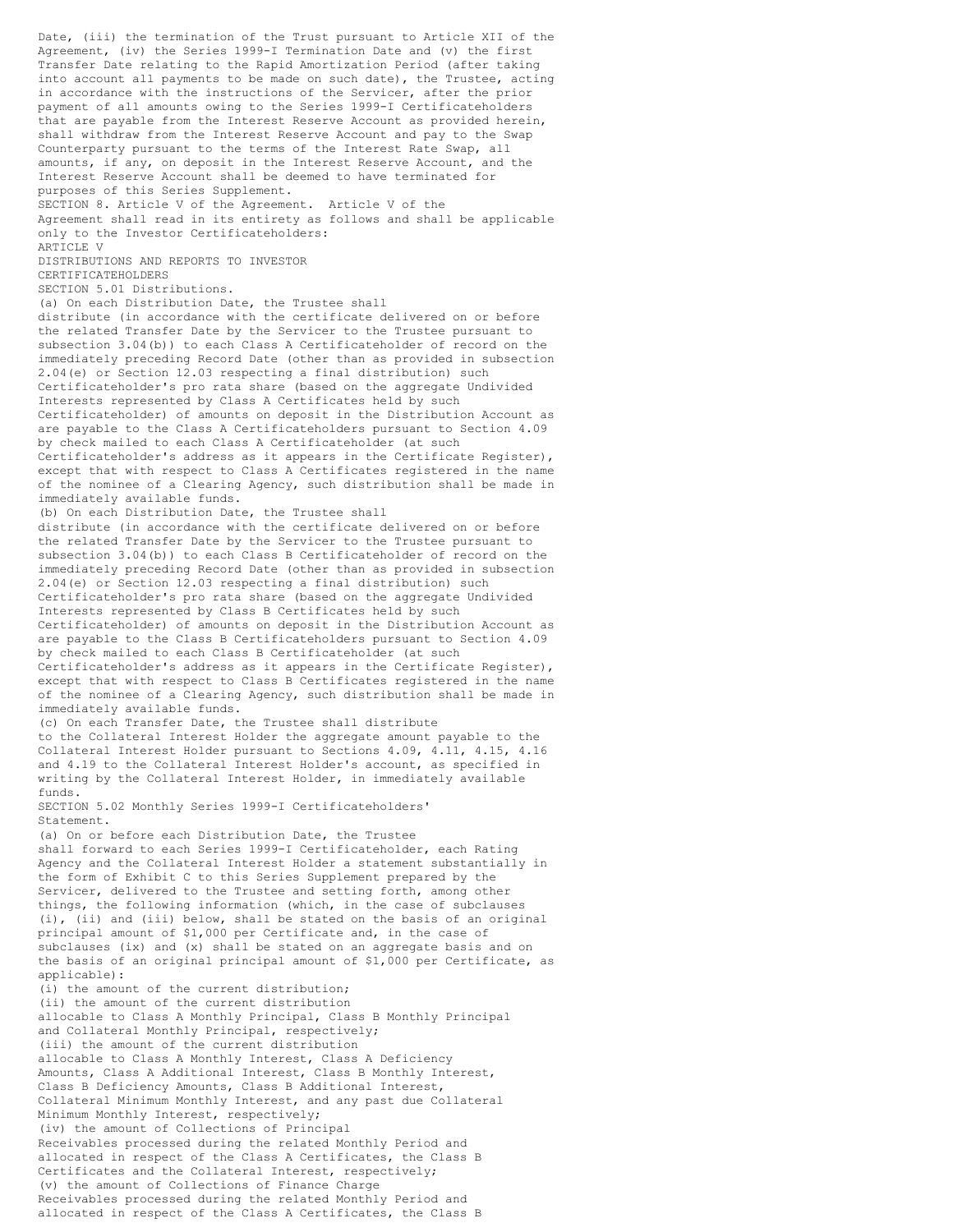Certificates and the Collateral Interest, respectively; (vi) the aggregate amount of Principal Receivables, the Investor Interest, the Adjusted Investor Interest, the Class A Investor Interest, the Class A Adjusted Investor Interest, the Class B Investor Interest, Class B Adjusted Investor Interest, the Collateral Interest Amount, the Collateral Interest Adjusted Amount, the Floating Investor Percentage, the Class A Floating Allocation, the Class B Floating Allocation, the Collateral Floating Allocation and the Fixed Investor Percentage, Class A Fixed Allocation, the Class B Fixed Allocation and the Collateral Fixed Allocation with respect to the Principal Receivables in the Trust as of the end of the day on the Record Date; (vii) the aggregate outstanding balance of Accounts which were 30 to 59, 60 to 89, 90 to 119, 120 to 149 and 150 or more days delinquent as of the end of the day on the Record Date; (viii) the Aggregate Investor Default Amount, the Class A Investor Default Amount, the Class B Investor Default Amount and the Collateral Default Amount for the related Monthly Period; (ix) the aggregate amount of Class A Investor Charge-Offs, Class B Investor Charge-Offs and Collateral Charge-Offs for the related Monthly Period; (x) the aggregate amount of Class A Investor Charge-Offs, Class B Investor Charge-Offs and Collateral Charge-Offs reimbursed on the Transfer Date immediately preceding such Distribution Date; (xi) the amount of the Class A Servicing Fee, the Class B Servicing Fee, the Collateral Interest Servicing Fee and the Servicer Interchange for the related Monthly Period; (xii) the Portfolio Yield for the preceding Monthly Period; (xiii) the amount of Reallocated Collateral Principal Collections and Reallocated Class B Principal Collections with respect to such Distribution Date; (xiv) the Class A Investor Interest, the Class A Adjusted Investor Interest, the Class B Investor Interest, the Class B Adjusted Investor Interest, the Collateral Interest Amount and the Collateral Interest Adjusted Amount as of the close of business on such Distribution Date; (xv) the Principal Funding Account Balance on the Transfer Date; (xvi) the Accumulation Shortfall; (xvii) the Principal Funding Investment Proceeds transferred to the Finance Charge Account on the related Transfer Date; (xviii) the Principal Funding Investment Shortfall on the related Transfer Date; (xix) the amount of Class A Available Funds, Class B Available Funds and Collateral Available Funds on deposit in the Finance Charge Account on the related Transfer Date; and (xx) such other items as are set forth in Exhibit C to this Series Supplement. (b) Annual Certificateholders' Tax Statement. On or before January 31 of each calendar year, beginning with calendar year 2000, the Trustee shall distribute to each Person who at any time during the preceding calendar year was a Series 1999-I Certificateholder, a statement prepared by the Servicer containing the information required to be contained in the regular monthly report to Series 1999-I Certificateholders, as set forth in subclauses (i), (ii) and (iii) above, aggregated for such calendar year or the applicable portion thereof during which such Person was a Series 1999-I Certificateholder, together with such other customary information (consistent with the treatment of the Certificates as debt) as the Servicer deems necessary or desirable to enable the Series 1999-I Certificateholders to prepare their tax returns. Such obligations of the Trustee shall be deemed to have been satisfied to the extent that substantially comparable information shall be provided by the Trustee pursuant to any requirements of the Internal Revenue Code as from time to time in effect. SECTION 9. Series 1999-I Pay Out Events. If any one of the following events shall occur with respect to the Investor Certificates: (a) failure on the part of the Seller (i) to make any payment or deposit required by the terms of (A) the Agreement or (B) this Series Supplement, on or before the date occurring five days after the date such payment or deposit is required to be made herein or (ii) duly to observe or perform in any material respect any covenants or agreements of the Seller set forth in the Agreement or this Series Supplement (including, without limitation, the covenant of the Seller contained in Section 11 of this Series Supplement), which failure has a material adverse effect on the Series 1999-I Certificateholders (which determination shall be made without reference to whether any funds are

available under the Collateral Interest) and which continues unremedied for a period of 60 days after the date on which written notice of such failure, requiring the same to be remedied, shall have been given to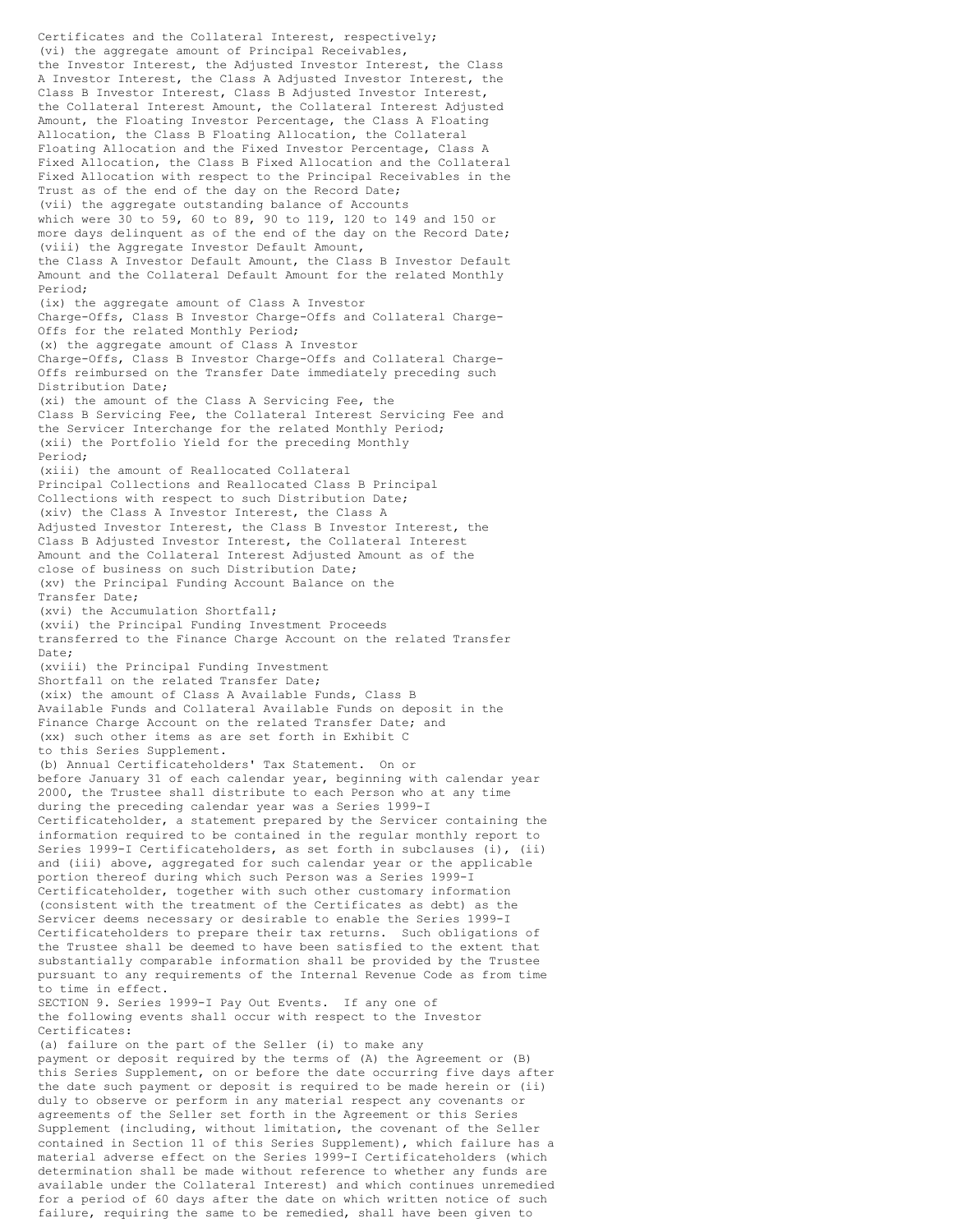the Seller by the Trustee, or to the Seller and the Trustee by the Holders of Investor Certificates evidencing Undivided Interests aggregating not less than 50% of the Investor Interest of this Series 1999-I, and continues to affect materially and adversely the interests of the Series 1999-I Certificateholders (which determination shall be made without reference to whether any funds are available under the Collateral Interest) for such period;

(b) any representation or warranty made by the Seller in the Agreement or this Series Supplement, or any information contained in a computer file or microfiche list required to be delivered by the Seller pursuant to Section 2.01 or 2.06, (i) shall prove to have been incorrect in any material respect when made or when delivered, which continues to be incorrect in any material respect for a period of 60 days after the date on which written notice of such failure, requiring the same to be remedied, shall have been given to the Seller by the Trustee, or to the Seller and the Trustee by the Holders of Investor Certificates evidencing Undivided Interests aggregating not less than 50% of the Investor Interest of this Series 1999-I, and (ii) as a result of which the interests of the Series 1999-I Certificateholders are materially and adversely affected (which determination shall be made without reference to whether any funds are available under the Collateral Interest) and continue to be materially and adversely affected for such period; provided, however, that a Series 1999-I Pay Out Event pursuant to this subsection 9(b) hereof shall not be deemed to have occurred hereunder if the Seller has accepted reassignment of the related Receivable, or all of such Receivables, if applicable, during such period in accordance with the provisions of the Agreement; (c) the average of the Portfolio Yields for any three consecutive Monthly Periods is less than the average of the Base Rates for such period;

(d) the Seller shall fail to convey Receivables arising under Additional Accounts, or Participations, to the Trust, as required by subsection  $2.06(a)$ ;

(e) any Servicer Default shall occur which would have a material adverse effect on the Series 1999-I Certificateholders; or (f) the Investor Interest shall not be paid in full on the Scheduled Payment Date; then, in the case of any event described in subsection  $9(a)$ , (b) or (e) hereof, after the applicable grace period set forth in such subparagraphs, if any, either the Trustee or Holders of Series 1999-I Certificates and the Collateral Interest Holder evidencing Undivided Interests aggregating not less than 50% of the Investor Interest of this Series 1999-I by notice then given in writing to the Seller and the Servicer (and to the Trustee if given by the Certificateholders) may declare that a pay out event (a "Series 1999-I Pay Out Event") has occurred as of the date of such notice, and in the case of any event described in subsection 9(c), (d) or (f) hereof, a Series 1999-I Pay Out Event shall occur without any notice or other action on the part of the Trustee or the Investor Certificateholders immediately upon the occurrence of such event. SECTION 10. Series 1999-I Termination. The right of the

Investor Certificateholders to receive payments from the Trust will terminate on the first Business Day following the Series 1999-I Termination Date.

SECTION 11. Periodic Finance Charges and Other Fees. The Seller hereby agrees that, except as otherwise required by any Requirement of Law, or as is deemed by the Seller to be necessary in order for the Seller to maintain its credit card business, based upon a good faith assessment by the Seller, in its sole discretion, of the nature of the competition in the credit card business, it shall not at any time reduce the Periodic Finance Charges assessed on any Receivable or other fees on any Account if, as a result of such reduction, the Seller's reasonable expectation of the Portfolio Yield as of such date would be less than the then Base Rate.

SECTION 12. Limitations on Addition of Accounts. The Seller agrees that it shall not designate any Additional Accounts pursuant to subsection 2.06(b) unless on or prior to the related Addition Date, the Seller shall have provided the Collateral Interest Holder with an Officer's Certificate certifying that such designation of such Additional Accounts will not, as of the related Addition Date, (a) be reasonably expected by the Seller to result in a reduction or withdrawal by the Rating Agency of its rating for the Investor Certificates or (b) cause a Series 1999-I Pay Out Event. SECTION 13. Counterparts. This Series Supplement may be executed in any number of counterparts, each of which so executed shall be deemed to be an original, but all of such counterparts shall together constitute but one and the same instrument. SECTION 14. Governing Law. THIS SERIES SUPPLEMENT SHALL BE CONSTRUED IN ACCORDANCE WITH THE LAWS OF THE STATE OF DELAWARE, WITHOUT REFERENCE TO ITS CONFLICT OF LAW PROVISIONS, AND THE OBLIGATIONS, RIGHTS AND REMEDIES OF THE PARTIES HEREUNDER SHALL BE DETERMINED IN ACCORDANCE WITH SUCH LAWS; PROVIDED, HOWEVER, THAT THE IMMUNITIES AND STANDARD OF CARE OF THE TRUSTEE IN THE ADMINISTRATION OF THE TRUST HEREUNDER SHALL BE GOVERNED BY THE LAWS OF THE STATE OF NEW YORK. SECTION 15. Additional Notices. (a) For so long as the Investor Certificates shall be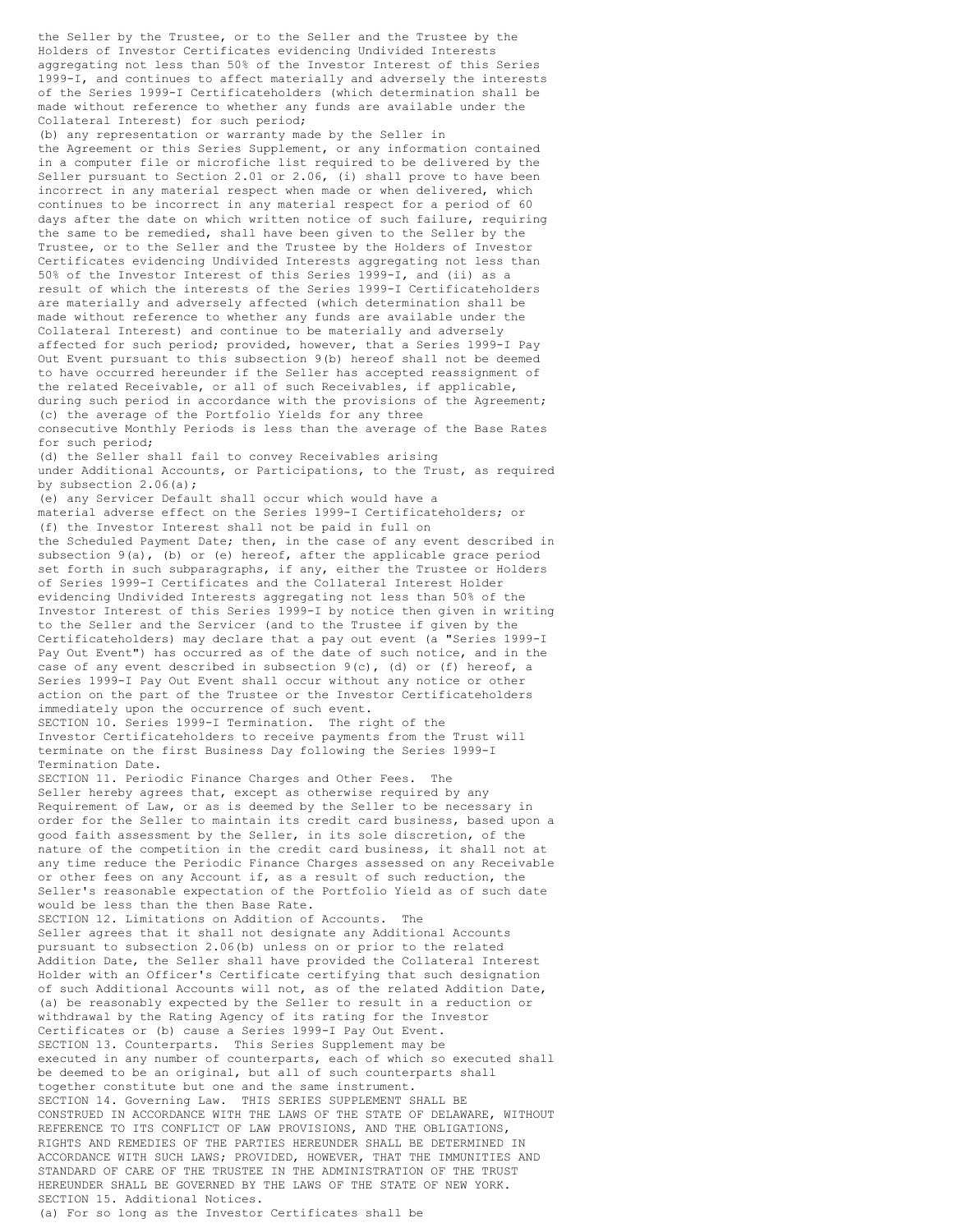outstanding, the Seller agrees to provide Fitch with the notice provided to each Rating Agency in subsection 2.06(c)(i) and agrees to provide to Fitch and Standard and Poor's the Opinion of Counsel provided to Moody's pursuant to subsection 2.06(c)(vi), in each case in the times and the manner provided for in such subsections. (b) The Seller shall notify the Collateral Interest Holder promptly after becoming aware of any Lien on any Receivable other than the conveyances under the Agreement. The Seller will notify the Collateral Interest Holder of any merger, consolidation, assumption or transfer referred to in Section 7.02. SECTION 16. Additional Representations and Warranties of the Servicer. MBNA America Bank, National Association, as initial Servicer, hereby makes, and any Successor Servicer by its appointment under the Agreement shall make the following representations and warranties: (a) All Consents. All authorizations, consents, orders or approvals of or registrations or declarations with any Governmental Authority required to be obtained, effected or given by the Servicer in connection with the execution and delivery of this Series Supplement by the Servicer and the performance of the transactions contemplated by this Series Supplement by the Servicer, have been duly obtained, effected or given and are in full force and effect. (b) Rescission or Cancellation. The Servicer shall not permit any rescission or cancellation of any Receivable except as ordered by a court of competent jurisdiction or other Governmental Authority or in accordance with the normal operating procedures of the Servicer. (c) Receivables Not To Be Evidenced by Promissory Notes. Except in connection with its enforcement or collection of an Account, the Servicer will take no action to cause any Receivable to be evidenced by an instrument (as defined in the UCC as in effect in the State of Delaware). SECTION 17. No Petition. The Seller, the Servicer and the Trustee, by entering into this Series Supplement and each Certificateholder, by accepting a Series 1999-I Certificate hereby covenant and agree that they will not at any time institute against the Trust, or join in any institution against the Trust of, any bankruptcy proceedings under any United States Federal or state bankruptcy or similar law in connection with any obligations relating to the Investor Certificateholders, the Agreement or this Series Supplement. SECTION 18. Certain Tax Related Amendments. In addition to being subject to amendment pursuant to any other provisions relating to amendments in either the Agreement or this Series Supplement, this Series Supplement may be amended by the Seller without the consent of the Servicer, Trustee or any Investor Certificateholder if the Seller provides the Trustee with (i) an Opinion of Counsel to the effect that such amendment or modification would reduce the risk the Trust would be treated as taxable as a publicly traded partnership pursuant to Code section 7704 and (ii) a certificate that such amendment or modification would not materially and adversely affect any Investor Certificateholder; provided, that no such amendment shall be deemed effective without the Trustee's consent, if the Trustee's rights, duties and obligations hereunder are thereby modified. Promptly after the effectiveness of any amendment pursuant to this Section 18, the Seller shall deliver a copy of such amendment to each of the Servicer, the Trustee and each Rating Agency. SECTION 19. Transfers of the Collateral Interest. (a) Unless otherwise consented to by the Seller, no portion of the Collateral Interest or any interest therein may be sold, conveyed, assigned, hypothecated, pledged, participated, exchanged or otherwise transferred (each, a "Transfer") except in accordance with this Section 19 and only to a Permitted Assignee. Any attempted or purported transfer, assignment, exchange, conveyance, pledge, hypothecation or grant other than to a Permitted Assignee shall be void. Unless otherwise consented to by the Seller, no portion of the Collateral Interest or any interest therein may be Transferred to any Person (each such Person acquiring the Collateral Interest or any interest therein, an "Assignee") unless such Assignee shall have executed and delivered to the Seller on or before the effective date of any Transfer a letter substantially in the form attached hereto as Exhibit D (an "Investment Letter"), executed by such Assignee, with respect to the related Transfer to such Assignee of all or a portion of the Collateral Interest. (b) Each Assignee will certify that the Collateral Interest or the interest therein purchased by such Assignee will be acquired for investment only and not with a view to any public distribution thereof, and that such Assignee will not offer to sell or otherwise dispose of the Collateral Interest or any interest therein so

acquired by it in violation of any of the registration requirements of the Securities Act, or any applicable state or other securities laws. Each Assignee will acknowledge and agree that (i) it has no right to require the Seller to register under the Securities Act or any other securities law the Collateral Interest or the interest therein to be acquired by the Assignee and (ii) the sale of the Collateral Interest is not being made by means of the Prospectus. Each Assignee will agree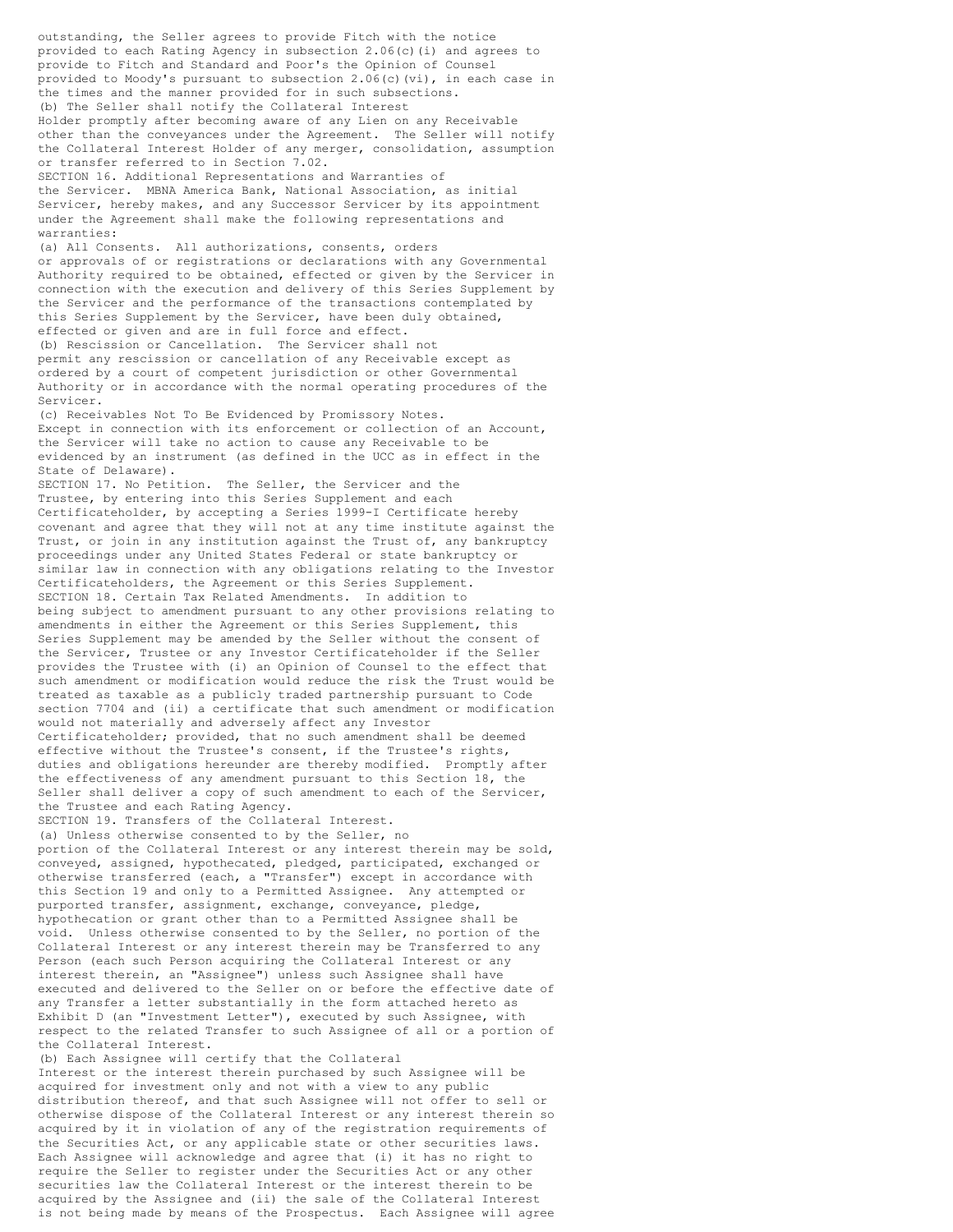with the Seller that: (a) such Assignee will deliver to the Seller on or before the effective date of any Transfer a letter in the form annexed hereto as Exhibit D (an "Investment Letter"), executed by such Assignee with respect to the purchase by such Assignee of all or a portion of the Collateral Interest and (b) all of the statements made by such Assignee in its Investment Letter shall be true and correct as of the date made.

(c) No portion of the Collateral Interest or any interest therein may be Transferred, and each Assignee will certify that it is not, (a) an "employee benefit plan" (as defined in Section 3(3) of ERISA), including governmental plans and church plans, (b) any "plan" (as defined in Section 4975(e)(1) of the Code) including individual retirement accounts and Keogh plans, or (c) any other entity whose underlying assets include "plan assets" (within the meaning of Department of Labor Regulation Section 2510.3-101, 29 C.F.R.2510.3-101 or otherwise under ERISA) by reason of a plan's investment in the entity, including, without limitation, an insurance company general account. IN WITNESS WHEREOF, the Seller, the Servicer and the Trustee have caused this Series 1999-I Supplement to be duly executed by their respective officers as of the day and year first above written. MBNA AMERICA BANK, NATIONAL ASSOCIATION,

Seller and Servicer

By:/s/ Jerry M. Hamstead Jerry M. Hamstead First Vice President

THE BANK OF NEW YORK, Trustee

By: /s/ Joyce P. Maccou\_ Name: Joyce P. Maccou Title: Assistant Treasurer

[Signature Page to Series 1999-I Supplement dated as of September 8, 1999] EXHIBIT A-1

FORM OF CERTIFICATE

### CLASS A

Unless this Certificate is presented by an authorized representative of The Depository Trust Company, a New York corporation ("DTC"), to MBNA America Bank, National Association or its agent for registration of transfer, exchange or payment, and any certificate issued is registered in the name of Cede & Co. or in such other name as requested by an authorized representative of DTC (and any payment is made to Cede & Co. or to such other entity as is requested by an authorized representative of DTC), ANY TRANSFER, PLEDGE OR OTHER USE HEREOF FOR VALUE OR OTHERWISE BY OR TO ANY PERSON IS WRONGFUL inasmuch as the registered owner hereof, Cede & Co., has an interest herein.

 $No.$   $S$  $CUS\overline{IP}$  No.

MBNA MASTER CREDIT CARD TRUST II CLASS A 6.40% ASSET BACKED CERTIFICATE, SERIES 1999-I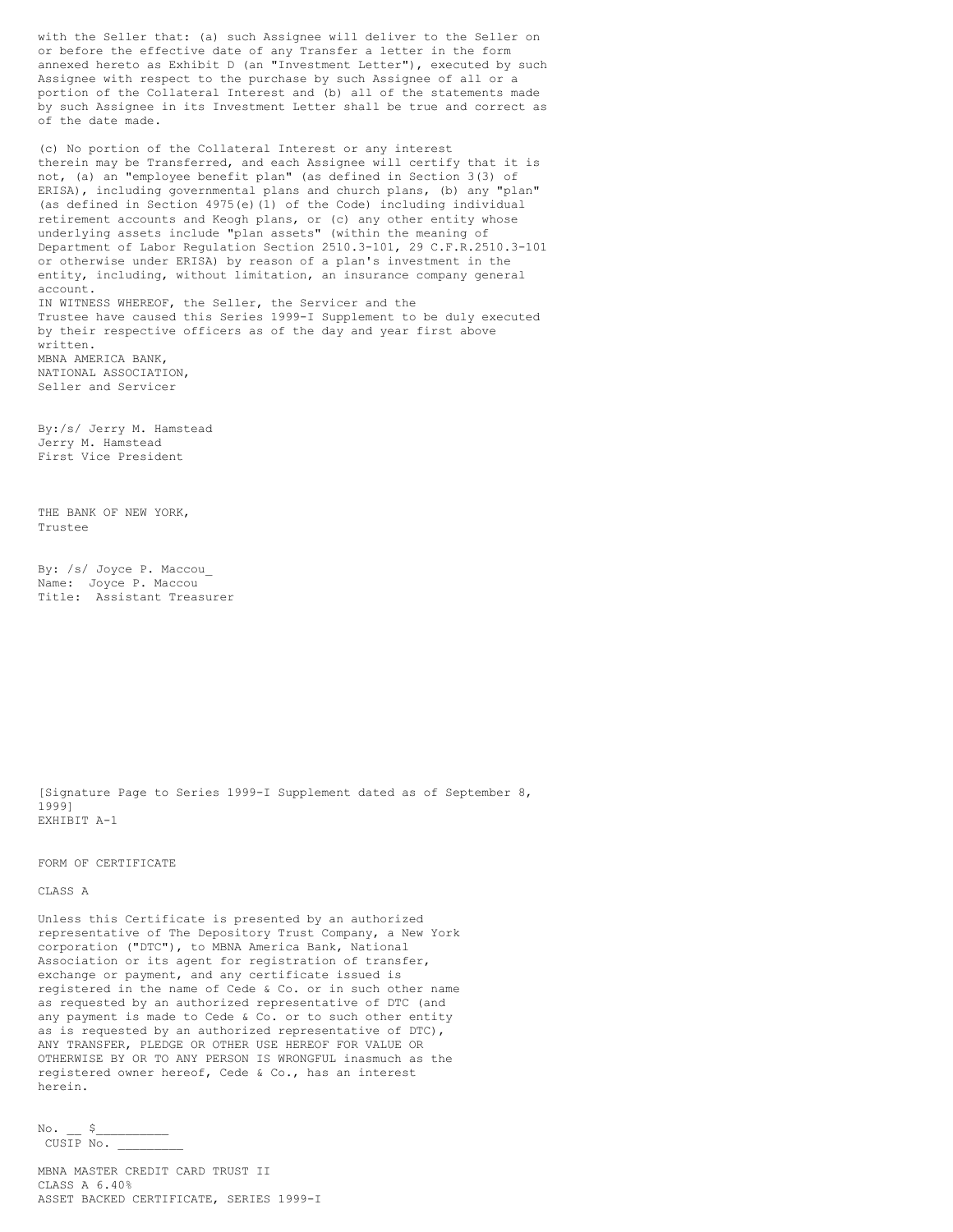Evidencing an Undivided Interest in a trust, the corpus of which consists of a portfolio of MasterCard registered trademark and VISA registered trademark credit card receivables generated or acquired by MBNA America Bank, National Association and other assets and interests constituting the Trust under the Pooling and Servicing Agreement described below.

(Not an interest in or obligation of MBNA America Bank, National Association or any Affiliate thereof.)

### This certifies that CEDE & CO. (the "Class A

Certificateholder") is the registered owner of an Undivided Interest in a trust (the "Trust"), the corpus of which consists of a portfolio of receivables (the "Receivables") now existing or hereafter created and arising in connection with selected MasterCard and VISA credit card accounts (the "Accounts") of MBNA America Bank, National Association, a national banking association organized under the laws of the United States, all monies due or to become due in payment of the Receivables (including all Finance Charge Receivables but excluding recoveries on any charged-off Receivables), the right to certain amounts received as Interchange with respect to the Accounts, the benefits of the Collateral Interest and the other assets and interests constituting the Trust pursuant to a Pooling and Servicing Agreement dated as of August 4, 1994, as amended as of March 11, 1996, as of June 2, 1998 and as of January 10, 1999, as supplemented by the Series 1999-I Supplement dated as of September 8, 1999 (collectively, the "Pooling and Servicing Agreement"), by and between MBNA America Bank, National Association, as Seller (the "Seller") and as Servicer (the "Servicer"), and The Bank of New York, as Trustee (the "Trustee"), a summary of certain of the pertinent provisions of which is set forth hereinbelow. The Series 1999-I Certificates are issued in two classes, the Class A Certificates (of which this certificate is one) and the Class B Certificates, which are subordinated to the Class A Certificates in certain rights of payment as described herein and in the Pooling and Servicing Agreement.

The Seller has structured the Pooling and Servicing Agreement and the Series 1999-I Certificates with the intention that the Series 1999-I Certificates will qualify under applicable tax law as indebtedness, and each of the Seller, the Holder of the Seller Interest, the Servicer and each Series 1999-I Certificateholder (or Series 1999-I Certificate Owner) by acceptance of its Series 1999-I Certificate (or in the case of a Series 1999-I Certificate Owner, by virtue of such Series 1999-I Certificate Owner's acquisition of a beneficial interest therein), agrees to treat and to take no action inconsistent with the treatment of the Series 1999-I Certificates (or any beneficial interest therein) as indebtedness for purposes of federal, state, local and foreign income or franchise taxes and any other tax imposed on or measured by income. Each Series 1999-I Certificateholder agrees that it will cause any Series 1999-I Certificate Owner acquiring an interest in a Series 1999-I Certificate through it to comply with the Pooling and Servicing Agreement as to treatment of the Series 1999-I Certificates as indebtedness for certain tax purposes.

To the extent not defined herein, capitalized terms used herein have the respective meanings assigned to them in the Pooling and Servicing Agreement. This Class A Certificate is issued under and is subject to the terms, provisions and conditions of the Pooling and Servicing Agreement, to which Pooling and Servicing Agreement, as amended from time to time, the Class A Certificateholder by virtue of the acceptance hereof assents and by which the Class A Certificateholder is bound.

Although a summary of certain provisions of the Pooling and Servicing Agreement is set forth below, this Class A Certificate is qualified in its entirety by the terms and provisions of the Pooling and Servicing Agreement and reference is made to that Pooling and Servicing Agreement for information with respect to the interests, rights, benefits, obligations, proceeds, and duties evidenced hereby and the rights, duties and obligations of the Trustee.

Interest will accrue on the Class A Certificates at the rate of 6.40% per annum from and including the Closing Date, as more specifically set forth in the Pooling and Servicing Agreement, and will be distributed on November 15, 1999 and on the 15th day of each calendar month thereafter, or if such day is not a Business Day, on the next succeeding Business Day (a "Distribution Date"), to the Class A Certificateholders of record as of the last Business Day of the calendar month preceding such Distribution Date. During the Rapid Amortization Period, in addition to Class A Monthly Interest, Class A Monthly Principal will be distributed to the Class A Certificateholders on each Distribution Date commencing in the month following the commencement of the Rapid Amortization Period until the Class A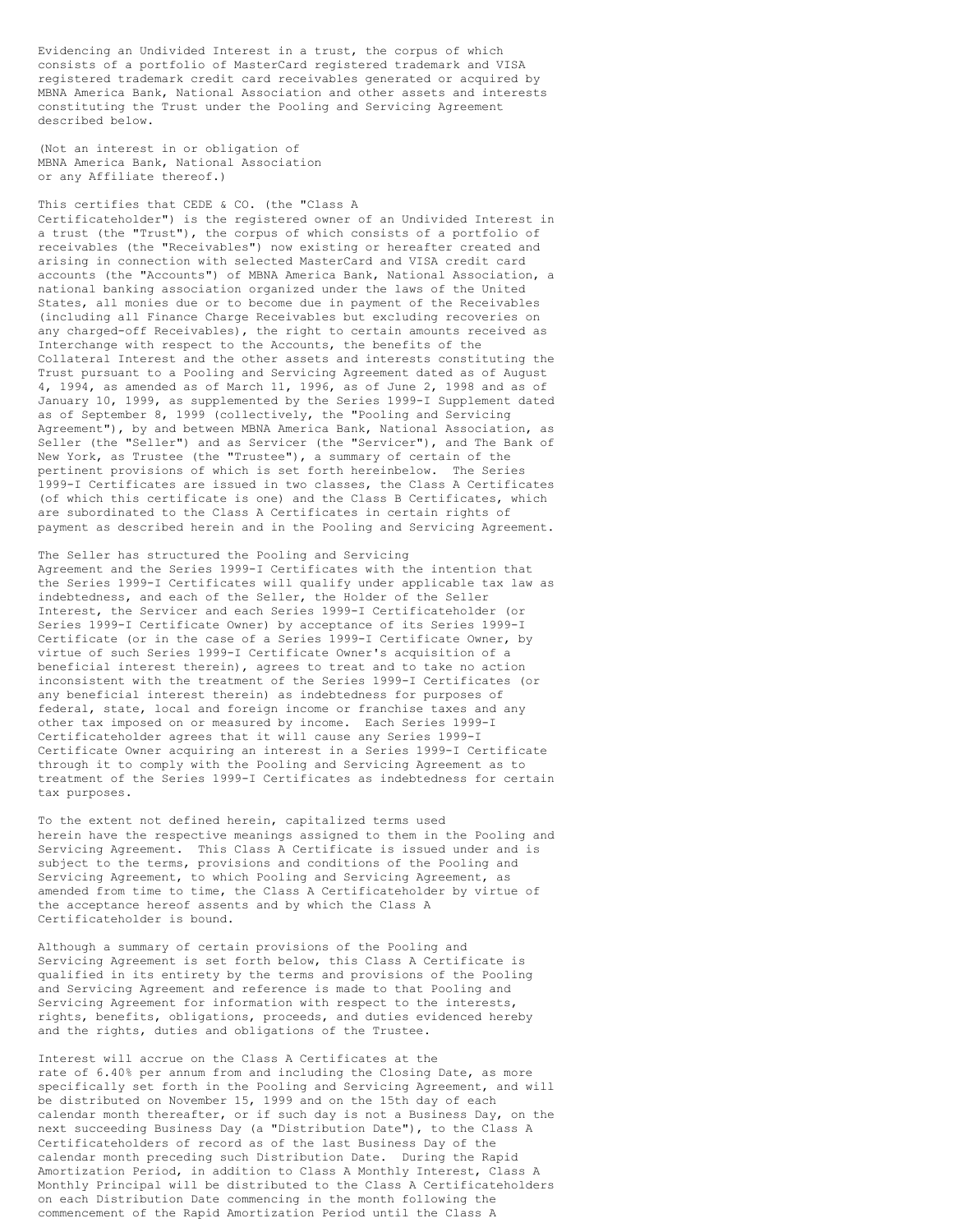Certificates have been paid in full. During the Controlled Accumulation Period and the Rapid Accumulation Period, in addition to monthly payments of Class A Monthly Interest, the amount on deposit in the Principal Funding Account (but not in excess of the Class A Investor Interest) will be distributed as principal to the Class A Certificateholders on the August 2002 Distribution Date, unless distributed earlier as a result of the commencement of the Rapid Amortization Period in accordance with the Pooling and Servicing Agreement.

Unless the certificate of authentication hereon has been executed by or on behalf of the Trustee, by manual signature, this Class A Certificate shall not be entitled to any benefit under the Pooling and Servicing Agreement, or be valid for any purpose. IN WITNESS WHEREOF, MBNA America Bank, National Association has caused this Series 1999-I Class A Certificate to be duly executed under its official seal.

| By:                                                                                                                                                                                                                                                                                                                                                                                                                                                                                                                                           |
|-----------------------------------------------------------------------------------------------------------------------------------------------------------------------------------------------------------------------------------------------------------------------------------------------------------------------------------------------------------------------------------------------------------------------------------------------------------------------------------------------------------------------------------------------|
| Authorized Officer                                                                                                                                                                                                                                                                                                                                                                                                                                                                                                                            |
| [Seal]                                                                                                                                                                                                                                                                                                                                                                                                                                                                                                                                        |
| Attested to:                                                                                                                                                                                                                                                                                                                                                                                                                                                                                                                                  |
| By:<br>Cashier                                                                                                                                                                                                                                                                                                                                                                                                                                                                                                                                |
| $\frac{1999}{1900}$<br>Date:                                                                                                                                                                                                                                                                                                                                                                                                                                                                                                                  |
| Form of Trustee's Certificate of Authentication                                                                                                                                                                                                                                                                                                                                                                                                                                                                                               |
| CERTIFICATE OF AUTHENTICATION                                                                                                                                                                                                                                                                                                                                                                                                                                                                                                                 |
| This is one of the Series 1999-I Class A Certificates<br>referred to in the within-mentioned Pooling and Servicing Agreement.                                                                                                                                                                                                                                                                                                                                                                                                                 |
| THE BANK OF NEW YORK,<br>Trustee                                                                                                                                                                                                                                                                                                                                                                                                                                                                                                              |
| ву:<br>Authorized Signatory                                                                                                                                                                                                                                                                                                                                                                                                                                                                                                                   |
| Date:<br>—— —— <sup>1999</sup><br>EXHIBIT A-2                                                                                                                                                                                                                                                                                                                                                                                                                                                                                                 |
| FORM OF CERTIFICATE                                                                                                                                                                                                                                                                                                                                                                                                                                                                                                                           |
| CLASS B                                                                                                                                                                                                                                                                                                                                                                                                                                                                                                                                       |
| Unless this Certificate is presented by an authorized<br>representative of The Depository Trust Company, a New York<br>corporation ("DTC"), to MBNA America Bank, National<br>Association or its agent for registration of transfer,<br>exchange or payment, and any certificate issued is<br>registered in the name of Cede & Co. or in such other name<br>as requested by an authorized representative of DTC (and<br>any payment is made to Cede & Co. or to such other entity<br>as is requested by an authorized representative of DTC), |

Evidencing an Undivided Interest in a trust, the corpus of which consists of a portfolio of MasterCard registered trademark and VISA

ANY TRANSFER, PLEDGE OR OTHER USE HEREOF FOR VALUE OR OTHERWISE BY OR TO ANY PERSON IS WRONGFUL inasmuch as the registered owner hereof, Cede & Co., has an interest

MBNA MASTER CREDIT CARD TRUST II

ASSET BACKED CERTIFICATE, SERIES 1999-I

herein.  $No.$   $$$  $CUS\overline{IP}$  No.

CLASS B 6.70%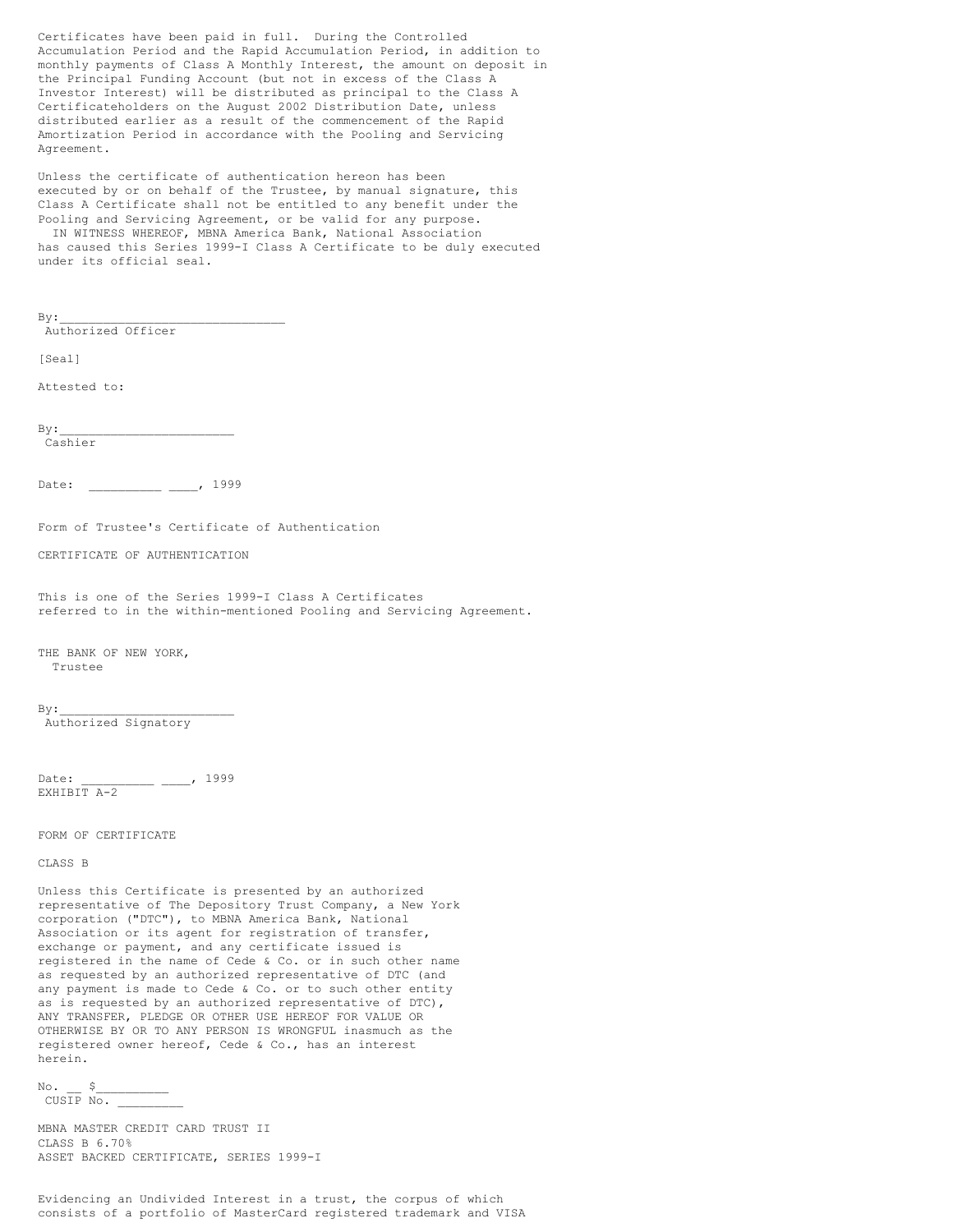registered trademark credit card receivables generated or acquired by MBNA America Bank, National Association and other assets and interests constituting the Trust under the Pooling and Servicing Agreement described below.

(Not an interest in or obligation of MBNA America Bank, National Association or any Affiliate thereof.)

# This certifies that CEDE & CO. (the "Class B

Certificateholder") is the registered owner of an Undivided Interest in a trust (the "Trust"), the corpus of which consists of a portfolio of receivables (the "Receivables") now existing or hereafter created and arising in connection with selected MasterCard and VISA credit card accounts (the "Accounts") of MBNA America Bank, National Association, a national banking association organized under the laws of the United States, all monies due or to become due in payment of the Receivables (including all Finance Charge Receivables but excluding recoveries on any charged-off Receivables), the right to certain amounts received as Interchange with respect to the Accounts, the benefits of the Collateral Interest and the other assets and interests constituting the Trust pursuant to a Pooling and Servicing Agreement dated as of August 4, 1994, as amended as of March 11, 1996, as of June 2, 1998 and as of January 10, 1999, as supplemented by the Series 1999-I Supplement dated as of September 8, 1999 (collectively, the "Pooling and Servicing Agreement"), by and between MBNA America Bank, National Association, as Seller (the "Seller") and as Servicer (the "Servicer"), and The Bank of New York, as Trustee (the "Trustee"), a summary of certain of the pertinent provisions of which is set forth hereinbelow. The Series 1999-I Certificates are issued in two classes, the Class A Certificates and the Class B Certificates (of which this certificate is one), which are subordinated to the Class A Certificates in certain rights of payment as described herein and in the Pooling and Servicing Agreement.

The Seller has structured the Pooling and Servicing Agreement and the Series 1999-I Certificates with the intention that the Series 1999-I Certificates will qualify under applicable tax law as indebtedness, and each of the Seller, the Holder of the Seller Interest, the Servicer and each Series 1999-I Certificateholder (or Series 1999-I Certificate Owner) by acceptance of its Series 1999-I Certificate (or in the case of a Series 1999-I Certificate Owner, by virtue of such Series 1999-I Certificate Owner's acquisition of a beneficial interest therein), agrees to treat and to take no action inconsistent with the treatment of the Series 1999-I Certificates (or any beneficial interest therein) as indebtedness for purposes of federal, state, local and foreign income or franchise taxes and any other tax imposed on or measured by income. Each Series 1999-I Certificateholder agrees that it will cause any Series 1999-I Certificate Owner acquiring an interest in a Series 1999-I Certificate through it to comply with the Pooling and Servicing Agreement as to treatment of the Series 1999-I Certificates as indebtedness for certain tax purposes.

To the extent not defined herein, capitalized terms used herein have the respective meanings assigned to them in the Pooling and Servicing Agreement. This Class B Certificate is issued under and is subject to the terms, provisions and conditions of the Pooling and Servicing Agreement, to which Pooling and Servicing Agreement, as amended from time to time, the Class B Certificateholder by virtue of the acceptance hereof assents and by which the Class B Certificateholder is bound.

Although a summary of certain provisions of the Pooling and Servicing Agreement is set forth below, this Class B Certificate is qualified in its entirety by the terms and provisions of the Pooling and Servicing Agreement and reference is made to that Pooling and Servicing Agreement for information with respect to the interests, rights, benefits, obligations, proceeds, and duties evidenced hereby and the rights, duties and obligations of the Trustee.

Interest will accrue on the Class B Certificates at the rate of 6.70% per annum from and including the Closing Date, as more specifically set forth in the Pooling and Servicing Agreement, and will be distributed on November 15, 1999 and on the 15th day of each calendar month thereafter, or if such day is not a Business Day, on the next succeeding Business Day (a "Distribution Date"), to the Class B Certificateholders of record as of the last Business Day of the calendar month preceding such Distribution Date. During the Rapid Amortization Period, in addition to Class B Monthly Interest, Class B Monthly Principal will be distributed to the Class B Certificateholders on each Distribution Date commencing in the month on which the Class A Investor Interest is paid in full. During the Rapid Accumulation Period after the Principal Funding Account Balance equals the Class A Investor Interest, in addition to monthly payments of Class B Monthly Interest, the amount on deposit in the Principal Funding Account in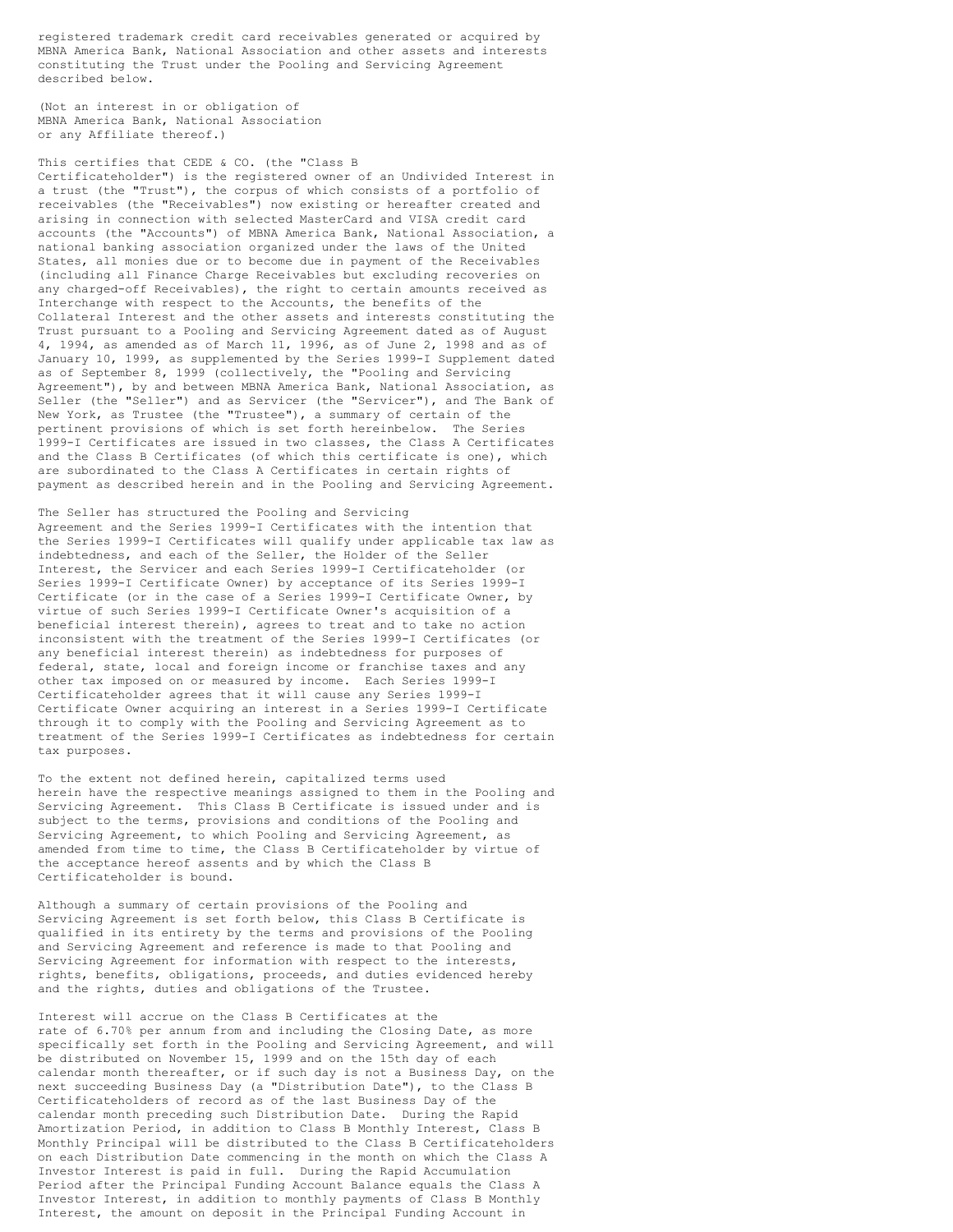excess of the Class A Investor Interest and in an amount not to exceed the Class B Investor Interest and Available Investor Principal Collections not required to be deposited into the Principal Funding Account in respect of the Class A Investor Interest will be distributed as principal to the Class B Certificateholders. During the Controlled Accumulation Period following the payment in full of the Class A Investor Interest, the amount on deposit in the Principal Funding Account in excess of the Class A Investor Interest and in an amount not to exceed the Class B Investor Interest will be distributed as principal to the Class B Certificateholders on the August 2002 Distribution Date, unless distributed earlier as a result of the commencement of the Rapid Amortization Period or the Rapid Accumulation Period in accordance with the Pooling and Servicing Agreement.

Unless the certificate of authentication hereon has been executed by or on behalf of the Trustee, by manual signature, this Class B Certificate shall not be entitled to any benefit under the Pooling and Servicing Agreement, or be valid for any purpose. IN WITNESS WHEREOF, MBNA America Bank, National Association has caused this Series 1999-I Class B Certificate to be duly executed under its official seal.

 $By:$ 

Authorized Officer

[Seal]

Attested to:

 $Bv:$ Cashier

Date: \_\_\_\_\_\_\_\_\_\_ \_\_\_, 1999

Form of Trustee's Certificate of Authentication

CERTIFICATE OF AUTHENTICATION

This is one of the Series 1999-I Class B Certificates referred to in the within-mentioned Pooling and Servicing Agreement.

THE BANK OF NEW YORK Trustee

 $By:$ 

Authorized Signatory

Date: \_\_\_\_\_\_\_\_\_ \_\_\_, 1999

EXHIBIT B

FORM OF MONTHLY PAYMENT INSTRUCTIONS AND NOTIFICATION TO THE TRUSTEE MBNA AMERICA BANK, NATIONAL ASSOCIATION MBNA MASTER CREDIT CARD TRUST II SERIES 1999-I MONTHLY PERIOD ENDING

Capitalized terms used in this notice have their respective meanings set forth in the Pooling and Servicing Agreement. References herein to certain sections and subsections are references to the respective sections and subsections of the Pooling and Servicing Agreement as supplemented by the Series 1999-I Supplement. This notice is delivered pursuant to Section 4.09.

A) MBNA is the Servicer under the Pooling and Servicing Agreement.

B) The undersigned is a Servicing Officer. C) The date of this notice is on or before the related Transfer Date under the Pooling and Servicing Agreement.

I. INSTRUCTION TO MAKE A WITHDRAWAL

Pursuant to Section 4.09, the Servicer does hereby instruct the Trustee (i) to make withdrawals from the Finance Charge Account, the Principal Account, and the Principal Funding Account on  $\frac{1}{\sqrt{2}}$ ,  $\frac{1}{\sqrt{2}}$ , which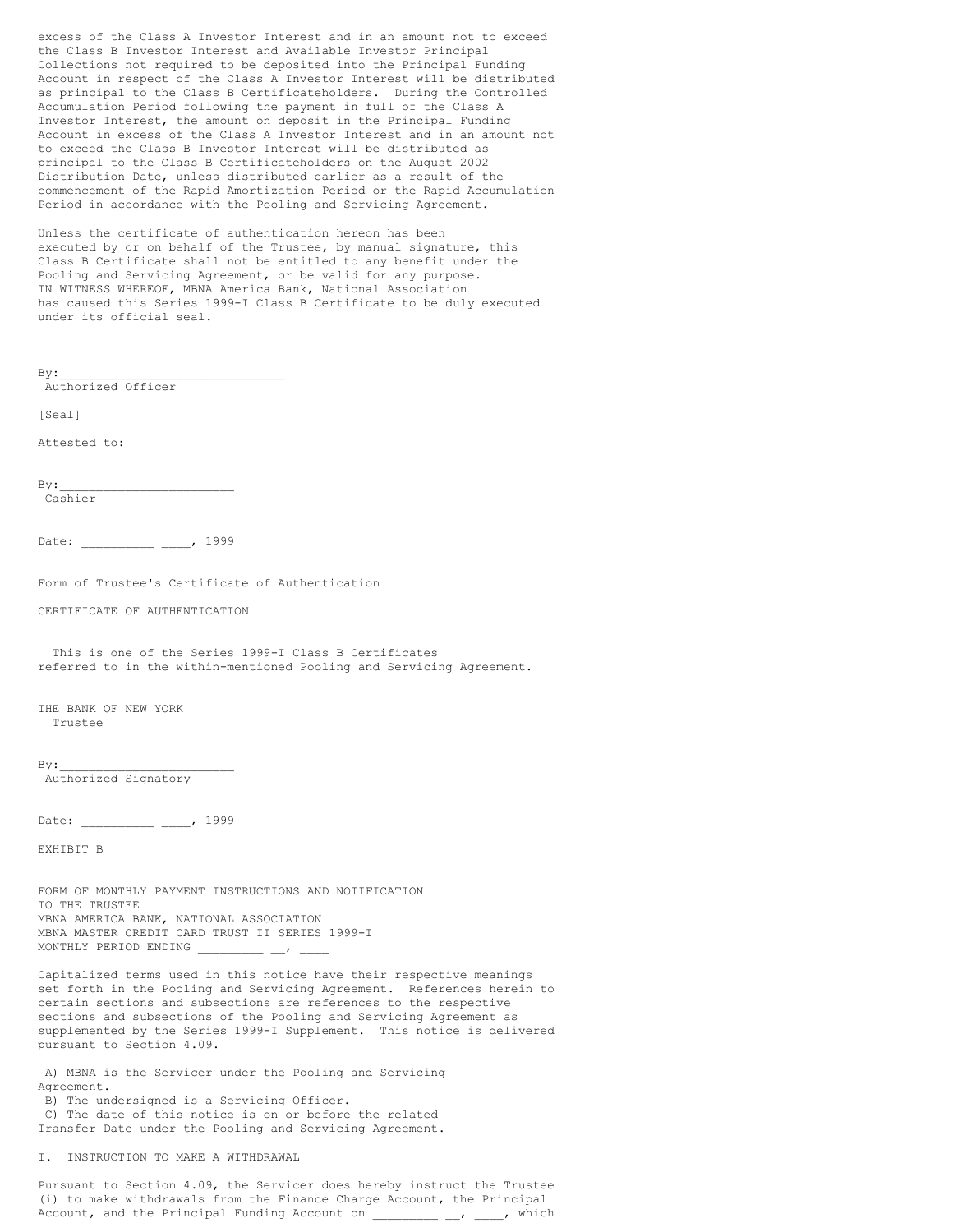date is a Transfer Date under the Pooling and Servicing Agreement, in aggregate amounts set forth below in respect of the following amounts and (ii) to apply the proceeds of such withdrawals in accordance with subsection 3(a) of the Series 1999-I Supplement and Section 4.09 of the Pooling and Servicing Agreement: A.Pursuant to subsection 3(a) of the Series 1999-I Supplement:----- - ---1.-Servicer Interchange-\$ B. Pursuant to subsection  $4.09(a)(i):$ ------ ---1.-Class A Monthly Interest at the Class A Certificate Rate on the Class A Investor Interest-\$ - ---2.-Class A Deficiency Amount-\$ - ---3.-Class A Additional Interest-\$ C.Pursuant to Subsection 4.09(a) (ii):----- - -1.-Net Swap Payment, if any,-\$ - -2.-Net Swap Payments due but not paid on any prior Transfer Date- $S_{\perp}$ - <del>- - - - -</del> D.Pursuant to Subsection 4.09(a) (iii):----- - ---1.-Class A Servicing Fee-\$ - ---2.-Accrued and unpaid Class A Servicing Fee-\$ E. Pursuant to subsection  $4.09(a)(iv):---$ ---1.-Class A Investor Default Amount-\$ F. Pursuant to subsection  $4.09(a)(v)$ :------ ---1.-Portion of Excess Spread from Class A Available Funds to be allocated and distributed as provided in Section 4.11-\$ G. Pursuant to subsection  $4.09(b)(i):---$ - ---1.-Class B Monthly Interest at the Class B Certificate Rate on the Class B Investor Interest-\$ - ---2.-Class B Deficiency Amount-\$ - ---3.-Class B Additional Interest-\$ H.Pursuant to subsection 4.09(b)(ii):----- - ---1.-Class B Servicing Fee-\$ - ---2.-Accrued and unpaid Class B Servicing Fee-\$ I.Pursuant to subsection 4.09(b)(iii):----- - ---1.-Portion of Excess Spread from Class B Available Funds to be allocated and distributed as provided in Section 4.11-\$ J. Pursuant to subsection  $4.09(c)(i):---$ - ---1.-Collateral Interest Servicing Fee, if applicable-\$ - ---2.-Accrued and unpaid Collateral Interest Servicing Fee, if applicable-\$\_\_\_\_\_\_\_\_\_\_\_ K. Pursuant to subsection  $4.09(c)$  (ii):------ ---1.-Portion of Excess Spread from Collateral Available Funds to be allocated and distributed as provided in Section 4.11-\$ ----Total-\$ L. Pursuant to subsection  $4.09$ (d)(i):------ ---1.-Amount to be treated as Shared Principal Collections-\$ M.Pursuant to subsection 4.09(d)(ii):----- - ---1.-Amount to be paid to the Holder of the Seller Interest-  $S_\perp$ - ---2.-Unallocated Principal Collections-\$ N. Pursuant to subsection  $4.09(e)$  (i):------ ---1.-Class A Monthly Principal-\$\_\_\_\_\_\_\_\_\_\_\_ O. Pursuant to subsection  $4.09(e)$  (ii):------ ---1.-Class B Monthly Principal-\$ P. Pursuant to subsection  $4.09(e)$  (iii)------ ---1.-Collateral Monthly Principal to be distributed to the Collateral Interest Holder in accordance with subsection 5.01(c)-\$\_\_\_\_\_\_\_\_\_\_\_ Q.Pursuant to subsection 4.09(e)(iv):----- - ---1.-Amount to be treated as Shared Principal Collections-\$ R. Pursuant to subsection  $4.09(e)$  (v):------ ---1.-Amount to be paid to the Holder of the Seller Interest-  $\sharp$ - ---2.-Unallocated Principal Collections-\$  $----Total-S$ S.Pursuant to subsection 4.09(f):----- - ---1.-Amount to be withdrawn from the Principal Funding Account and deposited into the Distribution Account-\$\_\_\_\_\_\_\_\_\_\_\_ II.---INSTRUCTION TO MAKE CERTAIN PAYMENTS-- Pursuant to Section 4.09, the Servicer does hereby instruct the Trustee to pay in accordance with Section 5.01 from the Distribution Account on . \_\_\_\_, which date is a Distribution Date under the Pooling and Servicing Agreement, amounts so deposited in the Distribution Account pursuant to Section 4.09 as set forth below:----- A. Pursuant to subsection  $4.09(q)$ ;---- ---1.-Amount to be distributed to Class A Certificateholders-  $\frac{1}{2}$ - ---2.-Amount to be distributed to Class B Certificateholders-  $\sharp$  $B.Pursuant$  to subsection 4.09(h)(i):------ ---1.-Amount to be distributed to the Class A Certificateholders-  $\sharp$ C.Pursuant to subsection 4.09(h)(ii):-----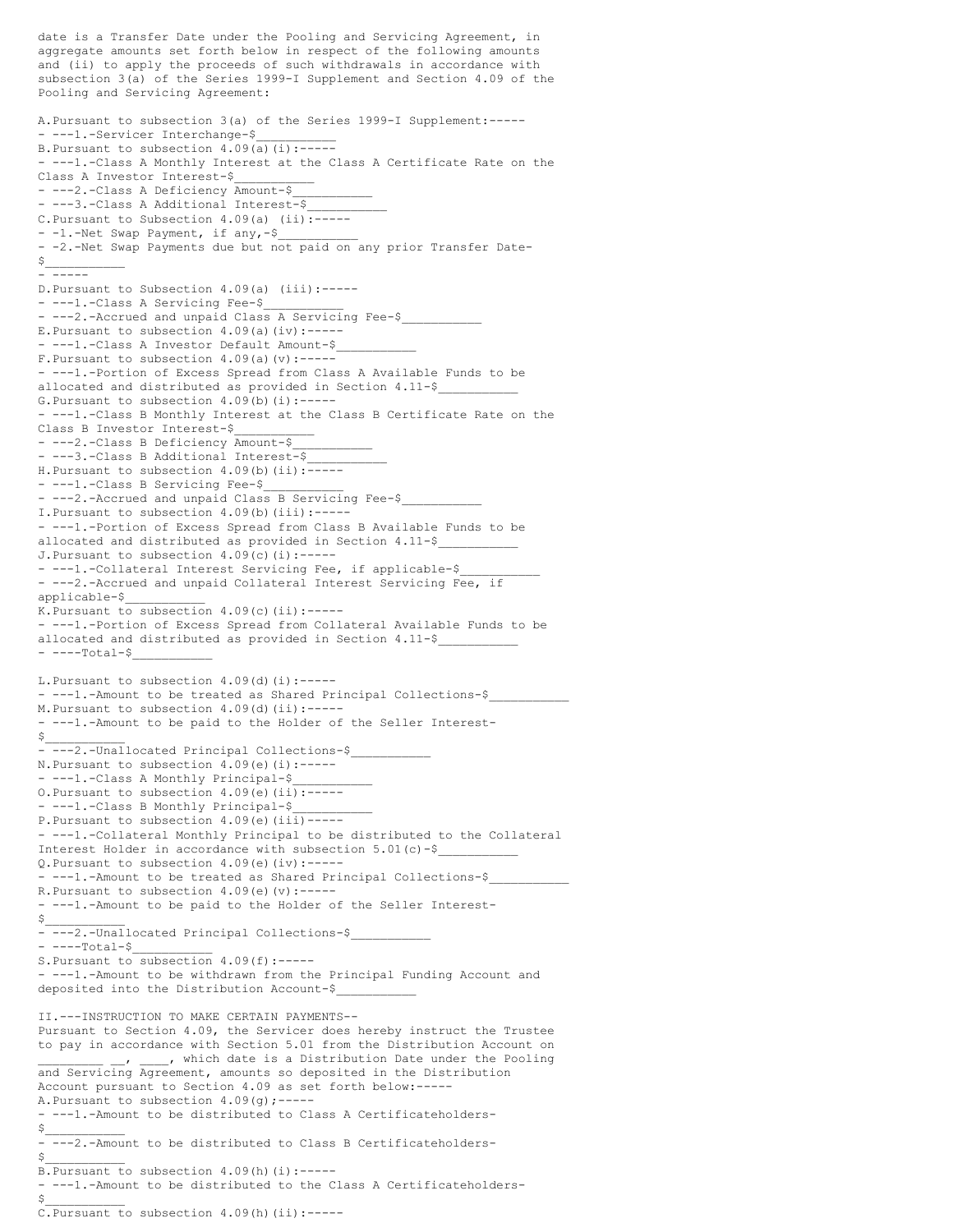- ---1.-Amount to be distributed to the Class B Certificateholders-  $\frac{1}{2}$ - ----- II.---APPLICATION OF EXCESS SPREAD-- Pursuant to Section 4.11, the Servicer does hereby instruct the Trustee to apply the Excess Spread with respect to the related Monthly Period and to make the following distributions in the following priority:----- A.---The amount equal to the Class A Required Amount, if any, which will be used to fund the Class A Required Amount and be applied in accordance with, and in the priority set forth in, subsection 4.09(a)--  $\sharp$ B. - ---The amount equal to the aggregate amount of Class A Investor Charge-Offs which have not been previously reimbursed (after giving effect to the allocation on such Transfer Date of certain other amounts applied for that purpose) which will be treated as a portion of Investor Principal Collections and deposited into the Principal Account on such Transfer Date--\$\_\_\_\_\_\_\_\_\_\_\_ C.---The amount equal to the Class B Required Amount, if any, which will be used to fund the Class B Required Amount and be applied first in accordance with, and in the priority set forth in, subsection 4.09(b) and then any amount available to pay the Class B Investor Default Amount shall be treated as a portion of Investor Principal Collections and deposited into the Principal Account--\$ D.---The amount equal to the aggregate amount by which the Class B Investor Interest has been reduced below the initial Class B Investor Interest for reasons other than the payment of principal to the Class B Certificateholders (but not in excess of the aggregate amount of such reductions which have not been previously reimbursed) which will be treated as a portion of Investor Principal Collections and deposited into the Principal Account--\$\_\_\_\_\_\_\_\_\_\_\_ E.---The amount equal to the Collateral Minimum Monthly Interest plus the amount of any past due Collateral Minimum Monthly Interest which will be paid to the Collateral Interest Holder for application in accordance with subsection  $5.01(c)$  --\$ F.---The amount equal to the aggregate amount of accrued but unpaid Collateral Interest Servicing Fees which will be paid to the Servicer if the Seller or The Bank of New York is the Servicer--\$ G.---The amount equal to the Collateral Default Amount, if any, for the prior Monthly Period which will be treated as a portion of Investor Principal Collections and deposited into the Principal Account--  $\sharp$ H.---The amount equal to the aggregate amount by which the Collateral Interest Amount has been reduced for reasons other than the payment of amounts with respect to the Collateral Monthly Principal (but not in excess of the aggregate amount of such reductions which have not been previously reimbursed) which will be treated as a portion of Investor Principal Collections and deposited into the Principal Account--  $\sharp$ I.---On each Transfer Date from and after the Reserve Account Funding Date, but prior to the date on which the Reserve Account terminates as described in subsection  $4.15(f)$ , the amount up to the excess, if any, of the Required Reserve Account Amount over the Available Reserve Account Amount which shall be deposited into the Reserve Account--  $\sharp$ J.---The balance, if any, after giving effect to the payments made pursuant to subparagraphs (a) through (i) above which shall be deposited into the Distribution Account and distributed to the Collateral Interest Holder in accordance with subsection  $5.01(c)$  -- $\circ$ - ----- III.---REALLOCATED PRINCIPAL COLLECTIONS-- Pursuant to Section 4.12, the Servicer does hereby instruct the Trustee to withdraw from the Principal Account and apply Reallocated Principal Collections pursuant to Section 4.12 with respect to the related Monthly Period in the following amounts:----- A.Reallocated Collateral Principal Receivables-----\$ B.Reallocated Class B Principal Receivables-----\$ - ----- IV.---ACCRUED AND UNPAID AMOUNTS-- After giving effect to the withdrawals and transfers to be made in accordance with this notice, the following amounts will be accrued and unpaid with respect to all Monthly Periods preceding the current calendar month----- A. Subsections  $4.09(a)(i)$  and (b)(i):---- -(1)-The aggregate amount of the Class A Deficiency Amount-\$ - -(2)-The aggregate amount of the Class B Deficiency Amount- $\hat{s}$ B. Subsections  $4.09(a)$  (iii) and (b)(ii):---- -The aggregate amount of all accrued and unpaid Investor Monthly Servicing Fees--\$ C. Section 4.10:--- - -The aggregate amount of all unreimbursed Investor Charge Offs--  $\sharp$ IN WITNESS WHEREOF, the undersigned has duly executed this

certificate this \_\_th day of \_\_\_\_\_\_\_\_\_, \_\_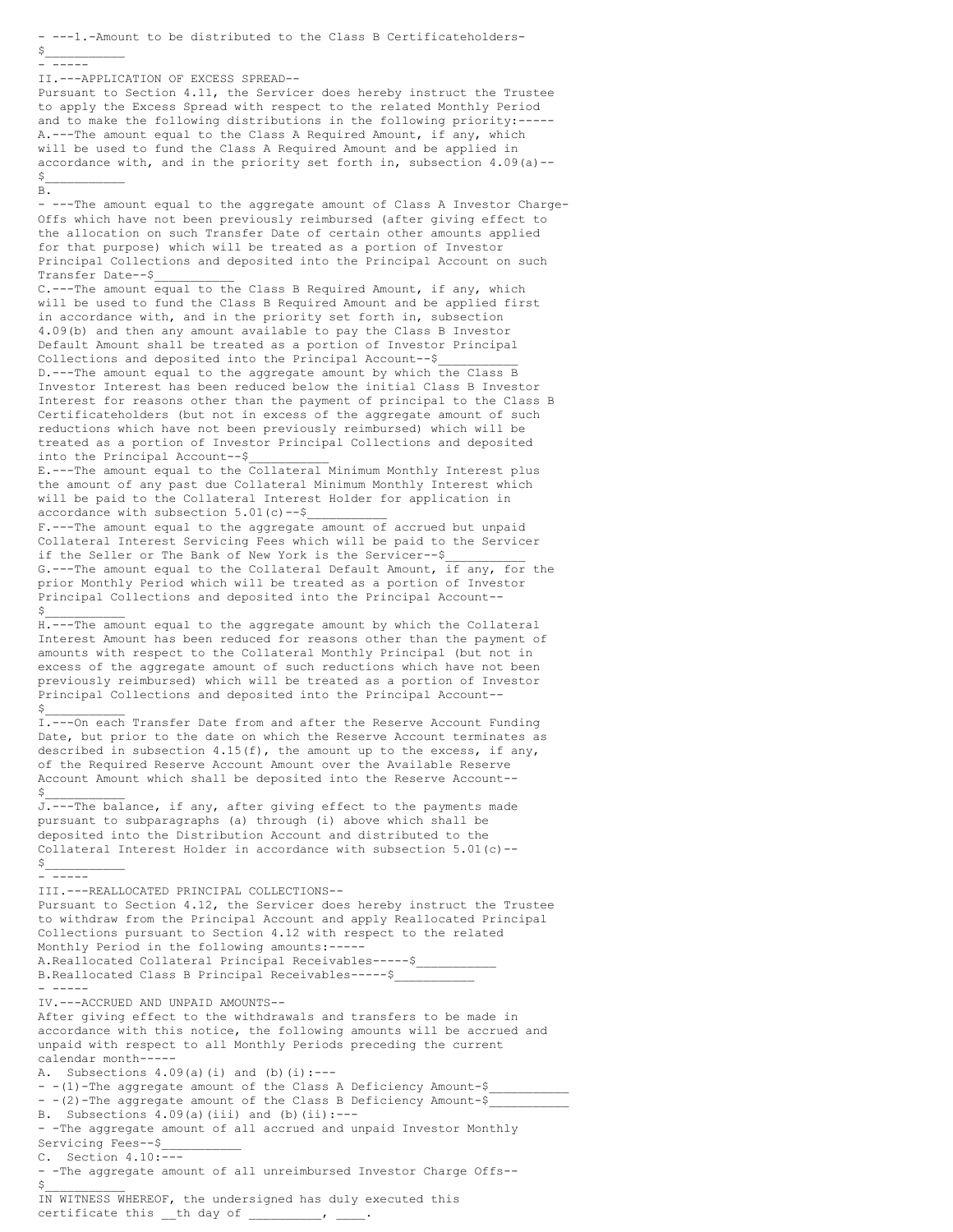MBNA AMERICA BANK, NATIONAL ASSOCIATION, Servicer

 $By:$ 

Name: Title:

EXHIBIT C

FORM OF MONTHLY SERIES 1999-I CERTIFICATEHOLDERS' STATEMENT

Series 1999-I

MBNA AMERICA BANK, NATIONAL ASSOCIATION

\_\_\_\_\_\_\_\_\_\_\_\_\_\_\_\_\_\_\_\_\_\_\_\_\_\_\_\_\_\_\_\_\_\_\_\_\_\_\_\_\_\_\_\_\_

\_\_\_\_\_\_\_\_\_\_\_\_\_\_\_\_\_\_\_\_\_\_\_\_\_\_\_\_\_\_\_\_\_\_\_\_\_\_\_\_\_\_\_\_\_

MBNA MASTER CREDIT CARD TRUST II

The information which is required to be prepared with respect to the distribution date of  $\frac{1}{2}$ ,  $\frac{1}{2}$  and with respect to the performance of the Trust during the related Monthly Period. Capitalized terms used in this Statement have their respective meanings set forth in the Pooling and Servicing Agreement. A.-Information Regarding the Current Monthly Distribution (Stated on the Basis of \$1,000 Original Certificate Principal Amount)--- - -1.-The amount of the current monthly distribution in respect of Class A Monthly Principal--\$\_\_\_\_\_\_\_\_\_\_ -2.-The amount of the current monthly distribution in respect of Class B Monthly Principal--\$\_\_\_\_\_\_\_\_\_\_ - -3.-The amount of the current monthly distribution in respect of Collateral Monthly Principal--\$\_\_\_\_\_\_\_\_\_\_ - -4.-The amount of the current monthly distribution in respect of Class A Monthly Interest --\$\_\_\_\_\_\_\_\_\_\_ - -5.-The amount of the current monthly distribution in respect of Class A Deficiency Amounts--\$\_\_\_\_\_\_\_\_\_\_ - -6.-The amount of the current monthly distribution in respect of Class A Additional Interest--\$ - -7.-The amount of the current monthly distribution in respect of Class B Monthly Interest--\$\_\_\_\_\_\_\_\_\_\_ - -8.-The amount of the current monthly distribution in respect of Class B Deficiency Amounts--\$\_\_\_\_\_\_\_\_\_\_ - -9.-The amount of the current monthly distribution in respect of Class B Additional Interest--\$\_\_\_\_\_\_\_\_\_\_ - -10.-The amount of the current monthly distribution in respect of Collateral Minimum Monthly Interest--\$  $-$  -11.-The amount of the current monthly distribution in respect of any accrued and unpaid Collateral Minimum Monthly Interest--\$\_\_\_\_\_\_\_\_\_\_ B.-Information Regarding the Performance of the Trust--- - -1.-Collection of Principal Receivables-- - --(a)-The aggregate amount of Collections of Principal Receivables processed during the related Monthly Period which were allocated in respect of the Class A Certificates-\$\_\_\_\_\_\_\_\_\_\_ - --(b)-The aggregate amount of Collections of Principal Receivables processed during the related Monthly Period which were allocated in respect of the Class B Certificates-\$\_\_\_\_\_\_\_\_\_\_ - --(c)-The aggregate amount of Collections of Principal Receivables processed during the related Monthly Period which were allocated in respect of the Collateral Interest-\$\_\_\_\_\_\_\_\_\_\_ - -2.-Principal Receivables in the Trust-- - --(a)-The aggregate amount of Principal Receivables in the Trust as of the end of the day on the last day of the related Monthly Period-  $\ddot{\varsigma}$ - --(b)-The amount of Principal Receivables in the Trust represented by the Investor Interest of Series 1999-I as of the end of the day on the last day of the related Monthly Period -\$ - -- (c)-The amount of Principal Receivables in the Trust represented by the Series 1999-I Adjusted Investor Interest as of the end of the day on the last day of the related Monthly Period-\$ - -- (d)-The amount of Principal Receivables in the Trust represented by the Class A Investor Interest as of the end of the day on the last day of the related Monthly Period-\$\_\_\_\_\_\_\_\_\_\_ - --(e)-The amount of Principal Receivables in the Trust represented by the Class A Adjusted Investor Interest as of the end of the day on the last day of the related Monthly Period -\$ - --(f)-The amount of Principal Receivables in the Trust represented by

the Class B Investor Interest as of the end of the day on the last day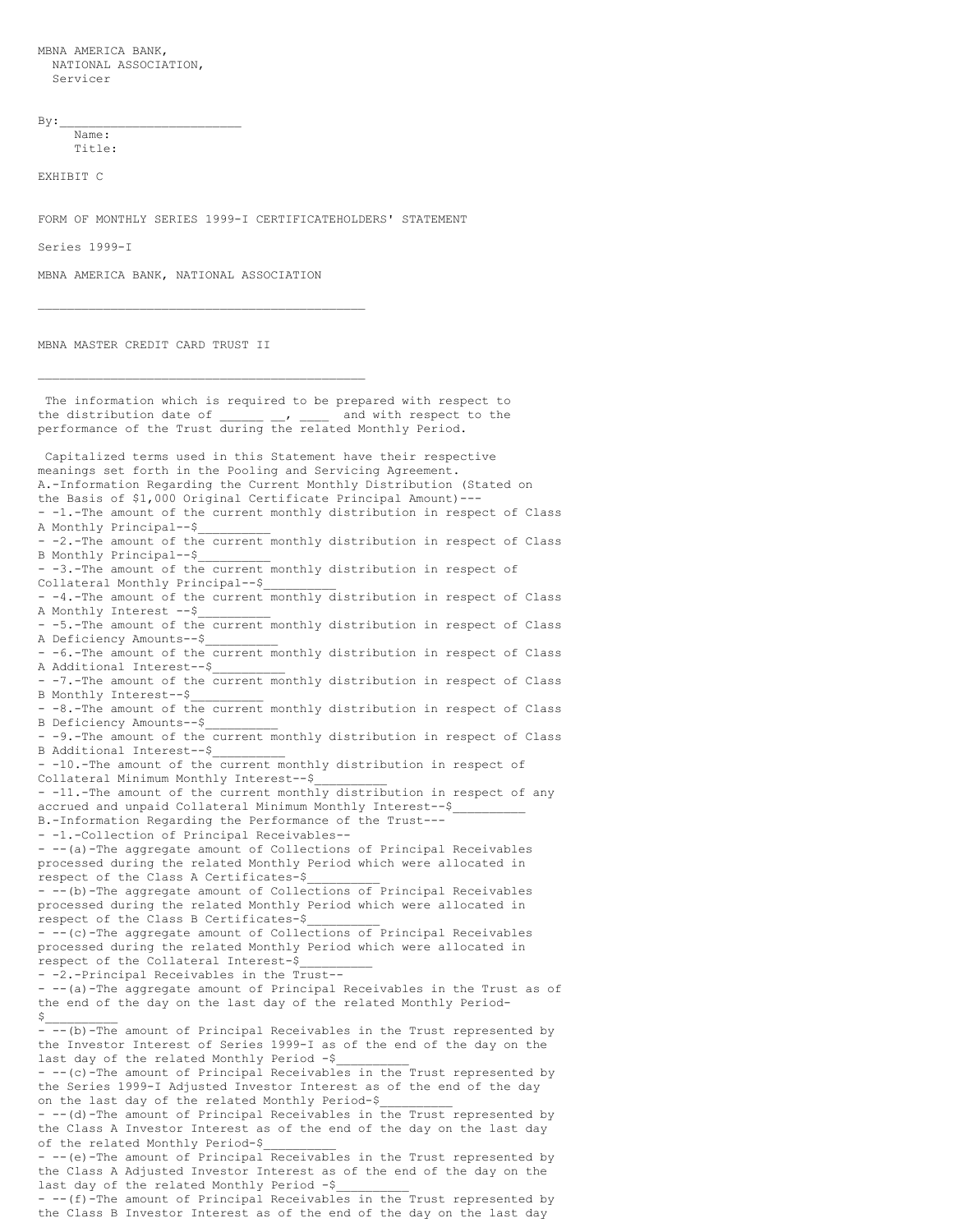of the related Monthly Period -\$\_\_\_\_\_\_\_\_\_\_ - -- (g)-The amount of Principal Receivables in the Trust represented by the Class B Adjusted Investor Interest as of the end of the day on the last day of the related Monthly Period-\$\_\_\_\_\_\_\_\_\_\_ - --(h)-The amount of Principal Receivables in the Trust represented by the Collateral Interest Amount as of the end of the day on the last day of the related Monthly Period-\$ - --(i)-The amount of Principal Receivables in the Trust represented by the Collateral Interest Adjusted Amount as of the end of the day on the last day of the related Monthly Period-\$ - --(j)-The Floating Investor Percentage with respect to the related Monthly Period - %  $-$  --(k)-The Class A Floating Allocation with respect to the related Monthly Period- % - --(l)-The Class B Floating Allocation with respect to the related Monthly Period- % - --(m)-The Collateral Floating Allocation with respect to the related Monthly Period-- --(n)-The Fixed Investor Percentage with respect to the related Monthly Period- % - --(o)<sup>-The</sup> Class A Fixed Allocation with respect to the related Monthly Period- % - --(p)-The Class B Fixed Allocation with respect to the related Monthly Period - % - --(q)-The Collateral Fixed Allocation with respect to the related Monthly Period-- -3.-Delinquent Balances-- - --The aggregate amount of outstanding balances in the Accounts which were delinquent as of the end of the day on the last day of the related Monthly Period:-- - --Aggregate Account Balance--Percentage of Total Receivables - ----  $- - (a) - 30 - 59 \text{ days:} - $$  $- - (b) - 60 - 89 \text{ days:} - $$  $- - (c) - 90 - 119 \text{ days:} - $$  $- - (d) - 120 - 149 \text{ days:} - - (e) - 150 - or more days: -\$$ - --Total: -\$ - -4.-Investor Default Amount-- - -- (a)-The Aggregate Investor Default Amount for the related Monthly Period-\$\_\_\_\_\_\_\_\_\_\_ - --(b)-The Class A Investor Default Amount for the related Monthly Period-\$\_\_\_\_\_\_\_\_\_\_  $-$  --(c)-The Class B Investor Default Amount for the related Monthly Period-\$\_\_\_\_\_\_\_\_\_\_ - --(d)-The Collateral Default Amount for the related Monthly Period-  $S_{\perp}$ - -5.-Investor Charge Offs-- - --(a)-The aggregate amount of Class A Investor Charge Offs for the related Monthly Period-\$\_\_\_\_\_\_\_\_\_\_ - --(b)-The aggregate amount of Class A Investor Charge Offs set forth in 5(a) above per \$1,000 of original certificate principal amount-  $$$ - -- (c)-The aggregate amount of Class B Investor Charge Offs for the related Monthly Period-\$\_\_\_\_\_\_\_\_\_\_ - -- (d)-The aggregate amount of Class B Investor Charge Offset forth in 5(c) above per \$1,000 of original certificate principal amount-  $$$ - --(e)-The aggregate amount of Collateral Charge Offs for the related Monthly Period-\$\_\_\_\_\_\_\_\_\_\_ - --(f)-The aggregate amount of Collateral Charge Offs set forth in 5(e) above per \$1,000 of original certificate principal amount-\$ - -- (g)-The aggregate amount of Class A Investor Charge Offs reimbursed on the Transfer Date immediately preceding this Distribution Date-  $S_\_$ - --(h)-The aggregate amount of Class A Investor Charge Offs set forth in 5(g) above per \$1,000 original certificate principal amount reimbursed on the Transfer Date immediately preceding this Distribution Date-  $$$ - --(i)-The aggregate amount of Class B Investor Charge Offs reimbursed on the Transfer Date immediately preceding this Distribution Date-  $$$  $-\overline{-(j)}$ -The aggregate amount of Class B Investor Charge Offs set forth in 5(i) above per \$1,000 original certificate principal amount reimbursed on the Transfer Date immediately preceding this Distribution Date-  $$$ - --(k)-The aggregate amount of Collateral Charge Offs reimbursed on the Transfer Date immediately preceding this Distribution Date-\$ - --(l)-The aggregate amount of Collateral Charge Offs set forth in 5(k)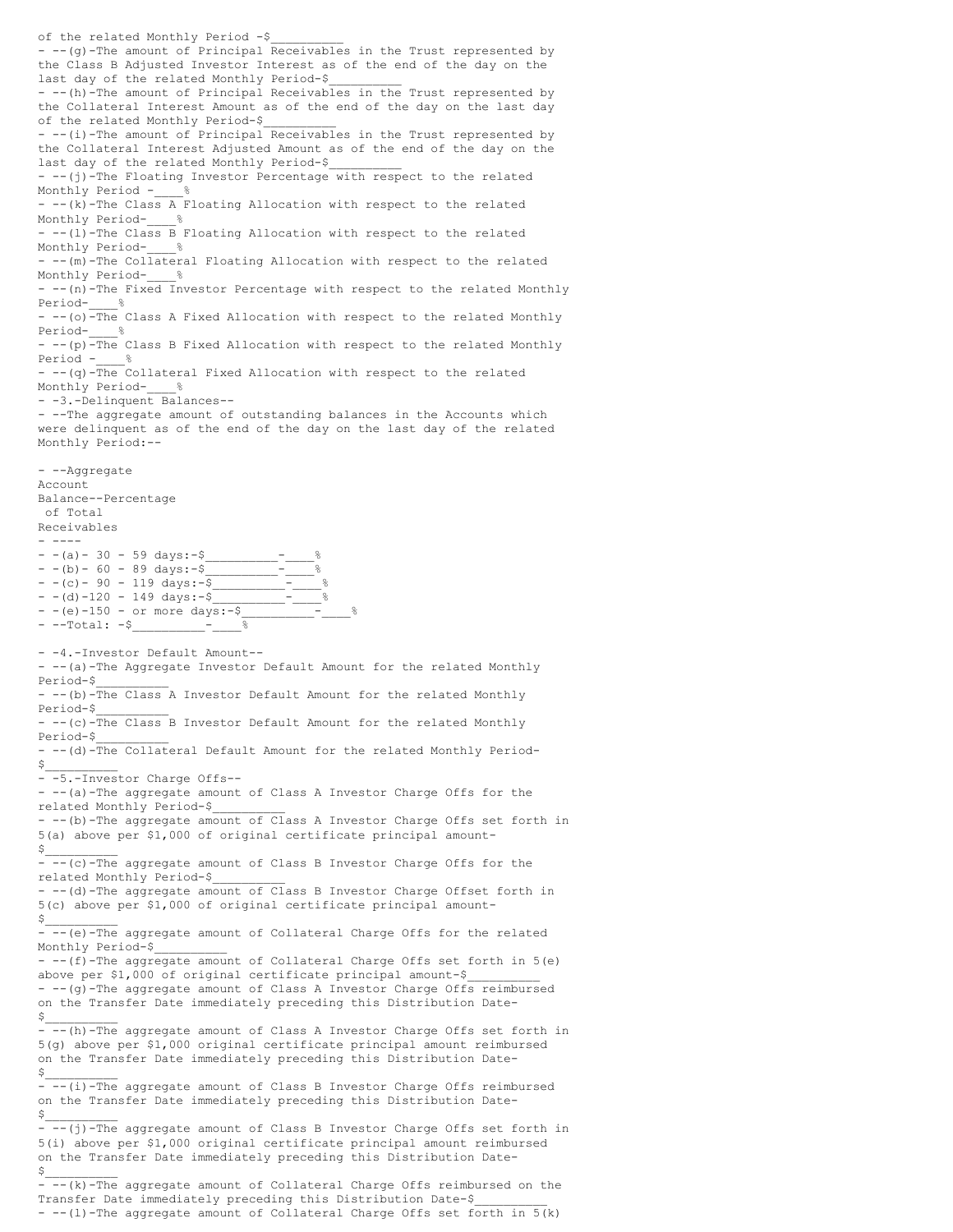above per \$1,000 original certificate principal amount reimbursed on the Transfer Date immediately preceding Distribution Date-\$ - -6.-Investor Servicing Fee-- --(a)-The amount of the Class A Servicing Fee payable by the Trust to the Servicer for the related Monthly Period-\$\_\_\_\_\_\_\_\_\_\_ - --(b)-The amount of the Class B Servicing Fee payable by the Trust to the Servicer for the related Monthly Period-\$  $-$  --(c)-The amount of the Collateral Servicing Fee payable by the Trust to the Servicer for the related Monthly Period-\$\_\_\_\_\_\_\_\_\_\_ - --(d)-The amount of Servicer Interchange payable by the Trust to the Servicer for the related Monthly Period-\$ - -7.Reallocations--- - --(a)-The amount of Reallocated Collateral Principal Collections with respect to this Distribution Date-\$\_\_\_\_\_\_\_\_\_\_ - --(b)-The amount of Reallocated Class B Principal Collections with respect to this Distribution Date-\$\_\_\_\_\_\_\_\_\_\_ -- (c)-The Collateral Interest Amount as of the close of business on this Distribution Date-\$\_\_\_\_\_\_\_\_\_\_ - --(d)-The Collateral Interest Adjusted Amount as of the close of business on this Distribution Date-\$\_\_\_\_\_\_\_\_\_\_ - --(e)-The Class B Investor Interest as of the close of business on this Distribution Date-\$ - --(f)-The Class B Adjusted Investor Interest as of the close of business on this Distribution Date-\$\_\_\_\_\_\_\_\_\_\_ - --(g)-The Class A Investor Interest as of the close of business on this Distribution Date-\$\_\_\_\_\_\_\_\_\_\_ - --(h)-The Class A Adjusted Investor Interest as of the close of business on this Distribution Date-\$\_\_\_\_\_\_\_\_\_\_ - -8.Collection of Finance Charge Receivables--- - -- (a)-The aggregate amount of Collections of Finance Charge Receivables and Annual Membership Fees processed during the related Monthly Period which were allocated in respect of the Class A Certificates-\$ - --(b)-The aggregate amount of Collections of Finance Charge Receivables and Annual Membership Fees processed during the related Monthly Period which were allocated in respect of the Class B Certificates-\$ - --(c)-The aggregate amount of Collections of Finance Charge Receivables and Annual Membership Fees processed during the related Monthly Period which were allocated in respect of the Collateral Interest-\$ - -9.Principal Funding Account--- - --(a)-The principal amount on deposit in the Principal Funding Account on the related Transfer Date-\$ - --(b)-The Accumulation Shortfall with respect to the related Monthly Period-\$\_\_\_\_\_\_\_\_\_\_ - --(c)-The Principal Funding Investment Proceeds deposited in the Finance Charge Account on the related Transfer Date to be treated as Class A Available Funds-\$\_\_\_\_\_\_\_\_\_\_ - --(d)-The Principal Funding Investment Proceeds deposited in the Finance Charge Account on the related Transfer Date to be treated as Class B Available Funds-\$\_\_\_\_\_\_\_\_\_\_ - -10.Reserve Account--- - -- (a)-The Reserve Draw Amount on the related Transfer Date-\$ - -- (b) -The amount of the Reserve Draw Amount deposited in the Finance Charge Account on the related Transfer Date to be treated as Class A Available Funds-\$\_\_\_\_\_\_\_\_\_\_  $-$  --(c)-The amount of the Reserve Draw Amount deposited in the Finance Charge Account on the related Transfer Date to be treated as Class B Available Funds-\$\_\_\_\_\_\_\_\_\_\_ - -11.Swap Reserve Fund - --(a)The Swap Reserve Draw Amount on the related Transfer Date--  $\frac{1}{2}$ - --(b)The amount of the Swap Reserve Draw Amount deposited in the Finance Charge Account on the related Transfer Date to be treated as Class A Available Funds--\$\_\_\_\_\_\_\_\_\_\_ - -12.Swap Cash Flows- - --(a)The amount of the Net Swap Receipt for the related Transfer Date--  $\mathsf{s}_-$ - --(b)The amount of the Net Swap Payment for the related Transfer Date--  $$$ - -13.-Available Funds-- - --(a)-The amount of Class A Available Funds on deposit in the Finance Charge Account on the related Transfer Date-\$ - --(b)-The amount of Class B Available Funds on deposit in the Finance Charge Account on the related Transfer Date-\$ - -- (c)-The amount of Collateral Available Funds on deposit in the Finance Charge Account on the related Transfer Date-\$ - -14.-Portfolio Yield-- - --(a)-The Portfolio Yield for the related Monthly Period-- --(b)-The Portfolio Adjusted Yield for the related Monthly Period-- ---- C.Information Regarding the Status of the Interest Rate Swap and the Swap Counterparty - -1.-Has the Interest Reserve Account been established?--- -2.-Has the Interest Reserve Account been funded?--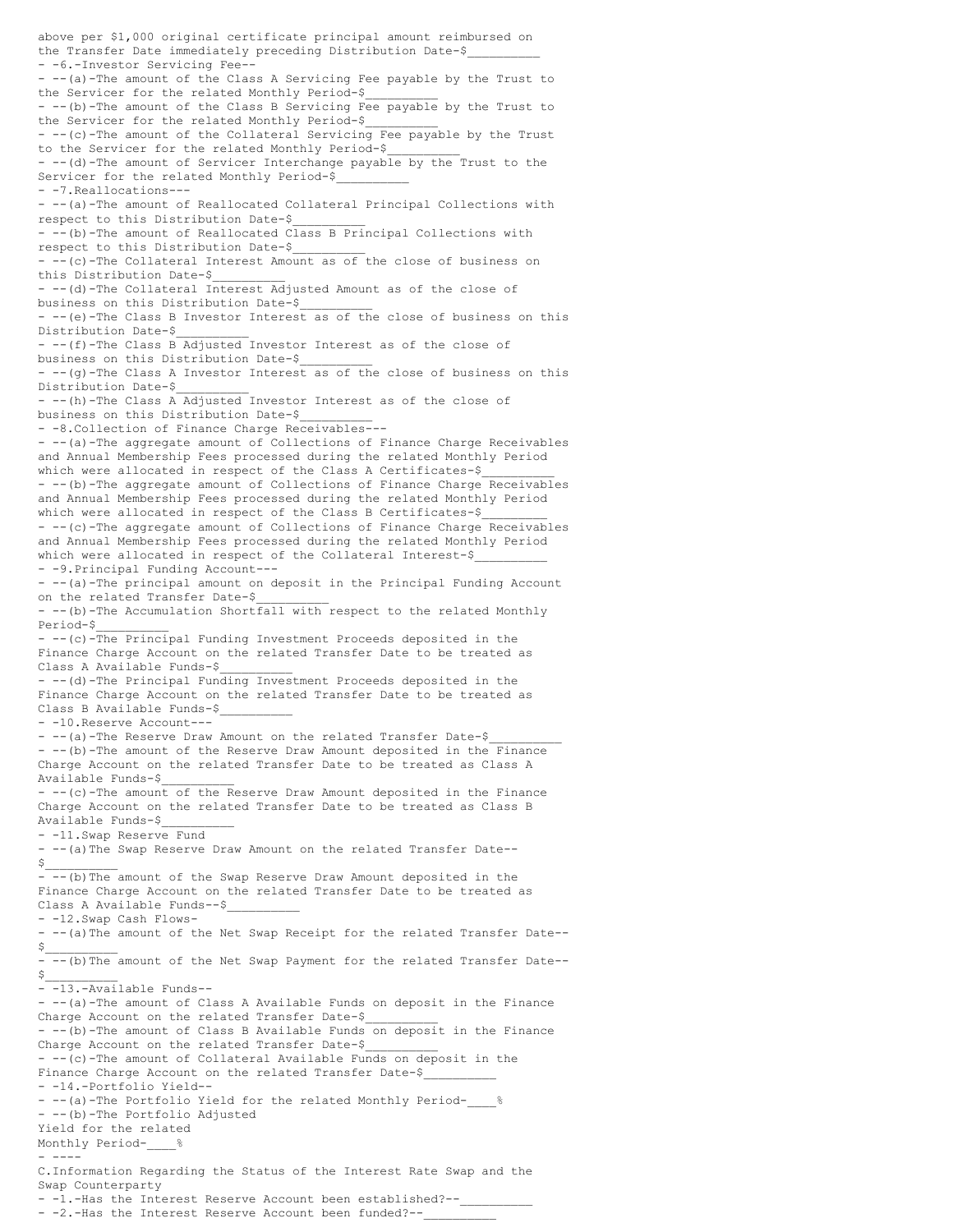- -3.-The aggregate amount of funds withdrawn from the Interest Reserve Account, if any--\$ - -4.-How many funds withdrawn from the Interest Reserve Account were utilized--\_\_\_\_\_\_\_\_\_\_ - -5.-Has the Interest Rate Swap been terminated?--

MBNA AMERICA BANK, NATIONAL ASSOCIATION, Servicer

 $By:$ Name: Title:EXHIBIT D

FORM OF INVESTMENT LETTER

[Date]

Re MBNA Master Credit Card Trust II; Purchases of Series 1999-I Collateral Interest

Ladies and Gentlemen:

This letter (the "Investment Letter") is delivered by the undersigned (the "Purchaser") pursuant to Section 19 of the Series 1999-I Supplement dated as of September 8, 1999 (the "Series Supplement") to the Pooling and Servicing Agreement dated as of August 4, 1994 (as amended and supplemented, the "Agreement"), each among The Bank of New York, as Trustee, and MBNA America Bank, National Association, as Servicer and Seller. Capitalized terms used herein without definition shall have the meanings set forth in the Agreement. The Purchaser represents to and agrees with the Seller as follows:

(a) The Purchaser has such knowledge and experience in financial and business matters as to be capable of evaluating the merits and risks of its investment in the Collateral Interest and is able to bear the economic risk of such investment.

(b) The Purchaser is an "accredited investor", as defined in Rule 501, promulgated by the Securities and Exchange Commission (the "Commission") under the Securities Act of 1933, as amended (the "Securities Act"), or is a sophisticated institutional investor. The Purchaser understands that the offering and sale of the Collateral Interest has not been and will not be registered under the Securities Act and has not and will not be registered or qualified under any applicable "Blue Sky" law, and that the offering and sale of the Collateral Interest has not been reviewed by, passed on or submitted to any federal or state agency or commission, securities exchange or other regulatory body.

(c) The Purchaser is acquiring an interest in the Collateral Interest without a view to any distribution, resale or other transfer thereof except, with respect to any Collateral Interest or any interest or participation therein, as contemplated in the following sentence. The Purchaser will not resell or otherwise transfer any interest or participation in the Collateral Interest, except in accordance with Section 19 of the Series Supplement and (i) in a transaction exempt from the registration requirements of the Securities Act of 1933, as amended, and applicable state securities or "blue sky" laws; (ii) to the Seller or any affiliate of the Seller; or (iii) to a person who the Purchaser reasonably believes is a qualified institutional buyer (within the meaning thereof in Rule 144A under the Securities Act) that is aware that the resale or other transfer is being made in reliance upon Rule 144A. In connection therewith, the Purchaser hereby agrees that it will not resell or otherwise transfer the Collateral Interest or any interest therein unless the purchaser thereof provides to the addressee hereof a letter substantially in the form hereof.

(d) No portion of the Collateral Interest or any interest therein may be Transferred, and each Assignee will certify that it is not, (a) an "employee benefit plan" (as defined in Section 3(3) of ERISA), including governmental plans and church plans, (b) any "plan" (as defined in Section 4975(e)(1) of the Code) including individual retirement accounts and Keogh plans, or (c) any other entity whose underlying assets include "plan assets" (within the meaning of Department of Labor Regulation Section 2510.3-101, 29 C.F.R. 2510.3-101 or otherwise under ERISA) by reason of a plan's investment in the entity, including, without limitation, an insurance company general account.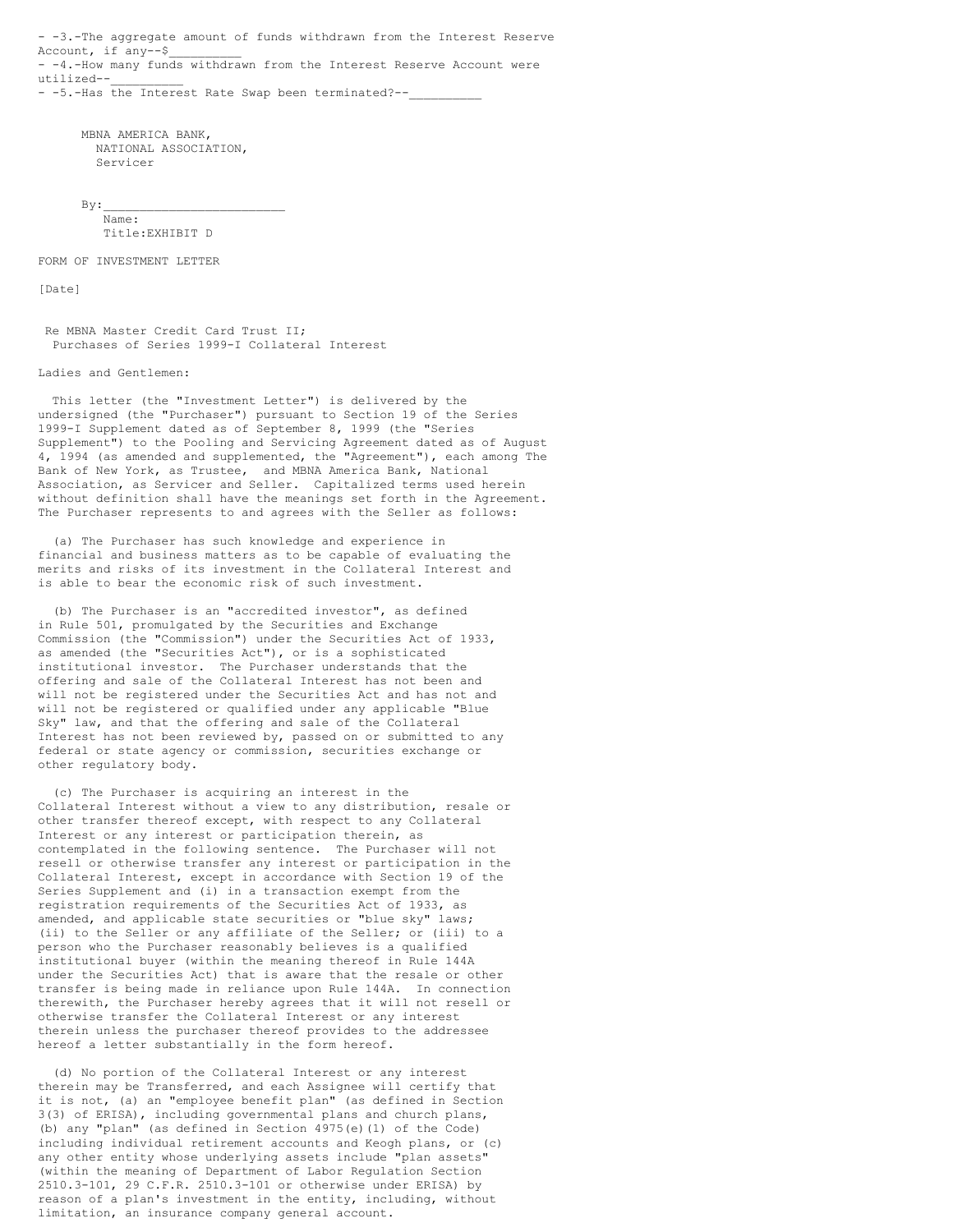(e) This Investment Letter has been duly executed and delivered and constitutes the legal, valid and binding obligation of the Purchaser, enforceable against the Purchaser in accordance with its terms, except as such enforceability may be limited by bankruptcy, insolvency, reorganization, moratorium or similar laws or equitable principles affecting the enforcement of creditors' rights generally and general principles of equity.

- -Very truly yours,

[NAME OF PURCHASER]

 $By:$ 

Name: Title: AGREED TO AS OF THE DATE FIRST ABOVE WRITTEN:

MBNA AMERICA BANK, NATIONAL ASSOCIATION

 $By:$ 

Name: Title:-

SCHEDULE TO EXHIBIT C

SCHEDULE TO MONTHLY SERVICER'S CERTIFICATE MONTHLY PERIOD ENDING MBNA AMERICA BANK, NATIONAL ASSOCIATION MBNA MASTER CREDIT CARD TRUST II SERIES 1999-I

1.--The aggregate amount of the Investor Percentage of Collections of Principal Receivables--\$\_\_\_\_\_\_\_\_\_\_ 2.--The aggregate amount of the Investor Percentage of Collections of Finance Charge Receivables (excluding Interchange and amounts with respect to Annual Membership Fees)--\$\_\_\_\_\_\_\_\_\_\_ 3.--The aggregate amount of the Investor Percentage of amounts with respect to Annual Membership Fees --\$\_\_\_\_\_\_\_\_\_\_ 4.--The aggregate amount of the Investor Percentage of Interchange--  $$$ 5.--The aggregate amount of Servicer Interchange--\$ 6.--The aggregate amount of funds on deposit in Finance Charge Account allocable to the Series 1999-I Certificates --\$\_\_\_\_\_\_\_\_\_\_ 7.--The aggregate amount of funds on deposit in the Principal Account allocable to the Series 1999-I Certificates --\$ 8.--The aggregate amount of funds on deposit in the Principal Funding Account allocable to the Series 1999-I Certificates --\$ 9.--The aggregate amount to be withdrawn from the Finance Charge Account pursuant to Section 4.11 and distributed to the Collateral Interest Holder in accordance with subsection  $5.01(c)$  --\$ 10.--The amount of Monthly Interest, Deficiency Amounts and Additional Interest, if applicable, payable to the (i) Class A Certificateholders --\$\_\_\_\_\_\_\_\_\_\_ - --(ii) Class B Certificateholders--\$ - --(iii) Collateral Interest Holder --\$ 11.--The amount of principal payable to the (i) Class A Certificateholders --\$\_\_\_\_\_\_\_\_\_\_\_ - --(ii) Class B Certificateholders--\$ - --(iii) Collateral Interest Holder --\$ 12.--The sum of all amounts payable to the (i) Class A Certificateholders--\$ - --(ii) Class B Certificateholders --\$\_\_\_\_\_\_\_\_\_\_\_ - --(iii) Collateral Interest Holder -- \$ 13.--To the knowledge of the undersigned, no Series 1999-I Pay Out Event or Trust Pay Out Event has occurred except as described below: -- - ---None-

IN WITNESS WHEREOF, the undersigned has duly executed and delivered this Certificate this \_\_th day of \_\_\_\_\_\_\_\_\_\_, \_

MBNA AMERICA BANK, NATIONAL ASSOCIATION,

 $By:$ Name: Title: